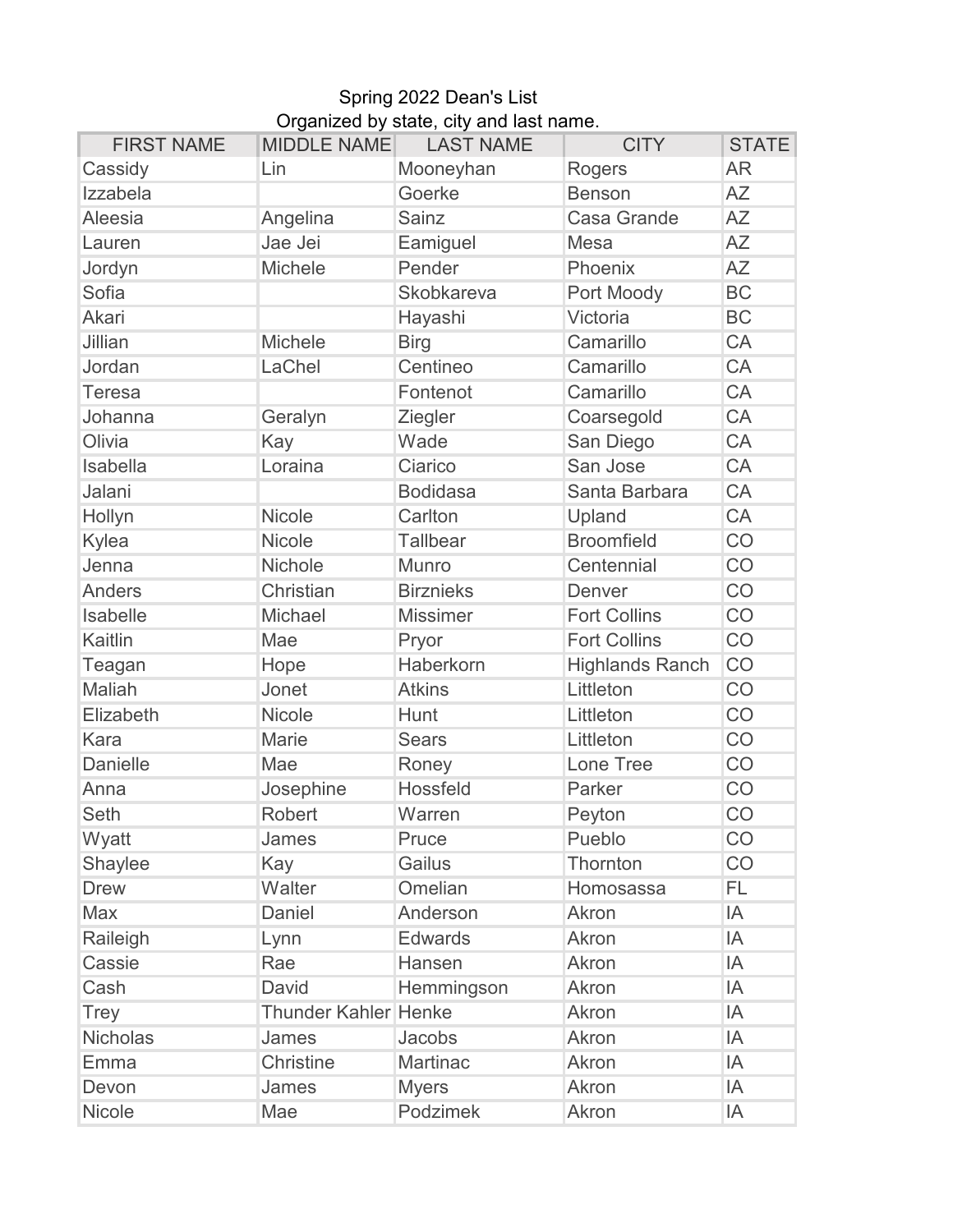| Courtney        | Marie         | Waterbury        | Akron                 | IA |
|-----------------|---------------|------------------|-----------------------|----|
| Kylie           | Faith         | Weier            | Algona                | IA |
| <b>Alicia</b>   | Myrna         | Turnquist        | Alta                  | IA |
| Karynna         | <b>Nicole</b> | <b>Bonestroo</b> | Alton                 | ΙA |
| Caleb           | <b>Thomas</b> | Haley            | Alton                 | IA |
| <b>Tyler</b>    | Joseph        | Zenk             | Alton                 | IA |
| Grace           | Anne          | Larkins          | Altoona               | ΙA |
| Josie           | Paige         | <b>Bearden</b>   | Ankeny                | IA |
| Margaret        | Raye          | Cook             | Ankeny                | ΙA |
| <b>Madeline</b> |               | <b>Hauser</b>    | Ankeny                | ΙA |
| Karlee          | Ann           | Kasperbauer      | Ankeny                | IA |
| <b>Alexis</b>   | <b>Marie</b>  | <b>Slack</b>     | Ankeny                | IA |
| Kylee           | <b>Bell</b>   | Thompson         | Ankeny                | ΙA |
| Ethan           | Edward        | <b>Heinse</b>    | Anthon                | IA |
| Parish          | Ara           | Cabanas          | Archer                | IA |
| <b>Destiny</b>  | Marie         | <b>Boon</b>      | <b>Arnolds Park</b>   | ΙA |
| Hunter          | Michael       | Jensen           | Ashton                | IA |
| Zachary         | James         | <b>Stanton</b>   | Avoca                 | ΙA |
| <b>Brandon</b>  | <b>Tyler</b>  | Wilkens          | <b>Boyden</b>         | ΙA |
| Kara            | Ann           | Daniel           | Carroll               | IA |
| Kyle            | Joseph        | Feauto           | Carroll               | IA |
| Jacob           |               | Remmert          | <b>Cedar Falls</b>    | ΙA |
| Benjamin        | Andrew        | Conrad           | <b>Cedar Rapids</b>   | IA |
| Garrett         | <b>Riley</b>  | Watson           | <b>Cedar Rapids</b>   | IA |
| Aliyah          | Ann           | Graybill         | Cherokee              | ΙA |
| <b>Brianna</b>  | <b>Marie</b>  | <b>Bartmess</b>  | Clarinda              | IA |
| Jadyn           | Nicole        | Jondle           | Clarion               | IA |
| Hailey          | Susan         | Clevenger        | Clive                 | IA |
| <b>Alexis</b>   | <b>Marie</b>  | <b>Mitchell</b>  | Correctionville       | IA |
| Sydney          | <b>Rose</b>   | Clair            | <b>Council Bluffs</b> | IA |
| Rachael         | Marie         | Cooper           | <b>Council Bluffs</b> | ΙA |
| Madysen         | <b>Nicole</b> | Jones            | <b>Council Bluffs</b> | ΙA |
| Joseph          | Mayer         | Konz             | <b>Council Bluffs</b> | ΙA |
| Noah            | Alexander     | Noecker          | <b>Council Bluffs</b> | ΙA |
| Alexia          | Rachelle      | Thomas           | <b>Council Bluffs</b> | ΙA |
| Shelby          | Lynn          | Toms             | <b>Council Bluffs</b> | ΙA |
| <b>Brooke</b>   | Madelyn-Rae   | Wohlers          | <b>Council Bluffs</b> | ΙA |
| Abigail         | <b>Marie</b>  | <b>Boysen</b>    | Danbury               | ΙA |
| <b>Brenna</b>   | Rose          | Lansink          | Danbury               | ΙA |
| Taylor          | Lynn          | Gravert          | Davenport             | ΙA |
| Joshua          | Peter         | Ahrenholtz       | Denison               | ΙA |
| Zachary         | <b>Duane</b>  | Ahrenholtz       | Denison               | IA |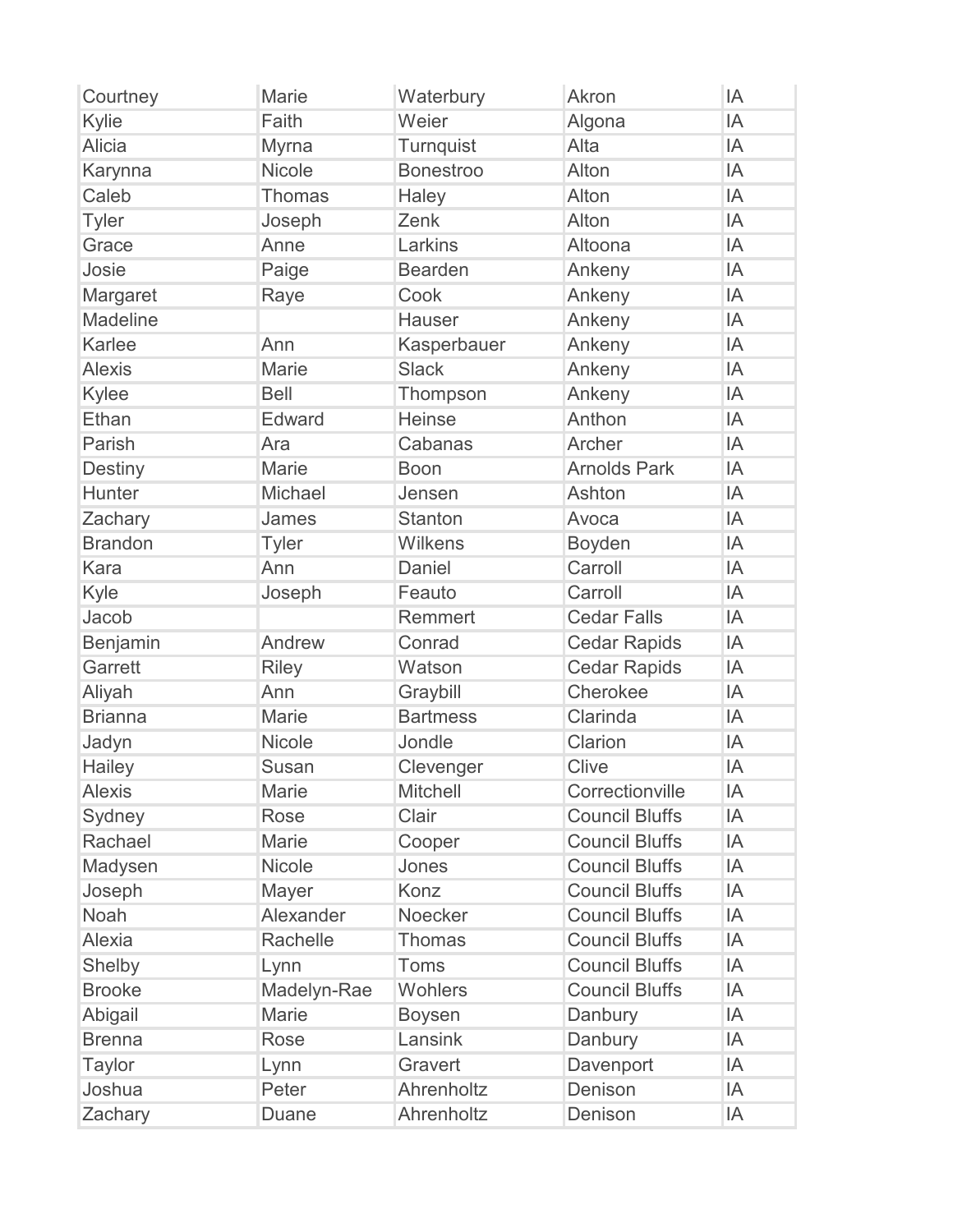| Ashlyn           | Kate           | <b>Bowker</b>  | Denison               | IA |
|------------------|----------------|----------------|-----------------------|----|
| <b>Reed</b>      | Alan           | <b>Bowker</b>  | Denison               | IA |
| Gabrielle        | Rose           | Chance         | Denison               | IA |
| Sarah            | Elizabeth      | Heilesen       | Denison               | IA |
| Morgan           |                | Kahl           | Denison               | IA |
| Madison          | Anne           | Mond           | Dubuque               | IA |
| Regan            | L              | Frazier        | Dunlap                | IA |
| <b>Taylor</b>    | Renee          | Klein          | Dunlap                | IA |
| Allison          | Liv            | Young          | <b>Estherville</b>    | IA |
| Jason            | Ε              | Simon-Ressler  | Farley                | IA |
| Adam             | Ryan           | Pearson        | Fort Dodge            | IA |
| Cole             | Joseph         | Pearson        | Fort Dodge            | IA |
| Catherine        | N              | <b>Millar</b>  | Glenwood              | IA |
| <b>Kailee</b>    | Ann            | Hauge          | Graettinger           | IA |
| Jacob            | <b>Patrick</b> | Waymire        | <b>Grimes</b>         | IA |
| <b>Reese</b>     | <b>Rose</b>    | Coffman        | <b>Guthrie Center</b> | IA |
| Alexandria       | Marie          | Defenbaugh     | Harlan                | IA |
| Fidel            | Enrique        | Martinez-Greer | Harlan                | IA |
| Courtney         | Renee          | Mumm           | Harlan                | IA |
| <b>Brooklynn</b> | Kay            | Heneman        | Hartley               | IA |
| Carley           | Rae            | Vial           | Hartley               | IA |
| Madison          | Marie          | <b>Aldrich</b> | Hawarden              | IA |
| <b>Breanna</b>   | L              | Klocke         | Hawarden              | IA |
| Emily            | Kay            | Klocke         | Hawarden              | IA |
| Jalyn            | Grace          | Pullman        | Hawarden              | IA |
| <b>Karissa</b>   | Lynn           | <b>Ellis</b>   | Hinton                | IA |
| Caitlin          | <b>Dianne</b>  | Worden         | Hinton                | IA |
| Cloe             | Rae            | Droegmiller    | Holstein              | IA |
| Lauren           | Ann            | Johnson        | Holstein              | IA |
| <b>Beth</b>      | Renee          | Meyer          | Holstein              | IA |
| Alexa            | Lynn           | Phillips       | Holstein              | IA |
| <b>Bowen</b>     | Gideon         | Rand           | <b>Hornick</b>        | IA |
| Jamie            | Marie          | Pohlen         | Hospers               | IA |
| Kaylie           | Dawn           | Andringa       | Hull                  | IA |
| Olivia           | Joy            | Laning         | Hull                  | IA |
| Gabriela         | Jeanette       | Luevano        | Hull                  | IA |
| Keaton           | Jay            | Van Roekel     | Hull                  | IA |
| Peyton           | Lea            | <b>Miller</b>  | <b>Ida Grove</b>      | IA |
| <b>Taylor</b>    | Ann            | Moser          | Inwood                | IA |
| Maria            | Ann            | Vlastuin       | Inwood                | IA |
| Jarod            | N              | Henkelman      | Irwin                 | IA |
| <b>Tyler</b>     | M              | Henkelman      | Irwin                 | IA |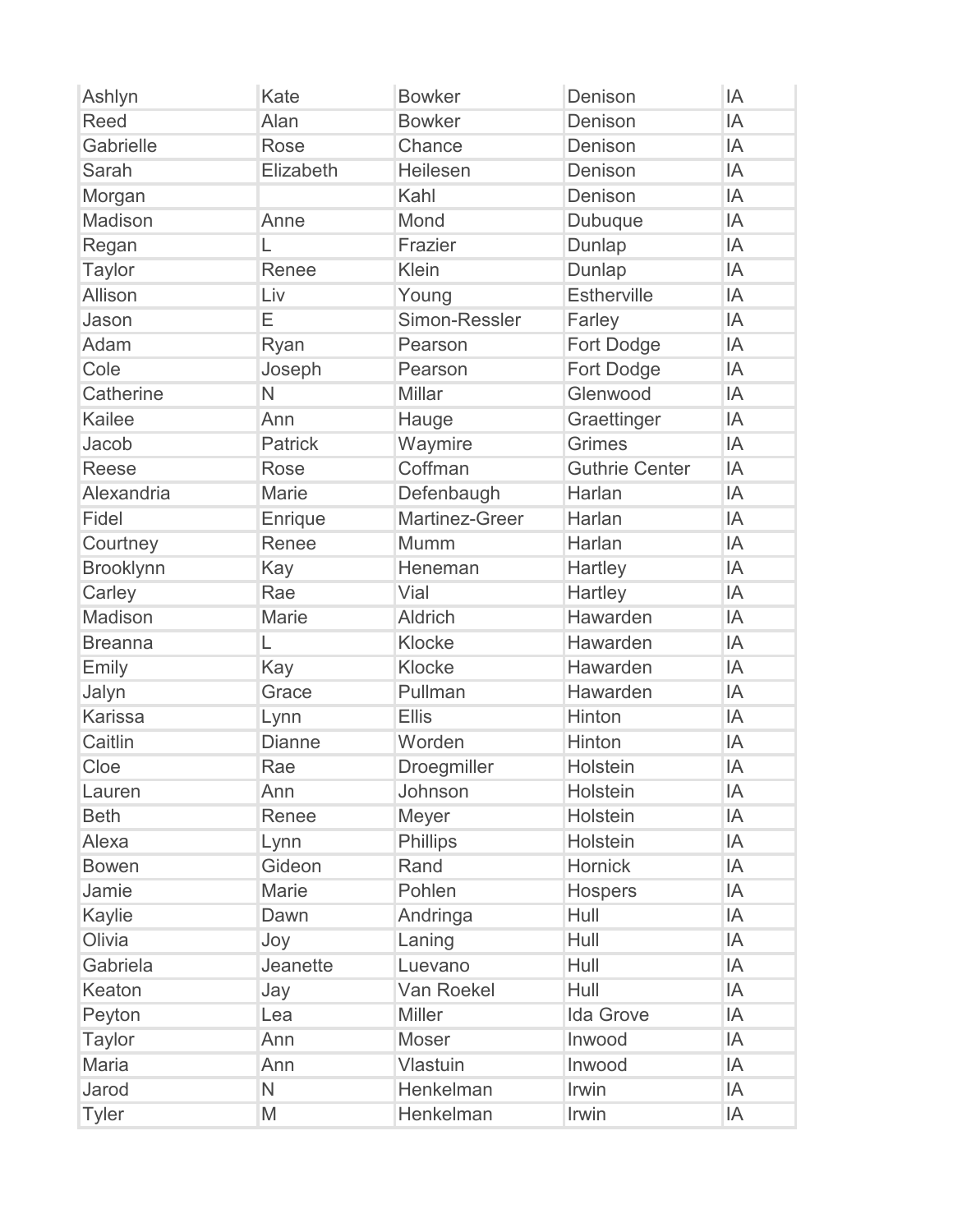| Luke             | Franklin             | Edgar           | Kingsley              | IA |
|------------------|----------------------|-----------------|-----------------------|----|
| Grace            | Autumn               | Vos             | Kingsley              | IA |
| Jessica          | Lynn                 | <b>Hicks</b>    | Lake City             | IA |
| Sally            | Elizabeth            | Musselman       | <b>Lake City</b>      | IA |
| Elena            |                      | Whalen          | Larchwood             | IA |
| Mara             | Jayne                | <b>Clark</b>    | Laurens               | IA |
| Callie           | Ann                  | Fehr            | Laurens               | IA |
| PresLeigh        | <b>Marie</b>         | Pry             | Lawton                | IA |
| Chandler         | Ruth                 | Grosenheider    | Le Mars               | IA |
| <b>Brooke</b>    | <b>Rosalie</b>       | Loutsch         | Le Mars               | IA |
| Kennedi          | Rae                  | <b>Masuen</b>   | Le Mars               | IA |
| <b>Sara</b>      | <b>Noelia</b>        | Moir            | Le Mars               | IA |
| Maddilyn         | Lea                  | Pippett         | Le Mars               | IA |
| Alexandra        | S                    | Rosacker        | Le Mars               | IA |
| Allison          | <b>Marie</b>         | Ruden           | Le Mars               | IA |
| <b>Mallie</b>    |                      | <b>Sauer</b>    | Le Mars               | IA |
| Karlee           | Rae                  | <b>Schiff</b>   | Le Mars               | IA |
| Sydney           | Marie                | Schroeder       | Le Mars               | IA |
| <b>Halie</b>     | Sue                  | <b>Schwartz</b> | Le Mars               | IA |
| <b>Bridget</b>   | Marie                | Singer          | Le Mars               | IA |
| Rachel           |                      | Westergard      | Le Mars               | IA |
| <b>Skye</b>      | Linn                 | <b>Bartlett</b> | Lenox                 | IA |
| <b>Brenden</b>   | T                    | Christensen     | Lenox                 | IA |
| Mariah           | Ann                  | Seeley          | Manchester            | IA |
| Taya             | Ann-Ruby             | Jasa            | Manilla               | IA |
| Amanda           | Jean                 | Ranniger        | Manning               | IA |
| <b>Dylan</b>     | L                    | <b>Blake</b>    | Mapleton              | IA |
| <b>Maria</b>     | <b>Elise</b>         | Swanson         | Mapleton              | IA |
| Cody             | <b>Richard Allen</b> | <b>Dias</b>     | <b>Marcus</b>         | IA |
| Waverly          | Anne                 | Patterson       | <b>Marion</b>         | IA |
| Christa          | Kay                  | Van Donkelaar   | <b>Maurice</b>        | IA |
| <b>Brooklynn</b> | Kae                  | Schlenger       | Meriden               | IA |
| Jadyn            | Lee                  | <b>Baumann</b>  | <b>Milford</b>        | IA |
| Meredith         | Ann                  | King            | <b>Milford</b>        | IA |
| Ryann            |                      | Davidson        | <b>Mount Pleasant</b> | IA |
| Ryan             | Robert               | <b>Bormann</b>  | Moville               | IA |
| Campbell         | Jae                  | Hansen          | Moville               | IA |
| Ashley           | Danielle Mae         | Martin          | Moville               | IA |
| Cheyenne         | Olivia               | Peterson        | Moville               | IA |
| <b>Suzanne</b>   | Lynn                 | Putze           | Moville               | IA |
| Elizabeth        | Payton               | <b>Struve</b>   | Moville               | IA |
| <b>Elise</b>     | Ann                  | <b>Shield</b>   | <b>Muscatine</b>      | IA |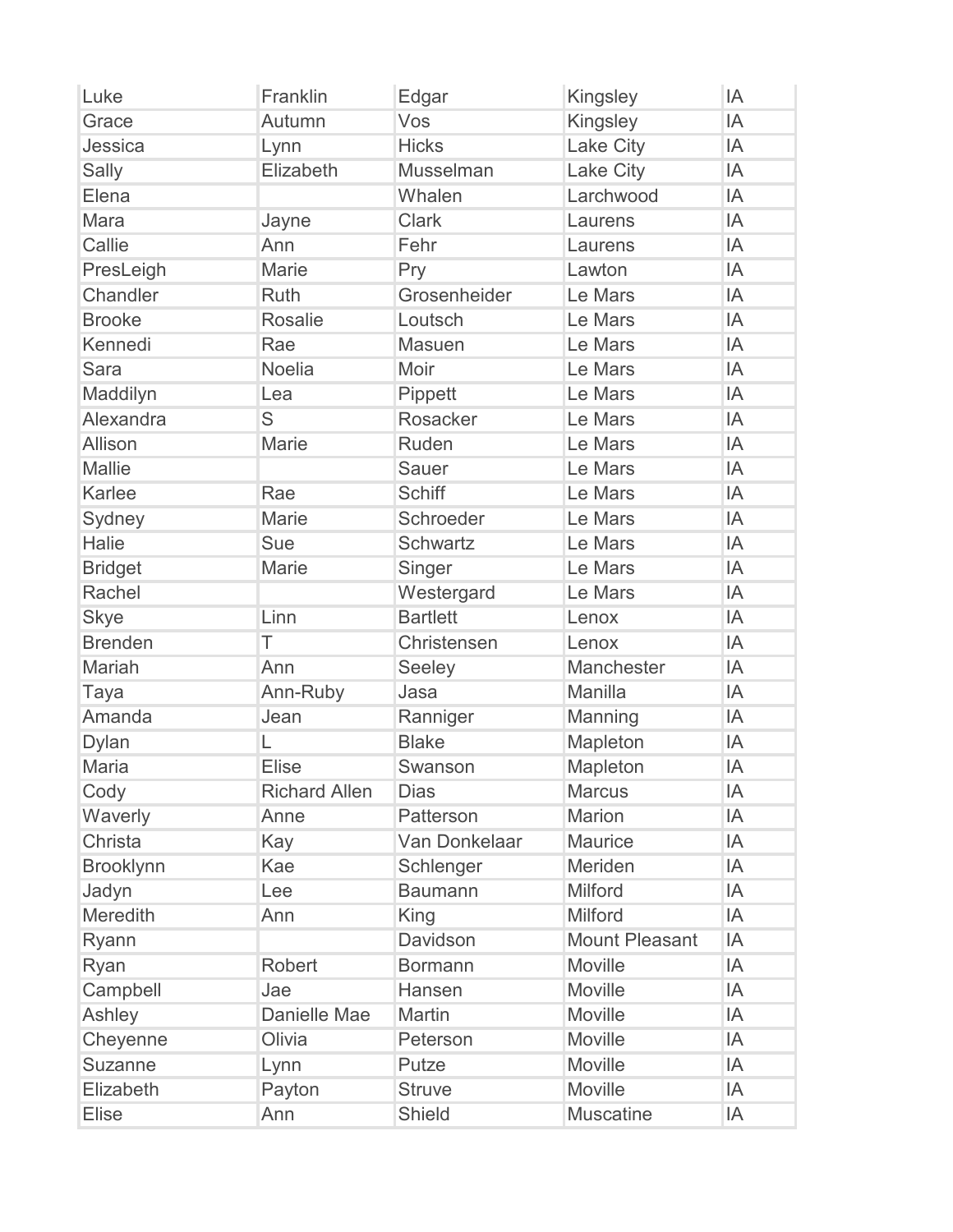| <b>Derek</b>  | Gerald          | Holmes             | <b>Norwalk</b>     | IA |
|---------------|-----------------|--------------------|--------------------|----|
| Rhyan         | <b>Taylor</b>   | Sanny              | Oakland            | ΙA |
| Madison       | <b>Michelle</b> | <b>Haynes</b>      | Onawa              | IA |
| Jennifer      | Christine       | Kennedy            | Onawa              | IA |
| Morgan        | <b>Marie</b>    | Feenstra           | <b>Orange City</b> | ΙA |
| Colin         | Christopher     | Lang               | <b>Orange City</b> | IA |
| Kaden         | Lee             | Pottebaum          | <b>Orange City</b> | ΙA |
| Katelyn       | <b>Beth</b>     | <b>Reuvers</b>     | <b>Orange City</b> | ΙA |
| Trevor        | Paul            | Sanson             | <b>Orange City</b> | IA |
| Michael       | <b>Richard</b>  | Smith              | <b>Orange City</b> | IA |
| Anna          | Elise           | Van Holland        | <b>Orange City</b> | ΙA |
| Tori          | Mae             | Van Ravenswaay     | Orange City        | IA |
| Nathaniel     | Joseph          | Sage               | Paullina           | IA |
| <b>Bailey</b> | Jo              | <b>Tjossem</b>     | Paullina           | IA |
| Deanne        | <b>Estelle</b>  | Ekstrand           | Pocahontas         | IA |
| Megan         | Marie           | Gilbreath          | Polk City          | ΙA |
| Anastasia     | Lynn            | <b>Stillmunkes</b> | Polk City          | ΙA |
| Kaeley        | Ann             | Einck              | Primghar           | IA |
| Mason         | LeRoy           | Warnke             | Primghar           | IA |
| <b>Kaidee</b> |                 | Weber              | Primghar           | IA |
| Hailey        | Marie           | Klein              | Remsen             | IA |
| Alisha        | Elizebeth       | Krug               | Remsen             | IA |
| Delanee       | Kay             | <b>Nilles</b>      | Remsen             | IA |
| Sydney        | Elizabeth       | Schorg             | Remsen             | IA |
| Karsyn        | Olivia          | Altman             | <b>Rock Rapids</b> | ΙA |
| <b>Riley</b>  | Jean            | <b>Folkens</b>     | <b>Rock Rapids</b> | IA |
| Amara         |                 | Johnson            | <b>Rock Rapids</b> | ΙA |
| <b>Austin</b> | Jerome          | Metzger            | <b>Rock Rapids</b> | ΙA |
| Whitney       | Olivia          | Waagmeester        | <b>Rock Rapids</b> | ΙA |
| Cassidy       | Hope            | Eppinga            | <b>Rock Valley</b> | ΙA |
| Karina        | Vianeth         | Sanchez            | <b>Rock Valley</b> | IA |
| Kaylee        | Rae             | Vande Hoef         | <b>Rock Valley</b> | IA |
| Jordyn        | Leann           | Ramus              | Roland             | IA |
| Dominic       |                 | Caggiano           | <b>Runnells</b>    | ΙA |
| William       | <b>Thomas</b>   | Munger             | Sac City           | IA |
| Kara          | Jean            | Wilkens-Reiman     | Sac City           | IA |
| Madison       | Rae             | Jochum             | <b>Salix</b>       | ΙA |
| Kalie         | Jo              | <b>Stanfield</b>   | <b>Salix</b>       | IA |
| Jordan        | Elizabeth       | Grothe             | <b>Schaller</b>    | IA |
| Jaci          |                 | Kluender           | Schleswig          | IA |
| <b>Martia</b> | Jo              | Petersen           | Schleswig          | IA |
| Lily          | Marie           | Christian          | Scranton           | ΙA |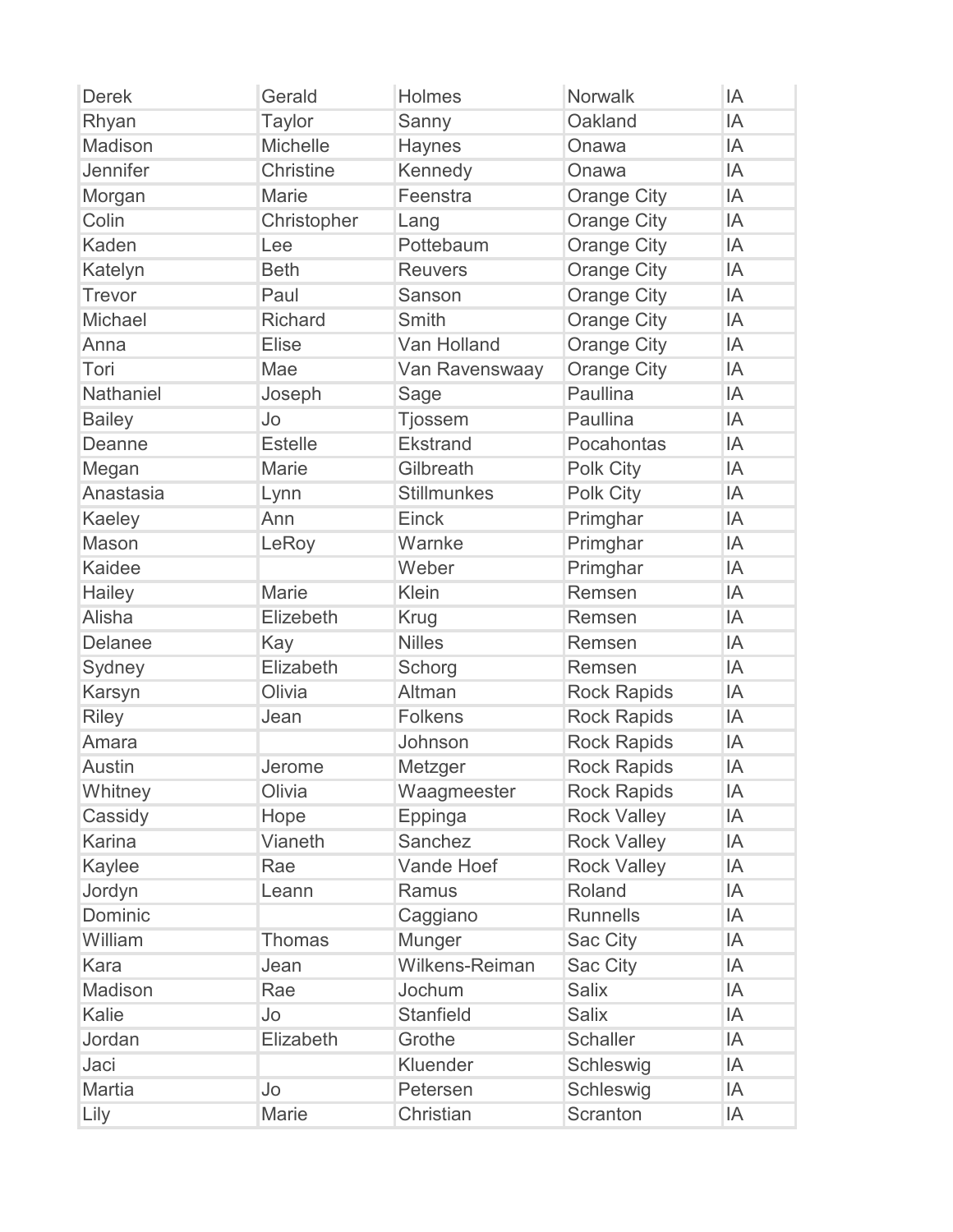| <b>Matthew</b>  | Gene                    | Alter             | <b>Sergeant Bluff</b> | IA |
|-----------------|-------------------------|-------------------|-----------------------|----|
| <b>Drew</b>     | Michael                 | Godfredson        | <b>Sergeant Bluff</b> | IA |
| Mandy           | Rose                    | James             | <b>Sergeant Bluff</b> | IA |
| Andrew          | Τ                       | Jochum            | <b>Sergeant Bluff</b> | ΙA |
| Whitney         | <b>Nicole</b>           | Lester            | <b>Sergeant Bluff</b> | IA |
| Easton          | Michael                 | <b>Ritz</b>       | <b>Sergeant Bluff</b> | IA |
| Emersyn         | Faith                   | <b>Sims</b>       | <b>Sergeant Bluff</b> | ΙA |
| Aubrey          | Josephine               | Soll              | <b>Sergeant Bluff</b> | IA |
| Alex            | Joseph                  | <b>Stultz</b>     | <b>Sergeant Bluff</b> | IA |
| Caden           | Allen                   | Voege             | <b>Sergeant Bluff</b> | ΙA |
| <b>Talia</b>    | Marie                   | Rowe              | <b>Sheffield</b>      | IA |
| Trenton         | Philip                  | Hoekstra          | Sheldon               | IA |
| Dalton          | Τ                       | Holtrop           | Sheldon               | ΙA |
| Kacy            | Christine               | Kamphoff          | Sheldon               | IA |
| <b>Karissa</b>  | Mae                     | Paulsen           | Sheldon               | IA |
| Luke            | Micheal                 | Van Beek          | Sheldon               | ΙA |
| McKenzie        | Renae                   | Wagner            | Sheldon               | IA |
| <b>Trevor</b>   | James                   | <b>Bauer</b>      | Shenandoah            | ΙA |
| Olivia          | Marie                   | Stogdill          | Shenandoah            | ΙA |
| <b>Trevin</b>   | J                       | Wasmund           | Sibley                | IA |
| Jacob           |                         | Woelber           | Sibley                | ΙA |
| Summer          | Anne Katherine Brinkman |                   | <b>Sioux Center</b>   | ΙA |
| Alyssa          | Rose                    | Cam               | <b>Sioux Center</b>   | IA |
| Eli             | <b>Marshall</b>         | Crane             | <b>Sioux Center</b>   | IA |
| Jayda           | Anne                    | <b>Dekkers</b>    | <b>Sioux Center</b>   | ΙA |
| Courtney        | <b>Nicole</b>           | <b>Kollis</b>     | <b>Sioux Center</b>   | IA |
| <b>Tyler</b>    | Floyd                   | Oliver            | <b>Sioux Center</b>   | IA |
| Lainey          | Glenn                   | Pomrenke          | <b>Sioux Center</b>   | IA |
| Ellie           | Marie                   | <b>Schley</b>     | <b>Sioux Center</b>   | IA |
| Mandy           | Jo                      | <b>Sitzmann</b>   | <b>Sioux Center</b>   | IA |
| Elizabeth       | M                       | <b>Albenesius</b> | <b>Sioux City</b>     | IA |
| <b>Zekarias</b> | <b>Tadesse</b>          | <b>Begossa</b>    | <b>Sioux City</b>     | ΙA |
| Halle           | Jean                    | <b>Brester</b>    | <b>Sioux City</b>     | IA |
| Elizabeth       | $\mathsf C$             | <b>Bridge</b>     | <b>Sioux City</b>     | ΙA |
| <b>Patrick</b>  | David                   | Carney            | <b>Sioux City</b>     | ΙA |
| Keyontre        | <b>Prentiss</b>         | <b>Clark</b>      | <b>Sioux City</b>     | IA |
| <b>Tristan</b>  | Lee                     | Cobb              | <b>Sioux City</b>     | IA |
| Kaitlyn         | Ann                     | Cooke             | <b>Sioux City</b>     | ΙA |
| <b>Moises</b>   | A                       | Cortez            | <b>Sioux City</b>     | ΙA |
| Kali            | R                       | Covey             | <b>Sioux City</b>     | IA |
| <b>Sierra</b>   | Marie                   | Cowing            | <b>Sioux City</b>     | ΙA |
| Joshua          | Aaron                   | Crabtree          | <b>Sioux City</b>     | ΙA |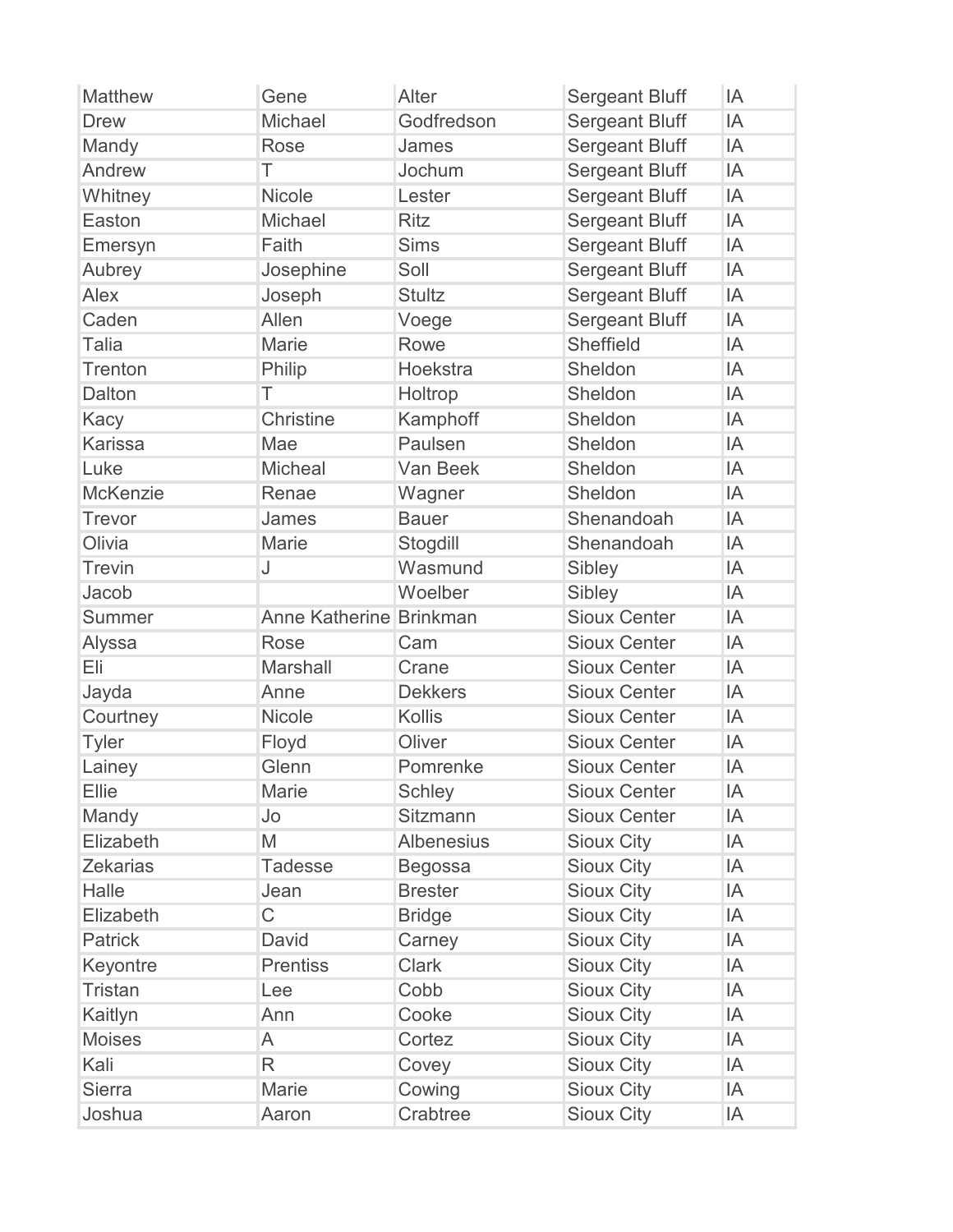| Graciela       |                    | DeAnda          | <b>Sioux City</b>  | IA |
|----------------|--------------------|-----------------|--------------------|----|
| Myranda        | Carolyn            | Duitsman        | <b>Sioux City</b>  | ΙA |
| Kylee          | <b>Kristine</b>    | Eickholt        | <b>Sioux City</b>  | ΙA |
| Caroline       | Audrey             | Flannery        | <b>Sioux City</b>  | ΙA |
| Adam           | <b>Richard</b>     | Friessen        | <b>Sioux City</b>  | IA |
| Laken          |                    | Gardner         | <b>Sioux City</b>  | ΙA |
| <b>Reis</b>    | <b>Hawkins</b>     | Green           | <b>Sioux City</b>  | ΙA |
| Zoey           |                    | Hassman         | <b>Sioux City</b>  | IA |
| Kayla          |                    | Johnson         | <b>Sioux City</b>  | ΙA |
| Chloe          | Jane               | <b>Kramer</b>   | <b>Sioux City</b>  | ΙA |
| Samantha       | Renae              | Larson          | <b>Sioux City</b>  | IA |
| Candice        | A                  | Mahler          | <b>Sioux City</b>  | ΙA |
| Jacob          | Arthur             | Maxey           | <b>Sioux City</b>  | ΙA |
| Kwincie        | Dale               | Maynard         | <b>Sioux City</b>  | IA |
| Lexi           | Jo                 | McKee-Hemenway  | <b>Sioux City</b>  | IA |
| Rodrigo        |                    | Meza Gonzalez   | <b>Sioux City</b>  | ΙA |
| Libby          | Ann                | Moore           | <b>Sioux City</b>  | IA |
| <b>Matthew</b> | Lee                | Nelson          | <b>Sioux City</b>  | ΙA |
| Anna           | Marie              | Peterson        | <b>Sioux City</b>  | ΙA |
| Karlee         | Rianne             | Phillips        | <b>Sioux City</b>  | IA |
| Peyton         | Remko              | Rea             | <b>Sioux City</b>  | ΙA |
| Jesse          | J                  | Ridgway         | <b>Sioux City</b>  | ΙA |
| Payton         | Jolyn              | <b>Risetter</b> | <b>Sioux City</b>  | IA |
| Jessica        | Mae                | <b>Seekings</b> | <b>Sioux City</b>  | ΙA |
| Aria           |                    | <b>Smith</b>    | <b>Sioux City</b>  | ΙA |
| <b>Baylee</b>  | Jo                 | Stodola         | <b>Sioux City</b>  | IA |
| Kaitlyn        | Marie              | <b>Stoos</b>    | <b>Sioux City</b>  | ΙA |
| Cassandra      | Jane               | Thompson        | <b>Sioux City</b>  | IA |
| Jacob          |                    | Thompson        | <b>Sioux City</b>  | ΙA |
| Hailey         | <b>Erin Nicole</b> | Wait            | <b>Sioux City</b>  | ΙA |
| Emily          | <b>Nethie</b>      | Washington      | <b>Sioux City</b>  | ΙA |
| Asia           | Anne               | Whitead         | <b>Sioux City</b>  | ΙA |
| Dani           | LiChelle           | Youngberg       | <b>Sioux City</b>  | ΙA |
| Erandi         | Guadalupe          | Zacarias Aleman | <b>Sioux City</b>  | ΙA |
| <b>Kelsie</b>  | Grace              | Zimmerer        | <b>Sioux City</b>  | ΙA |
| <b>Ben</b>     | John               | <b>Brekke</b>   | Sloan              | ΙA |
| Jeannie        | Lynn               | Jedlicka        | Solon              | ΙA |
| Rachel         | Elizabeth          | Olney           | Solon              | ΙA |
| Josanna        | R                  | Heisinger       | Spencer            | ΙA |
| Hannah         | Marie              | Irmiter         | Spencer            | ΙA |
| Chloe          | Marie              | Kahley          | Spencer            | ΙA |
| Carissa        | Lynn               | Doran           | <b>Spirit Lake</b> | IA |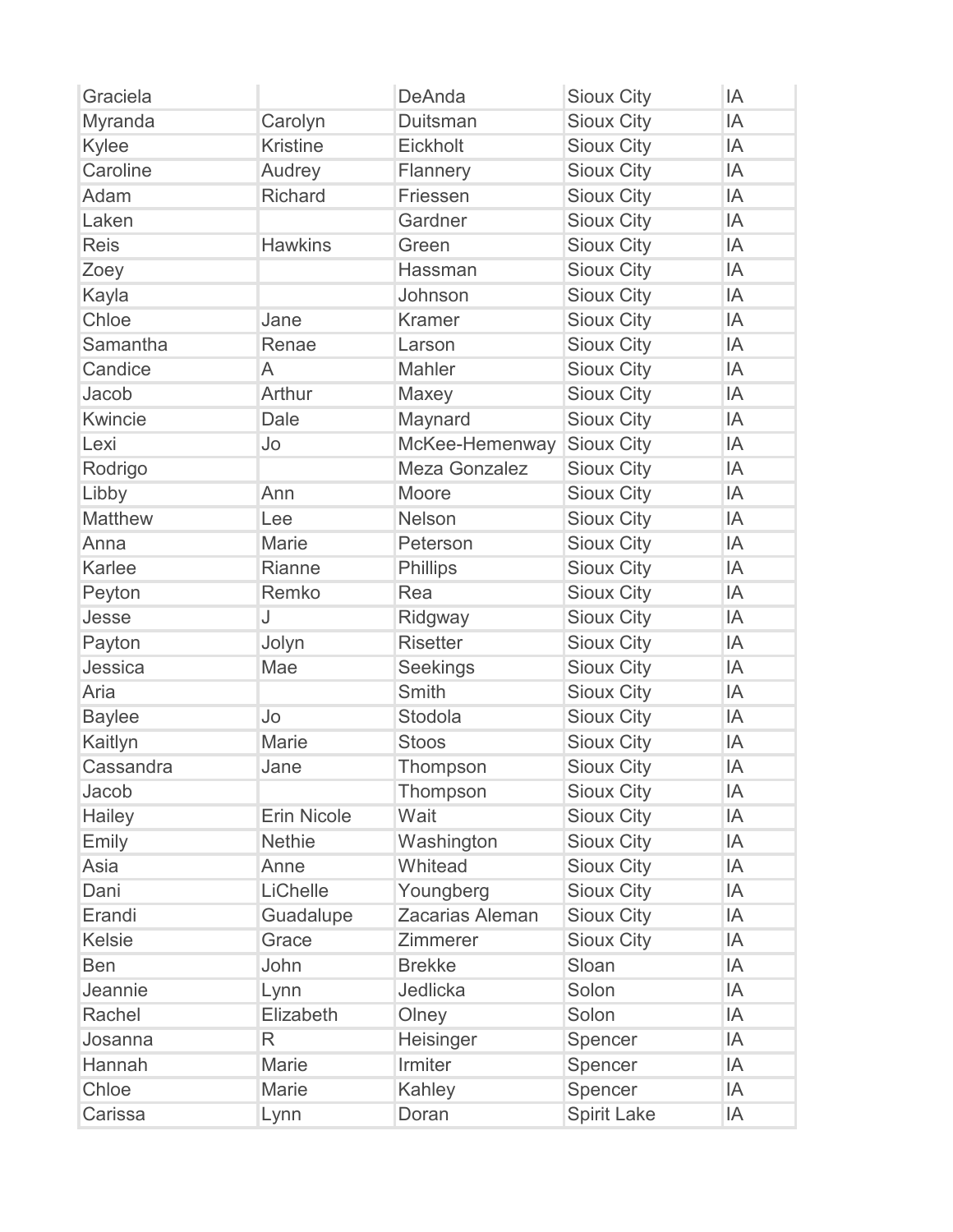| Lillian          | B               | Schmahl          | <b>Spirit Lake</b>     | IA        |
|------------------|-----------------|------------------|------------------------|-----------|
| Kylea            | Ann             | Fehr             | Terril                 | IA        |
| Ariel            | Jade            | Rotnicke         | Turin                  | IA        |
| Alexandra        | Marguerite      | Guilloz          | Urbandale              | IA        |
| Anna             | Meredith        | Harman           | Urbandale              | IA        |
| <b>Brooklynn</b> | Louisa          | Kahle            | Urbandale              | IA        |
| <b>Bailey</b>    | Elizabeth       | Kahle            | Urbandale              | IA        |
| Angela           | Vivian          | Kinzie           | Urbandale              | IA        |
| Emmy             | Lynn            | <b>Hewitt</b>    | Waterloo               | IA        |
| Kelsey           | Renee           | Plumb            | Waukee                 | IA        |
| Joseph           | Ryan            | Donahoe          | West des Moines        | IA        |
| Paige            | <b>Kristine</b> | Hoffman          | <b>West Des Moines</b> | IA        |
| Jesse            | Jay             | Johnson          | <b>West Des Moines</b> | IA        |
| Vivian           | Sophornia       | Klein            | Winterset              | IA        |
| <b>Ross</b>      | Jacob           | <b>Block</b>     | Woodbine               | IA        |
| Andrea           |                 | Cernuda Herraiz  | <b>Boise</b>           | ID        |
| Sloane           | Elisabeth       | Lightfoot        | Aurora                 | IL        |
| Virgil           |                 | <b>Steward</b>   | Aurora                 | IL        |
| Carson           | Lee             | Camp             | Bloomington            | IL        |
| Victoria         | Colene          | <b>Stutzke</b>   | Galt                   | IL        |
| <b>Brady</b>     | Donald          | Green            | New Lenox              | IL        |
| Holly            | Elizabeth       | <b>Black</b>     | Rockton                | IL        |
| Morgan           | Raine           | <b>Diebold</b>   | Somonauk               | IL        |
| Jessica          | Н               | Wolf             | <b>Tinley Park</b>     | IL        |
| Analese          | Sophia          | <b>Martinez</b>  | Goshen                 | IN        |
| Celena           | Moirah          | <b>Hettrick</b>  | Westfield              | IN        |
| Clara            | Nicole          | <b>Edwards</b>   | <b>Clay Center</b>     | <b>KS</b> |
| <b>Nicholas</b>  | <b>Scott</b>    | Kennedy          | Lawrence               | <b>KS</b> |
| <b>Evelyn</b>    | Jean            | <b>Diederich</b> | <b>Overland Park</b>   | <b>KS</b> |
| Marshall         | Lane            | Faurot           | <b>Scott City</b>      | <b>KS</b> |
| Kayla            | Joye            | Middaugh         | Shawnee                | <b>KS</b> |
| <b>Austin</b>    | James           | <b>Rosetta</b>   | Shawnee                | <b>KS</b> |
| Dakota           | Jade            | Wilson           | <b>Shawnee Mission</b> | KS        |
| Aidan            | Lawrence        | Gantenbein       | <b>Valley Center</b>   | <b>KS</b> |
| <b>Elyse</b>     | Alice           | Whittemore       | Leicester              | MA        |
| Caroline         | Elizabeth       | Lewis            | Adrian                 | MI        |
| <b>Stella</b>    | <b>Elise</b>    | Fairbanks        | Highland               | MI        |
| Isabel           | <b>Nicole</b>   | <b>Fairbanks</b> | Highland               | MI        |
| Rebekah          | Joy             | Van Marel        | <b>Marcellus</b>       | ΜI        |
| <b>Bailey</b>    | Marie           | Lonneman         | Adrian                 | <b>MN</b> |
| Ryan             |                 | Wieneke          | Adrian                 | <b>MN</b> |
| Macy             | Ann             | Guebert          | <b>Apple Valley</b>    | <b>MN</b> |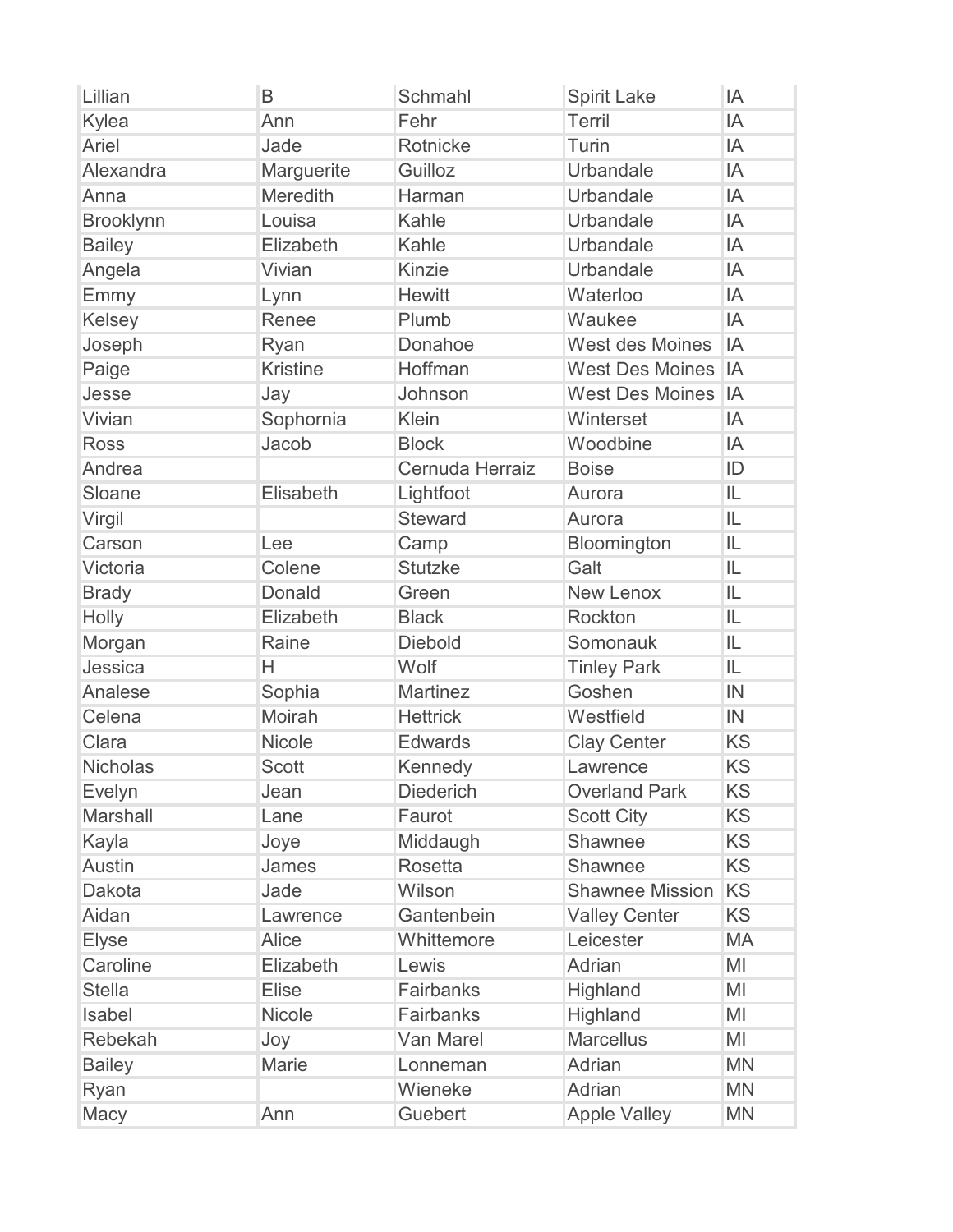| Benjamin        | Gene            | <b>Rohlfs</b>    | Avon                 | <b>MN</b> |
|-----------------|-----------------|------------------|----------------------|-----------|
| Aaron           | Michael         | Rimolde          | <b>Barnum</b>        | <b>MN</b> |
| <b>McKenna</b>  | Paiten          | Herrmann         | <b>Belle Plaine</b>  | <b>MN</b> |
| <b>Tanner</b>   | Laurence        | Wilke            | Bellingham           | <b>MN</b> |
| Morgan          | Alyssa          | Schmidt          | <b>Benson</b>        | <b>MN</b> |
| Cheyenne        | Elizabeth       | Springer         | <b>Big Lake</b>      | <b>MN</b> |
| Madeleine       | Rae             | Sable            | <b>Blaine</b>        | <b>MN</b> |
| Anika           | Lauren          | Gram             | <b>Burnsville</b>    | <b>MN</b> |
| Kameron         | <b>Beatrice</b> | King             | Canby                | <b>MN</b> |
| <b>Tess</b>     | Corinne         | Hokanson         | <b>Cannon Falls</b>  | <b>MN</b> |
| Dylan           | Westley         | <b>Buys</b>      | Chandler             | <b>MN</b> |
| Ryan            | <b>Patrick</b>  | Mohr             | Chanhassen           | <b>MN</b> |
| Sommer          | Lee             | Wein             | Chaska               | <b>MN</b> |
| Kelsey          | Jesse           | <b>Taylor</b>    | Clarkfield           | <b>MN</b> |
| Chase           | Carter          | Voxland          | Clearbrook           | <b>MN</b> |
| Saige           | Joyel           | Ochsendorf       | Clinton              | <b>MN</b> |
| Cassidy         | Rae             | Carson           | Eagan                | <b>MN</b> |
| Eesha           |                 | Varma            | Eagan                | <b>MN</b> |
| Joshua          | William         | Ellerbeck        | Eagle Lake           | <b>MN</b> |
| Grace           | Meredith        | <b>Danke</b>     | <b>Eden Prairie</b>  | <b>MN</b> |
| <b>Abrielle</b> | Margaret        | <b>Jirele</b>    | <b>Eden Prairie</b>  | <b>MN</b> |
| Olivia          | Lenore          | Muehlberg        | <b>Eden Prairie</b>  | <b>MN</b> |
| Ashley          | LaVonne         | <b>Bootsma</b>   | Edgerton             | <b>MN</b> |
| Madison         | Claire          | Wieck            | Edgerton             | <b>MN</b> |
| Preston         | Carl            | <b>Schmeidel</b> | <b>Elk River</b>     | <b>MN</b> |
| Jayden          | Joseph          | Sullivan         | <b>Elk River</b>     | <b>MN</b> |
| Annie           | Elizabeth       | Appelhof         | Ellsworth            | <b>MN</b> |
| Morgan          |                 | <b>Dreesen</b>   | Ellsworth            | <b>MN</b> |
| Luke            | Joseph          | Olson            | Ely                  | <b>MN</b> |
| Jacalyn         |                 | Reischl          | Fairmont             | <b>MN</b> |
| <b>Brock</b>    | <b>Thomas</b>   | Mogensen         | Farmington           | <b>MN</b> |
| Allison         | Laura           | Kenney           | Fulda                | <b>MN</b> |
| Samuel          |                 | Adelman          | Graceville           | <b>MN</b> |
| <b>Michelle</b> | Irene           | Arens            | Graceville           | <b>MN</b> |
| <b>Tyler</b>    | David           | Nordaune         | <b>Granite Falls</b> | <b>MN</b> |
| Kelly           | Lynae           | Dahlhoff         | Hadley               | <b>MN</b> |
| <b>Danielle</b> | Lynn            | <b>Kuball</b>    | Hadley               | <b>MN</b> |
| Aaron           | <b>Mathias</b>  | Lingen           | Holland              | <b>MN</b> |
| Haley           | Marie           | <b>Miller</b>    | Hugo                 | <b>MN</b> |
| Jana            | Elizabeth       | <b>Miller</b>    | Hugo                 | <b>MN</b> |
| Melanie         | Ann             | Pankow           | Hugo                 | <b>MN</b> |
| Alexander       | Michael         | <b>Bretzman</b>  | Jackson              | <b>MN</b> |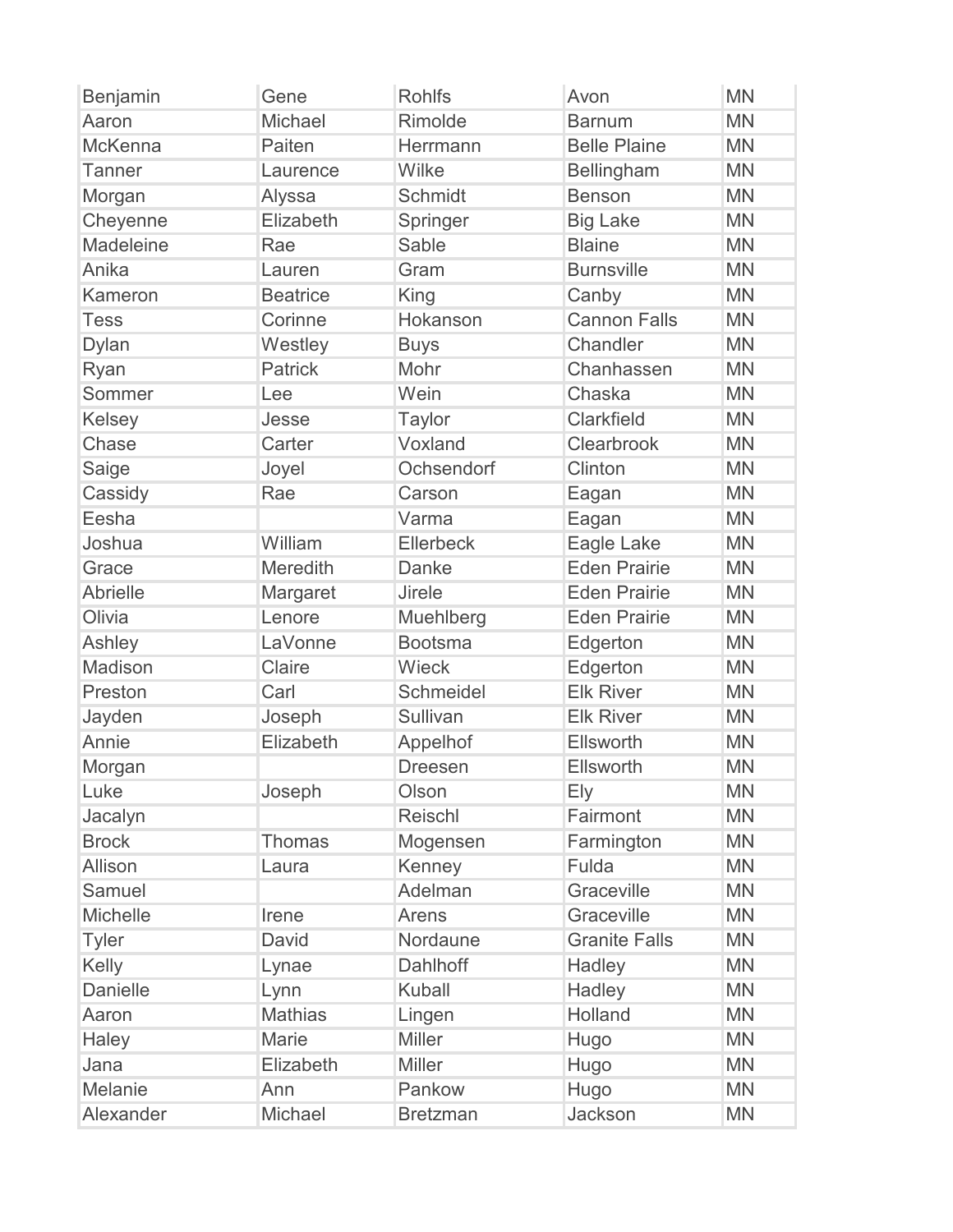| Katelyn         | Elizabeth              | Riemersma         | Jackson            | <b>MN</b> |
|-----------------|------------------------|-------------------|--------------------|-----------|
| <b>Allie</b>    |                        | Christianson      | <b>Lake Benton</b> | <b>MN</b> |
| <b>Seth</b>     | Jonathan Henry Heitman |                   | Lake City          | <b>MN</b> |
| Ethan           | Darrick Larry          | Heitman           | Lake City          | <b>MN</b> |
| Maren           | Grace                  | Iverson           | Lake Elmo          | <b>MN</b> |
| Ella            | Gabrielle              | Goeldner          | Lakeville          | <b>MN</b> |
| Elizabeth       | Kathleen               | Juhnke            | Lakeville          | <b>MN</b> |
| <b>Brady</b>    | <b>Thomas</b>          | Torborg           | Lakeville          | <b>MN</b> |
| Ashley          | Ann                    | Van Dyne          | Lakeville          | <b>MN</b> |
| Kennedy         | Anne                   | Vold              | Lamberton          | <b>MN</b> |
| Cole            | James                  | Stenstrom         | <b>Lino Lakes</b>  | <b>MN</b> |
| Dakota          | James                  | John              | Lismore            | <b>MN</b> |
| Cheyenna        |                        | John              | Lismore            | <b>MN</b> |
| Mia             | Louise                 | <b>Kraimer</b>    | Lonsdale           | <b>MN</b> |
| Sydney          | Christine              | <b>Biever</b>     | Luverne            | <b>MN</b> |
| Gracie          | Karen                  | <b>Bosch</b>      | Luverne            | <b>MN</b> |
| Tia             |                        | Hadler            | Luverne            | <b>MN</b> |
| Autumn          |                        | <b>Nath</b>       | Luverne            | <b>MN</b> |
| Mackenzie       | Rose                   | Petersen          | Luverne            | <b>MN</b> |
| Sadie           | Ellen                  | Reisdorfer        | Luverne            | <b>MN</b> |
| Madison         | Jean                   | Reisdorfer        | Luverne            | <b>MN</b> |
| <b>McKenzie</b> | Noel                   | VanGrootheest     | Luverne            | <b>MN</b> |
| Lauren          | Paige                  | VerSteeg          | Luverne            | <b>MN</b> |
| Mace            | Rose                   | Walgrave          | Luverne            | <b>MN</b> |
| <b>Natalie</b>  | Raye                   | Johnson           | Lynd               | <b>MN</b> |
| Alyssa          | <b>Brooke</b>          | Regnier           | Lynd               | <b>MN</b> |
| Henry           | Jaymes                 | <b>Roth</b>       | Madison            | <b>MN</b> |
| Damani          | Joshua                 | Hayes             | Mankato            | <b>MN</b> |
| Andrew          | Joseph                 | Castle            | <b>Maple Grove</b> | <b>MN</b> |
| <b>Brynn</b>    | Marie                  | Paumen            | <b>Maple Lake</b>  | <b>MN</b> |
| <b>Maria</b>    |                        | Shepherd          | Marietta           | <b>MN</b> |
| Morgan          | Victoria               | Hart              | Marshall           | <b>MN</b> |
| Josephine       | <b>Ksenia</b>          | Holland           | Marshall           | <b>MN</b> |
| <b>Daniel</b>   | Jacob                  | Aman              | Menahga            | <b>MN</b> |
| Gabriella       | <b>Rose</b>            | <b>Beberg</b>     | Minneapolis        | <b>MN</b> |
| Owen            | Michael                | <b>Kimmes</b>     | Minneapolis        | <b>MN</b> |
| Grace           | Olivia                 | <b>Silbernick</b> | Minneapolis        | <b>MN</b> |
| Hayden          | Elizabeth              | Vickery           | <b>Minneapolis</b> | <b>MN</b> |
| Rachel          | L                      | <b>Vlaminck</b>   | Minneota           | <b>MN</b> |
| Abby            | Rozann                 | Marquardt         | Montevideo         | <b>MN</b> |
| Dean            | William                | Narveson          | Moorhead           | <b>MN</b> |
| <b>Beverly</b>  |                        | Metzger           | <b>Morris</b>      | <b>MN</b> |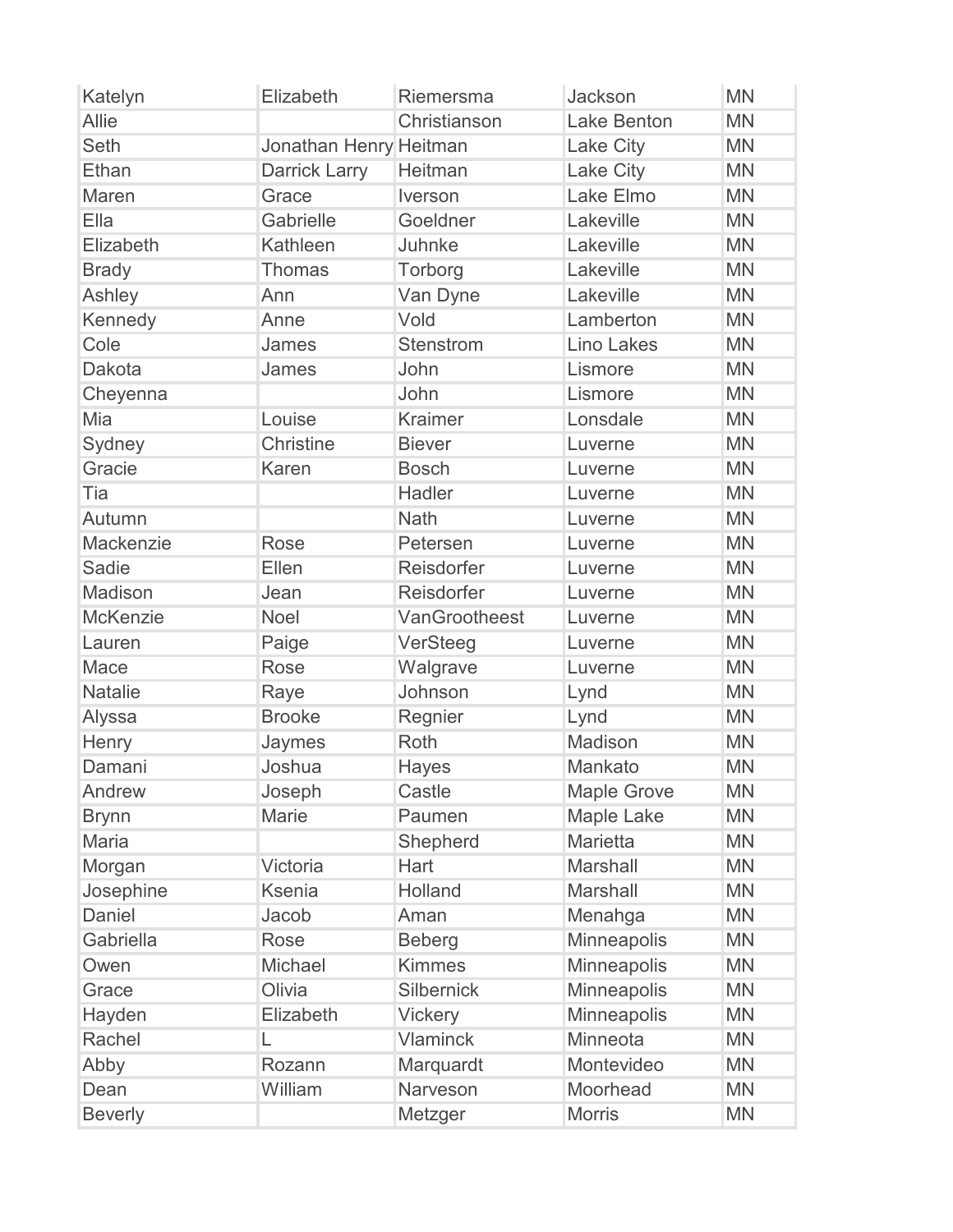| <b>Brandi</b> | Rae                | Norum           | Mound                | <b>MN</b> |
|---------------|--------------------|-----------------|----------------------|-----------|
| Morgan        | Marie              | Eikanger        | <b>New Ulm</b>       | <b>MN</b> |
| Karlene       | Ann                | Gieseke         | <b>New Ulm</b>       | <b>MN</b> |
| Logan         | Jon                | Haala           | New Ulm              | <b>MN</b> |
| Alex          | Leslie             | Jensen          | New Ulm              | <b>MN</b> |
| Elizabeth     | Grace              | <b>Brust</b>    | Northfield           | <b>MN</b> |
| Lindsey       | Shea               | Malicki         | Oakdale              | <b>MN</b> |
| Zachary       | <b>Steven</b>      | Kopp            | Otsego               | <b>MN</b> |
| Cole          | James              | Deason          | Owatonna             | <b>MN</b> |
| Grant         | Michael            | <b>Budden</b>   | Pipestone            | <b>MN</b> |
| Davia         | Jean               | Kellen          | Pipestone            | <b>MN</b> |
| Maciah        | Lyn                | Lorang          | Pipestone            | <b>MN</b> |
| <b>Tricia</b> | <b>Diane</b>       | <b>Nissen</b>   | Pipestone            | <b>MN</b> |
| Carlee        | Ann                | Popma           | Pipestone            | <b>MN</b> |
| Kelsey        | Lin                | <b>Bartges</b>  | Ramsey               | <b>MN</b> |
| Aubree        | Ann                | <b>Hicks</b>    | <b>Redwood Falls</b> | <b>MN</b> |
| <b>Tylar</b>  | <b>Marshal Mae</b> | Larsen          | <b>Redwood Falls</b> | <b>MN</b> |
| Rachel        | Grace              | Kelzer          | <b>Richfield</b>     | <b>MN</b> |
| Olivia        | Judith             | Klein           | Rochester            | <b>MN</b> |
| Katelyn       | Emma               | <b>Thicke</b>   | Rochester            | <b>MN</b> |
| Zane          | Micheal            | Pedersen        | Rockford             | <b>MN</b> |
| Kaitlyn       | Ann                | Fischer         | Rogers               | <b>MN</b> |
| Erica         | Jo                 | Stockdale       | Rosemount            | <b>MN</b> |
| Mara          | Ann                | Pauling         | <b>Saint James</b>   | <b>MN</b> |
| Sophia        | Mary               | Vitela          | <b>Saint Paul</b>    | <b>MN</b> |
| Vanessa       | Amber              | Weigel          | Scandia              | <b>MN</b> |
| Maggie        | Lu                 | Erickson        | Sebeka               | <b>MN</b> |
| Rachel        | Anne               | Heckel          | Shakopee             | <b>MN</b> |
| Montana       | Rose               | <b>Beckmann</b> | Slayton              | <b>MN</b> |
| Rylan         | Andrew             | <b>Behnke</b>   | Slayton              | <b>MN</b> |
| Morgan        | Renae              | Clarke          | Slayton              | <b>MN</b> |
| Cole          | Michael            | Davis           | Slayton              | <b>MN</b> |
| Nathan        | Dale               | Everson         | Slayton              | <b>MN</b> |
| Alexandra     | Renae              | Kleven          | Slayton              | <b>MN</b> |
| Mason         | <b>Robert</b>      | Woldt           | Slayton              | <b>MN</b> |
| <b>Devin</b>  | M                  | <b>McGinley</b> | <b>Stillwater</b>    | <b>MN</b> |
| Katlyn        | Kay                | Wieme           | <b>Tracy</b>         | <b>MN</b> |
| Benjamin      | <b>Benton</b>      | <b>Hicks</b>    | Victoria             | <b>MN</b> |
| Megan         | <b>Nicole</b>      | <b>Dreger</b>   | Vining               | <b>MN</b> |
| Emma          |                    | Salfer          | Wabasso              | <b>MN</b> |
| Lexi          | Rae                | <b>Herding</b>  | Westbrook            | <b>MN</b> |
| Callie        | Irene              | Hanson          | Wheaton              | <b>MN</b> |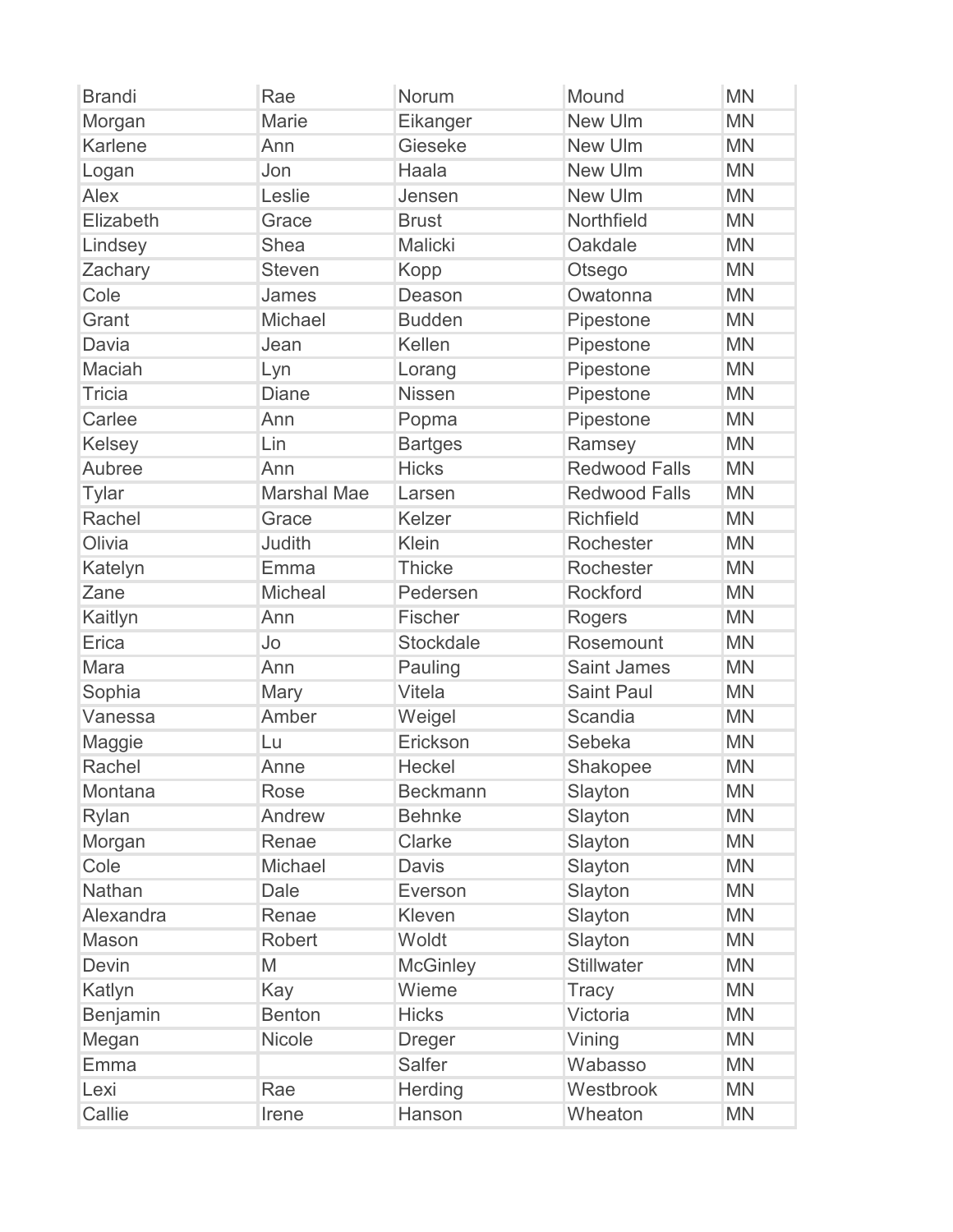| Reegan          | Elizabeth             | Elder          | Windom              | <b>MN</b> |
|-----------------|-----------------------|----------------|---------------------|-----------|
| Kaden           | Ray                   | Elder          | Windom              | <b>MN</b> |
| Isaac           | Lawrence              | Entinger       | Windom              | <b>MN</b> |
| Kendra          | Ann                   | Hunter         | Windom              | <b>MN</b> |
| <b>Trey</b>     | John                  | LaCanne        | Windom              | <b>MN</b> |
| Delaney         | Jo                    | <b>Smith</b>   | Windom              | <b>MN</b> |
| Andrew          | Jay                   | <b>Steen</b>   | Windom              | <b>MN</b> |
| John            |                       | Lefferts       | Woodbury            | <b>MN</b> |
| Lauren          | <b>Michelle</b>       | Powers         | Woodstock           | <b>MN</b> |
| Sydney          | Raejean               | Ponto          | Worthington         | <b>MN</b> |
| Maren           | Jessie                | Schaap         | Worthington         | <b>MN</b> |
| Jordyn          | Louise                | <b>Sholes</b>  | Worthington         | <b>MN</b> |
| Caleb           | Michael               | Nadeau         | Wyoming             | <b>MN</b> |
| Sydney          | Chase                 | Conley         | <b>Kansas City</b>  | <b>MO</b> |
| Shannon         | Kathryn               | <b>Banark</b>  | <b>Platte City</b>  | <b>MO</b> |
| Caden           | Lane                  | DeLay          | <b>Platte City</b>  | <b>MO</b> |
| Nathan          | <b>Riley</b>          | Noll           | Smithville          | <b>MO</b> |
| Megan           | Celine                | Warner         | Turney              | <b>MO</b> |
| Kimberly        | Michelle              | Ransdell       | Warsaw              | <b>MO</b> |
| Connor          | John                  | Sperber        | Wentzville          | <b>MO</b> |
| <b>Bridget</b>  | Elizabeth Marie Kelly |                | <b>Butte</b>        | MT        |
| Jocee           | Lynn                  | Cundiff        | Sidney              | MT        |
| <b>Brock</b>    | Christopher           | Weidner        | <b>Dickinson</b>    | <b>ND</b> |
| Sara            | Lauren                | McMullen       | Fargo               | <b>ND</b> |
| Hannah          | J                     | McSparron      | <b>Grand Forks</b>  | <b>ND</b> |
| Sophie          | Elaine                | Wilson         | Ainsworth           | <b>NE</b> |
| Rachel          | Judith                | <b>Borg</b>    | Allen               | <b>NE</b> |
| Summer          | Marie                 | Jackson        | Allen               | <b>NE</b> |
| Kaytlyn         | <b>Theresa</b>        | <b>Martens</b> | Arlington           | NE        |
| Danica          | Christine             | <b>Badura</b>  | Aurora              | <b>NE</b> |
| Rylee           | Jo                    | Lehmkuhl       | <b>Bancroft</b>     | <b>NE</b> |
| <b>Natalie</b>  | <b>Rose</b>           | <b>Miller</b>  | <b>Battle Creek</b> | <b>NE</b> |
| <b>McKinley</b> | R                     | <b>Seifert</b> | <b>Battle Creek</b> | <b>NE</b> |
| <b>BriAnna</b>  | Elizabeth             | Zohner         | <b>Battle Creek</b> | <b>NE</b> |
| <b>Bennett</b>  | Lee                   | Clary          | <b>Bellevue</b>     | <b>NE</b> |
| Eden            | Judith                | Liebenthal     | <b>Bellevue</b>     | <b>NE</b> |
| <b>Hayley</b>   | Adele                 | Schroeder      | <b>Bellevue</b>     | <b>NE</b> |
| Lauren          | Abbey                 | Coe            | Bennington          | <b>NE</b> |
| Caitlin         | Joy                   | Sandstedt      | Bennington          | <b>NE</b> |
| Sydney          | Kay                   | Chance         | <b>Blair</b>        | <b>NE</b> |
| Abigail         | M                     | <b>Ellis</b>   | <b>Blair</b>        | <b>NE</b> |
| Jenna           | Nicole                | Kroeger        | <b>Blair</b>        | <b>NE</b> |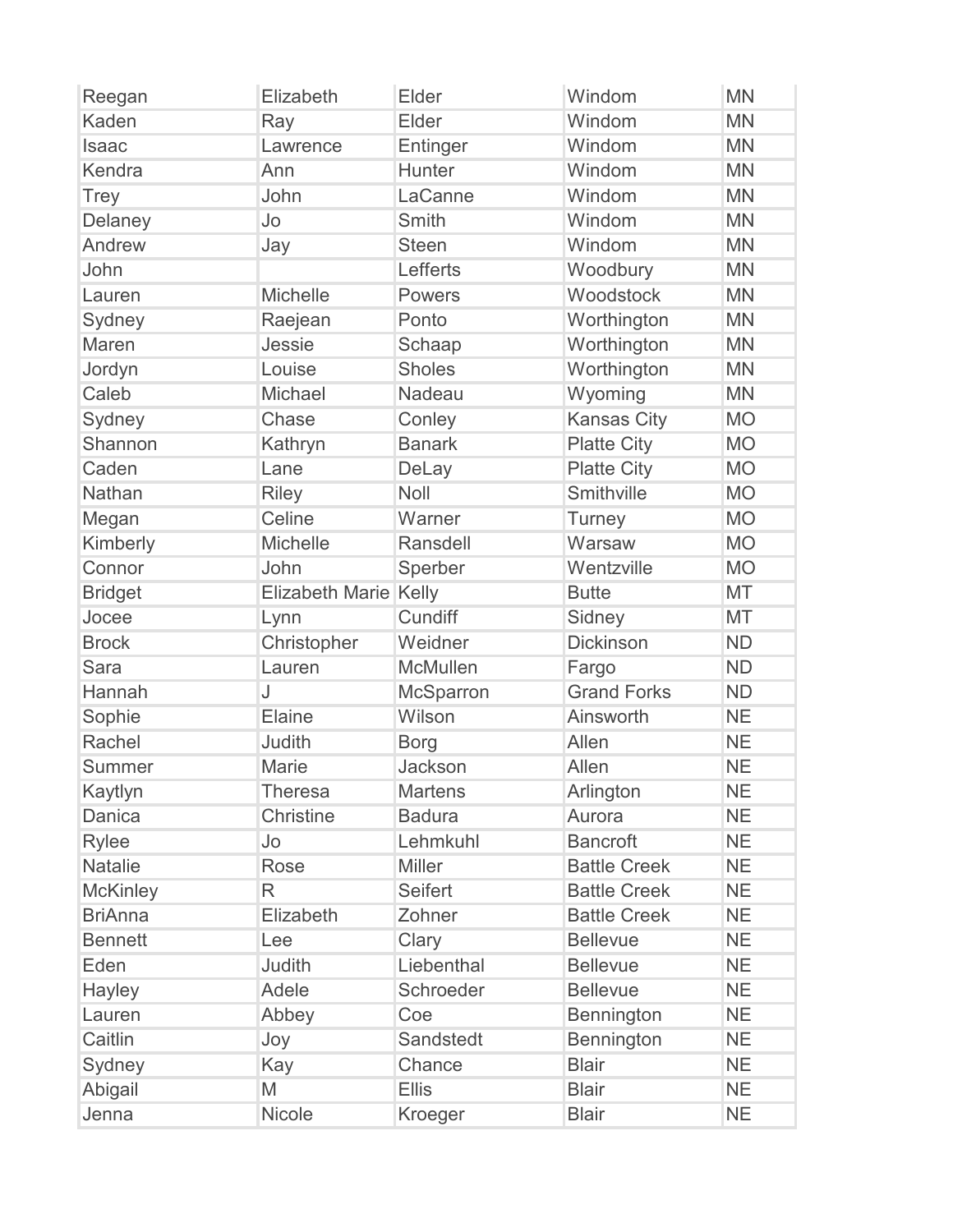| Emma          | Katherine      | <b>Schrick</b>          | <b>Blair</b>        | <b>NE</b> |
|---------------|----------------|-------------------------|---------------------|-----------|
| Elaine        | Kay            | <b>Tierney</b>          | <b>Blair</b>        | <b>NE</b> |
| <b>Tatum</b>  |                | Villotta                | <b>Blair</b>        | <b>NE</b> |
| <b>Braden</b> | Gary           | Eisenhauer              | <b>Bloomfield</b>   | <b>NE</b> |
| Evan          | Conner         | Haverkamp               | <b>Bloomfield</b>   | <b>NE</b> |
| Grace         | Eva            | Kuchar                  | <b>Bloomfield</b>   | <b>NE</b> |
| Ella          | Rose           | <b>McFarland</b>        | <b>Bloomfield</b>   | <b>NE</b> |
| Abby          | <b>Marie</b>   | Pierce                  | <b>Brainard</b>     | <b>NE</b> |
| Kynlee        | A              | Marquez                 | Cambridge           | <b>NE</b> |
| Gabrielle     | E              | <b>Moser</b>            | <b>Central City</b> | <b>NE</b> |
| <b>Alexis</b> | <b>Rose</b>    | <b>Butterfield</b>      | <b>Chambers</b>     | <b>NE</b> |
| Madelyn       | Grace          | <b>Blaser</b>           | Columbus            | <b>NE</b> |
| Jaidyn        | Elizabeth      | Garrett                 | Columbus            | <b>NE</b> |
| Madison       | Ellen          | Kerkman                 | Columbus            | <b>NE</b> |
| <b>Brylie</b> | Peg            | Hartwig                 | Cortland            | <b>NE</b> |
| <b>Alaina</b> | <b>Marie</b>   | Farnik                  | Creighton           | <b>NE</b> |
| Kendyll       | Ann            | <b>Tiedtke</b>          | Creighton           | <b>NE</b> |
| Madisen       | Christine      | <b>Kube</b>             | Crofton             | <b>NE</b> |
| Olivia        | Elayne         | Hrouda                  | Dakota City         | <b>NE</b> |
| Emylee        | Jordyn         | <b>Jewett</b>           | <b>Dakota City</b>  | <b>NE</b> |
| <b>Taylor</b> | Lynn           | <b>Niles</b>            | Dakota City         | <b>NE</b> |
| Avery         |                | Palsma                  | Dakota City         | <b>NE</b> |
| Daphne        | Galilea        | <b>Vizcarra Navarro</b> | David City          | <b>NE</b> |
| Katelin       | Eve            | <b>Schutte</b>          | <b>Dixon</b>        | <b>NE</b> |
| Jadyn         | L              | Anderson                | Elkhorn             | <b>NE</b> |
| Benjamin      | James          | Fink                    | Elkhorn             | <b>NE</b> |
| <b>Maria</b>  | Elisabeth      | Reger                   | Elkhorn             | <b>NE</b> |
| Morgan        | Liv            | White                   | Elkhorn             | <b>NE</b> |
| Duncan        | Fred           | Yungtum                 | Elkhorn             | <b>NE</b> |
| Wyatt         | A              | Wiebelhaus              | Fordyce             | <b>NE</b> |
| Paige         | $\overline{C}$ | Schroeder               | Fremont             | <b>NE</b> |
| Joshua        | Christian      | <b>Styskal</b>          | Genoa               | <b>NE</b> |
| Reann         | Rae            | Ferguson                | Gordon              | <b>NE</b> |
| Courtney      | Raelynn        | Wilson                  | <b>Grand Island</b> | <b>NE</b> |
| Harry         | <b>Richard</b> | Leasure                 | Gretna              | <b>NE</b> |
| Kayla         | Paige          | Michalski               | Gretna              | <b>NE</b> |
| Keanna        | Malia          | Korth                   | Hartington          | <b>NE</b> |
| <b>Sara</b>   | $\overline{C}$ | Reifenrath              | Hartington          | <b>NE</b> |
| Anna          | Marie          | Reifenrath              | Hartington          | <b>NE</b> |
| Jessica       | Ann            | Olmer                   | Humphrey            | <b>NE</b> |
| Logan         | Ann            | Wemhoff                 | Humphrey            | <b>NE</b> |
| Maleah        | Kay            | Wright                  | Kearney             | <b>NE</b> |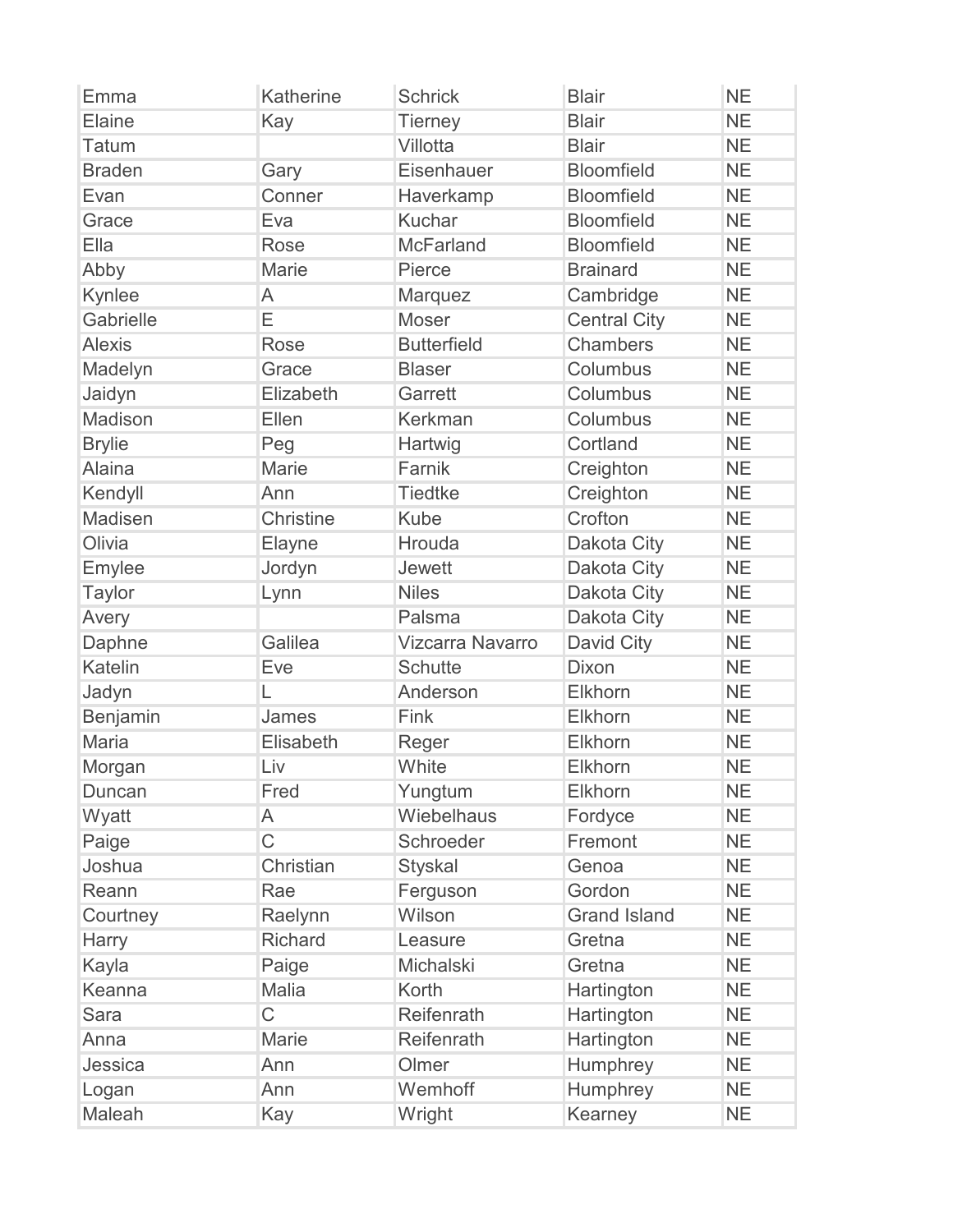| Alexander      | Francis         | Luttig          | Kennard             | <b>NE</b> |
|----------------|-----------------|-----------------|---------------------|-----------|
| Jordyn         | Rochele         | Huber           | La Vista            | <b>NE</b> |
| Madisyn        | Kae             | Hall            | Laurel              | <b>NE</b> |
| <b>Bethany</b> |                 | Kardell         | Laurel              | <b>NE</b> |
| Tyler          | Simeon          | Ezra            | Lavista             | <b>NE</b> |
| Haley          | Jane            | Anciaux         | Lincoln             | <b>NE</b> |
| Madilyn        | E               | Fitzgerald      | Lincoln             | <b>NE</b> |
| Elizabeth      | Marie           | <b>Kramer</b>   | Lincoln             | <b>NE</b> |
| Adrianna       |                 | Lammers         | Lincoln             | <b>NE</b> |
| <b>Tiannah</b> | <b>Marie</b>    | Moore           | Lincoln             | <b>NE</b> |
| Kara           | Jo              | Owens           | Lincoln             | <b>NE</b> |
| <b>Tristan</b> | Joseph          | Rezac           | Lincoln             | <b>NE</b> |
| Regan          | <b>Marie</b>    | Sankey          | Lincoln             | <b>NE</b> |
| Kylen          | Athena          | Sealock         | Lincoln             | <b>NE</b> |
| Loren          | Faith           | Hoelscher       | Linwood             | <b>NE</b> |
| Ashley         | <b>Marie</b>    | <b>Brock</b>    | Louisville          | <b>NE</b> |
| Rachel         | Marie           | Jackson         | Madison             | <b>NE</b> |
| Renee          | Ann             | <b>Brummels</b> | <b>Meadow Grove</b> | <b>NE</b> |
| Machaela       | <b>Rose</b>     | Freeman         | Milford             | <b>NE</b> |
| Isabella       | <b>Nicole</b>   | Denniston       | Nebraska City       | <b>NE</b> |
| <b>Alexis</b>  | D               | Jensen          | Neligh              | <b>NE</b> |
| <b>Bailey</b>  | Lin             | Kahler          | Newcastle           | <b>NE</b> |
| Erin           | Renee           | <b>Barnhill</b> | Norfolk             | <b>NE</b> |
| Chloe          |                 | <b>Bitney</b>   | <b>Norfolk</b>      | <b>NE</b> |
| Aden           | Douglas         | Dominisse       | <b>Norfolk</b>      | <b>NE</b> |
| Skylar         | Rae             | Garcia          | Norfolk             | <b>NE</b> |
| <b>Dillon</b>  | Timothy         | Grubb           | Norfolk             | <b>NE</b> |
| Samuel         | <b>Dietrich</b> | Jagels          | Norfolk             | <b>NE</b> |
| <b>Dylan</b>   | Joseph          | Kautz           | <b>Norfolk</b>      | <b>NE</b> |
| Janie          | Anastasia       | Keller          | Norfolk             | <b>NE</b> |
| Cara           | Rose            | Leader          | <b>Norfolk</b>      | <b>NE</b> |
| Alexzandrea    | Joyce           | Matteo          | <b>Norfolk</b>      | <b>NE</b> |
| Gabriella      | Ann             | Moore           | Norfolk             | <b>NE</b> |
| Hanna          | Rose            | Neesen          | <b>Norfolk</b>      | <b>NE</b> |
| <b>Tanner</b>  |                 | Newman          | <b>Norfolk</b>      | <b>NE</b> |
| Jenna          | Clare           | Pochop          | Norfolk             | <b>NE</b> |
| Vanessa        | Mae             | Vietor          | Norfolk             | <b>NE</b> |
| Jaron          | Paul            | Meyer           | Oakland             | <b>NE</b> |
| Isabella       | Josephine       | <b>Baker</b>    | Omaha               | <b>NE</b> |
| Ryan           | Michael         | <b>Bena</b>     | Omaha               | <b>NE</b> |
| Mallory        | Gayle           | <b>Bretsen</b>  | Omaha               | <b>NE</b> |
| Alexa          | McKenzie        | Carlson         | Omaha               | <b>NE</b> |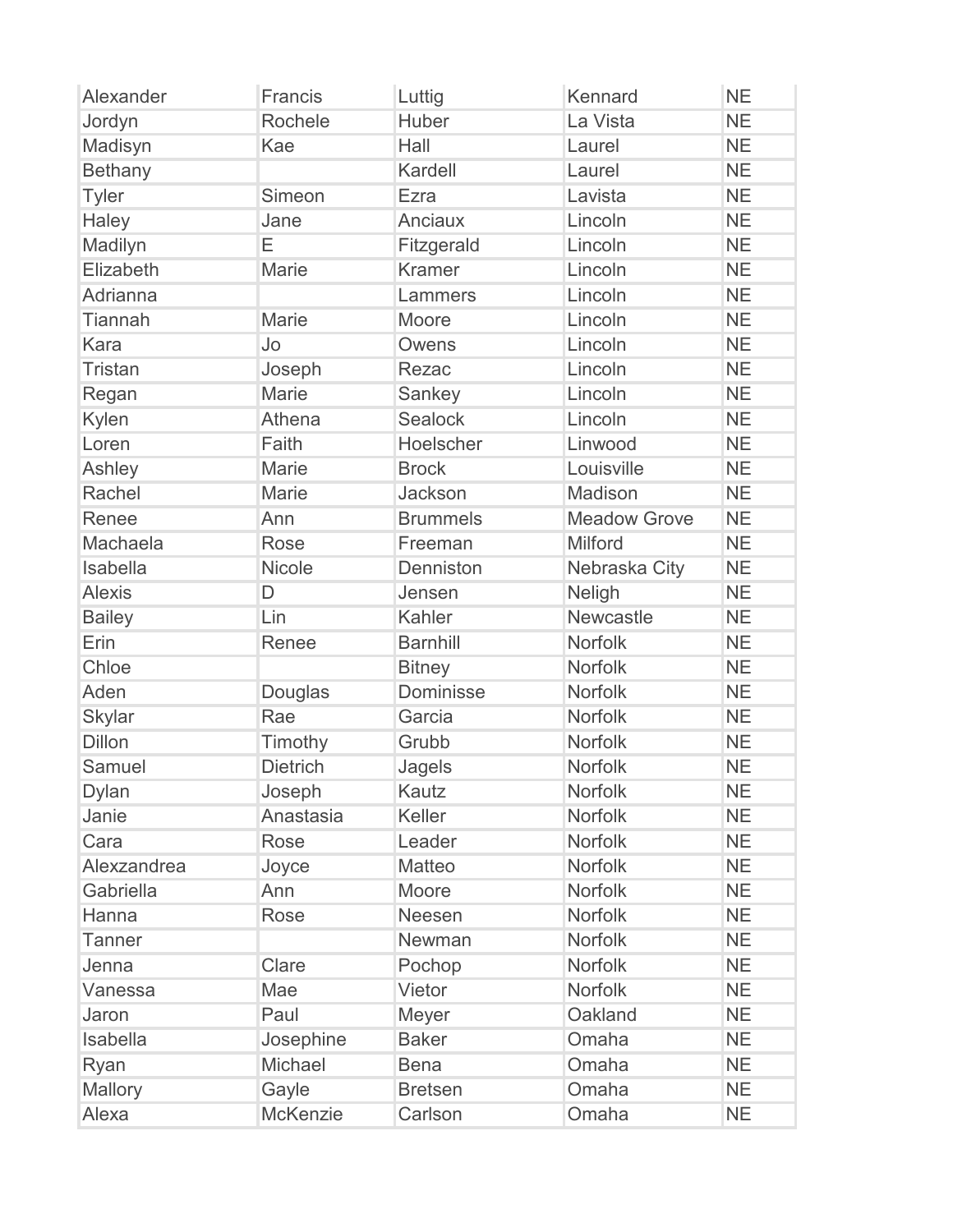| <b>Marissa</b>  | Paige           | <b>Clark</b>    | Omaha     | <b>NE</b> |
|-----------------|-----------------|-----------------|-----------|-----------|
| Kennedy         | Hope            | Czerwinski      | Omaha     | <b>NE</b> |
| <b>Charles</b>  | <b>Nicholas</b> | Done            | Omaha     | <b>NE</b> |
| Grace           | Elizabeth       | Francl          | Omaha     | <b>NE</b> |
| Lily            | <b>Suzanne</b>  | Goc             | Omaha     | <b>NE</b> |
| Piper           |                 | <b>Hawkins</b>  | Omaha     | <b>NE</b> |
| Sydney          | Grace           | Johnson         | Omaha     | <b>NE</b> |
| Duncan          | Allan           | Koch            | Omaha     | <b>NE</b> |
| Madison         | Grace           | Krull           | Omaha     | <b>NE</b> |
| Ryan            | <b>Patrick</b>  | Lehr            | Omaha     | <b>NE</b> |
| <b>Tatum</b>    | Faith           | Lundgren        | Omaha     | <b>NE</b> |
| Caroline        |                 | Maloley         | Omaha     | <b>NE</b> |
| Katelyn         | Louise          | Manger          | Omaha     | <b>NE</b> |
| <b>Bryanna</b>  |                 | <b>McKim</b>    | Omaha     | <b>NE</b> |
| Hailey          | Elizabeth       | <b>Michels</b>  | Omaha     | <b>NE</b> |
| <b>Taylor</b>   | <b>Marie</b>    | Morrison        | Omaha     | <b>NE</b> |
| Tyra            | Rose            | Nance           | Omaha     | <b>NE</b> |
| Margaret        |                 | Pallesen        | Omaha     | <b>NE</b> |
| Sarah           | K               | <b>Parks</b>    | Omaha     | <b>NE</b> |
| <b>Charles</b>  | David           | Plozay          | Omaha     | <b>NE</b> |
| Peyton          | Daisy           | <b>Saar</b>     | Omaha     | <b>NE</b> |
| Mary            | R               | Scharpenburg    | Omaha     | <b>NE</b> |
| Maija           | Angel           | Sobania         | Omaha     | <b>NE</b> |
| Christina       | <b>Marie</b>    | Spomer          | Omaha     | <b>NE</b> |
| Dane            | William         | Theobald        | Omaha     | <b>NE</b> |
| Keeley          | Marie           | <b>Thomas</b>   | Omaha     | <b>NE</b> |
| Luke            |                 | <b>Tremel</b>   | Omaha     | <b>NE</b> |
| Molly           |                 | Voller          | Omaha     | <b>NE</b> |
| <b>Isaac</b>    | <b>Benjamin</b> | White           | Omaha     | <b>NE</b> |
| Emily           | Ann             | Williams        | Omaha     | <b>NE</b> |
| Caitlin         | Marie           | Williams        | Omaha     | <b>NE</b> |
| Kadin           | Porter          | Williams        | Omaha     | <b>NE</b> |
| Ranee           | Nicole          | Yetts           | Omaha     | <b>NE</b> |
| <b>Allison</b>  | Elizabeth       | Aschoff         | Osmond    | <b>NE</b> |
| Jozie           | Noelle          | <b>Kumm</b>     | Osmond    | <b>NE</b> |
| Haven           | <b>Brynn</b>    | <b>Schultze</b> | Osmond    | <b>NE</b> |
| Connor          | <b>Nicholas</b> | von Rentzell    | Osmond    | <b>NE</b> |
| Graham          | Wilson          | Cassoutt        | Papillion | <b>NE</b> |
| Elizabeth       | Nicole          | Kerber          | Papillion | <b>NE</b> |
| Alexa           | Nicole          | Rudner          | Papillion | <b>NE</b> |
| <b>Brooklyn</b> | Nicole          | Schram          | Papillion | <b>NE</b> |
| Rachel          | Michelle        | <b>Spinks</b>   | Papillion | <b>NE</b> |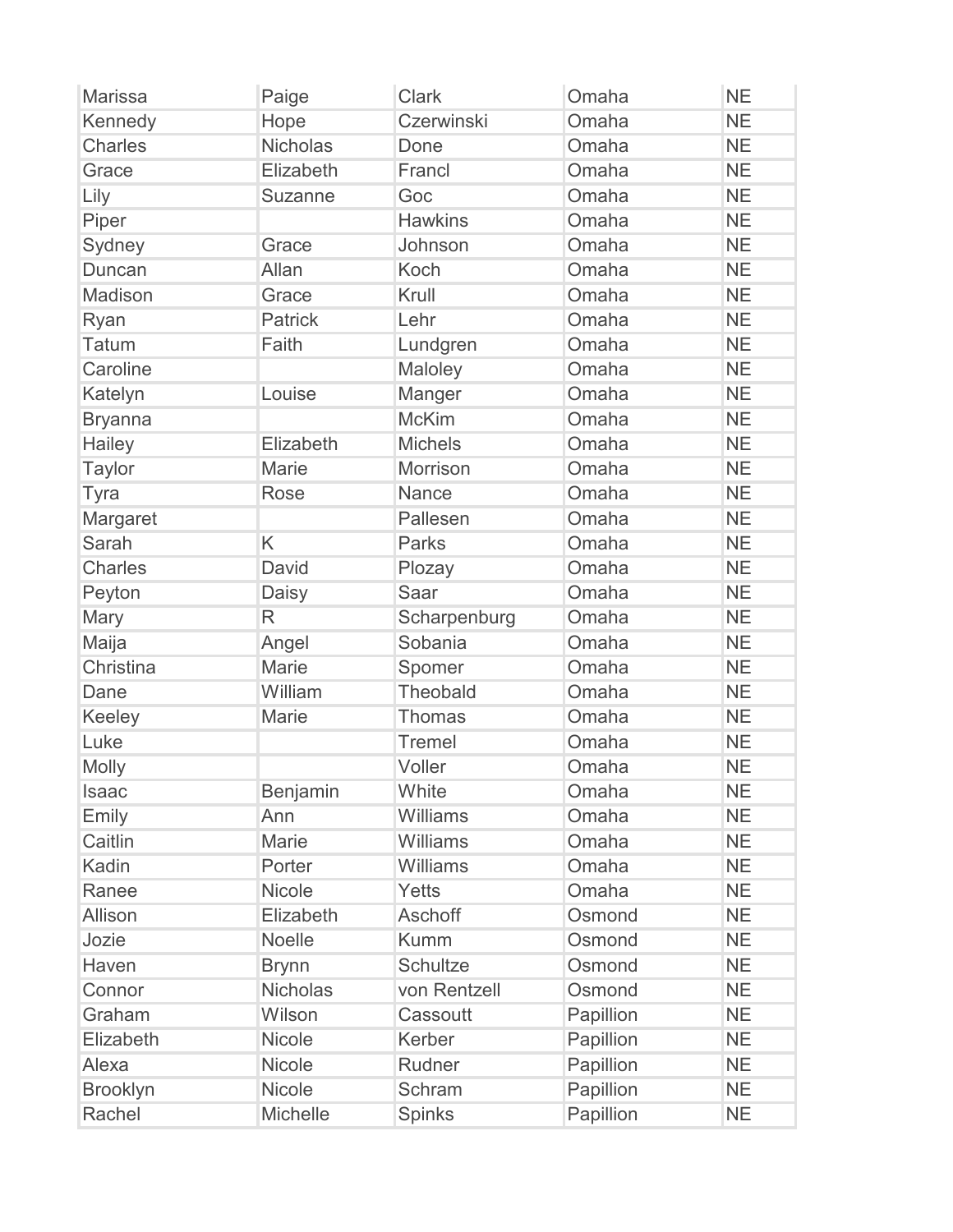| Renee           |                 | Thompson          | Papillion               | <b>NE</b> |
|-----------------|-----------------|-------------------|-------------------------|-----------|
| Kaylin          | <b>Alissa</b>   | Sandall           | Pender                  | <b>NE</b> |
| Rebecca         | Louise          | Thompson          | Pilger                  | <b>NE</b> |
| Lawrence        | <b>Buck</b>     | Welch             | Plattsmouth             | <b>NE</b> |
| <b>Mattie</b>   | Kay             | Johnson           | Potter                  | <b>NE</b> |
| Emma            | Victoria        | <b>Bermel</b>     | Randolph                | <b>NE</b> |
| Tyson           | <b>Mark</b>     | Junck             | Randolph                | <b>NE</b> |
| <b>Baylie</b>   | Elizabeth       | Shearer           | Randolph                | <b>NE</b> |
| <b>Tiahna</b>   | <b>RaeVae</b>   | <b>Bonneau</b>    | <b>Rosalie</b>          | <b>NE</b> |
| <b>Daxton</b>   | J               | Grace             | South Sioux City        | <b>NE</b> |
| Laura           | Kay             | <b>Sasges</b>     | <b>South Sioux City</b> | <b>NE</b> |
| Sophie          | Kay             | Swanson           | South Sioux City        | <b>NE</b> |
| <b>Tiffany</b>  | <b>Marie</b>    | <b>Tinker</b>     | <b>South Sioux City</b> | <b>NE</b> |
| Rachel          | <b>Marie</b>    | <b>Bauer</b>      | Spalding                | <b>NE</b> |
| Autumn          |                 | Glaser            | <b>Stanton</b>          | <b>NE</b> |
| <b>Mylie</b>    | Elizabeth       | Otto              | <b>Stanton</b>          | <b>NE</b> |
| Madison         | Anne            | Wragge            | <b>Stanton</b>          | <b>NE</b> |
| Lauren          | Sharon          | Meyer             | Syracuse                | <b>NE</b> |
| Delaney         | <b>Belle</b>    | Robison           | Valentine               | <b>NE</b> |
| Grace           | <b>Marie</b>    | Schipper          | Valley                  | <b>NE</b> |
| Katie           | <b>Marie</b>    | <b>VanderVeen</b> | Wakefield               | <b>NE</b> |
| Morgan          | Lynn            | Charlson          | Waterbury               | <b>NE</b> |
| Allison         | E               | <b>Barney</b>     | Wausa                   | <b>NE</b> |
| Elizabeth       | Morgan          | Johnson           | Wausa                   | <b>NE</b> |
| <b>Drew</b>     | Collin          | <b>Munter</b>     | Wausa                   | <b>NE</b> |
| Isabelle        | Ann             | Vanness           | Wausa                   | <b>NE</b> |
| Madelyn         | <b>Marie</b>    | <b>Bracht</b>     | <b>West Point</b>       | <b>NE</b> |
| Meghan          | Jo              | <b>Brunsing</b>   | <b>West Point</b>       | <b>NE</b> |
| Abby            | Sue             | Kaup              | <b>West Point</b>       | <b>NE</b> |
| Emersyn         | G               | <b>Sudbeck</b>    | Wynot                   | <b>NE</b> |
| <b>Nicholas</b> | John            | Yazbeck           | <b>Stewartsville</b>    | <b>NJ</b> |
| Peter           |                 | O'Donnell         | Newcomb                 | <b>NY</b> |
| <b>Deidra</b>   | <b>Dianne</b>   | Marrison          | Austinburg              | OH        |
| <b>Brian</b>    | <b>Keith</b>    | <b>Shafer</b>     | <b>Columbus Grove</b>   | OH        |
| Enerel          | Lee             | Crosslin          | <b>Tulsa</b>            | OK        |
| Mackenzie       |                 | Campbell          | <b>Burford</b>          | ON        |
| <b>Kristen</b>  | Grace           | Quigley           | Durham                  | ON        |
| Ella            | Rose            | <b>Kubas</b>      | Milton                  | ON        |
| Noelle          | Renee           | <b>Nevue</b>      | <b>Junction City</b>    | <b>OR</b> |
| Amanda          | <b>Michelle</b> | Valeur            | Portland                | <b>OR</b> |
| Hope            | M               | <b>Barbera</b>    | Greensburg              | PA        |
| <b>Molly</b>    | Jill            | Sarra             | Orbisonia               | PA        |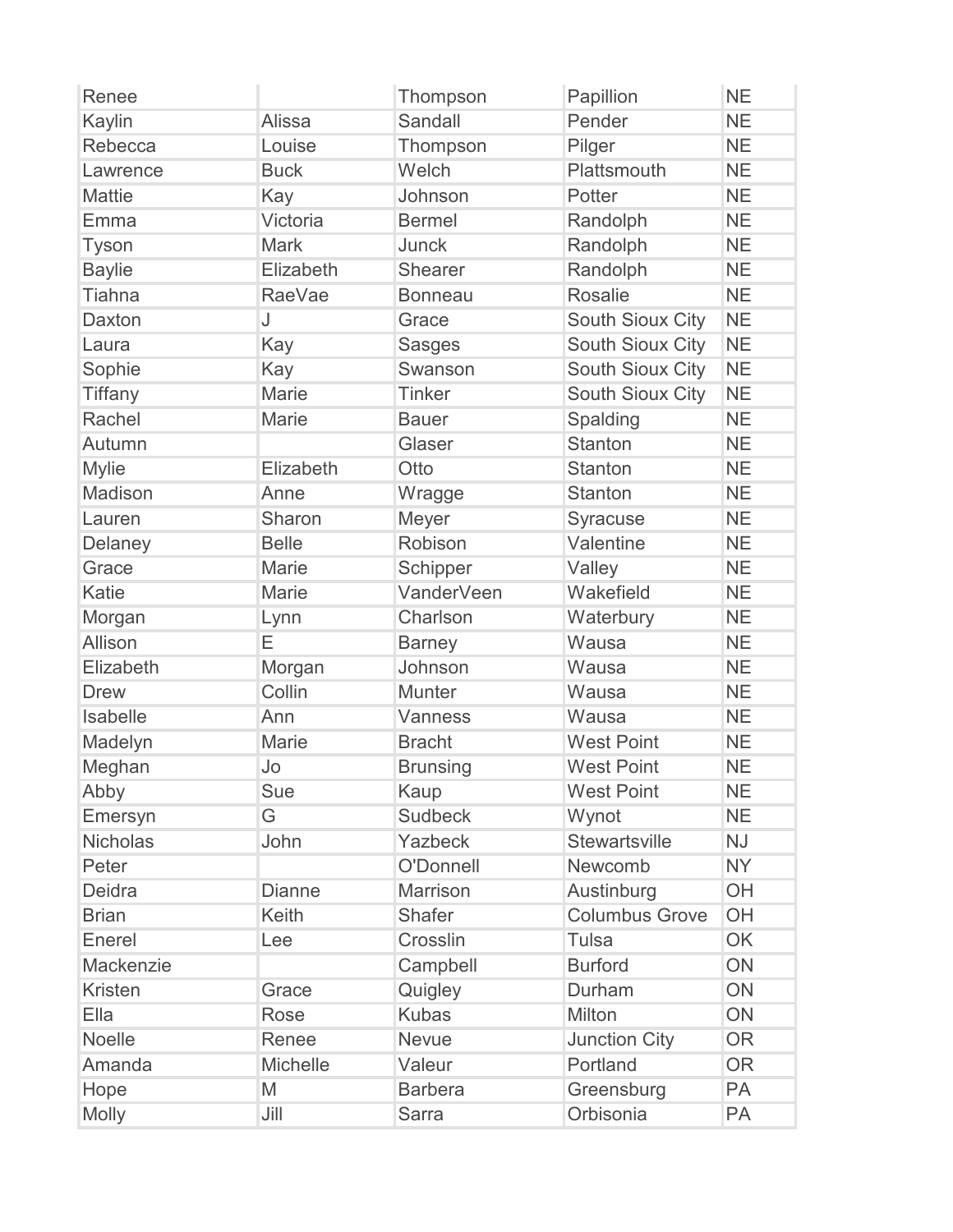| William         | <b>Isaac</b> | Leyland          | <b>Telford</b> | PA        |
|-----------------|--------------|------------------|----------------|-----------|
| Rachel          |              | <b>Beare</b>     | Aberdeen       | <b>SD</b> |
| Chloe           | Catherine    | <b>Bent</b>      | Aberdeen       | <b>SD</b> |
| Mariah          | Ann          | <b>Brandner</b>  | Aberdeen       | <b>SD</b> |
| Dawson          | J            | <b>Brandner</b>  | Aberdeen       | <b>SD</b> |
| <b>Brooklyn</b> | Shea         | <b>Briscoe</b>   | Aberdeen       | <b>SD</b> |
| Jeminie         | Rose         | Cantalope        | Aberdeen       | <b>SD</b> |
| Kailey          | Ann          | <b>Fliehs</b>    | Aberdeen       | <b>SD</b> |
| Courtney        | Ann          | Hanisch          | Aberdeen       | <b>SD</b> |
| Lindsay         |              | Hauer            | Aberdeen       | <b>SD</b> |
| Jada            | Marie        | Hirsch           | Aberdeen       | <b>SD</b> |
| Makenzie        | Deanne       | Hofer            | Aberdeen       | <b>SD</b> |
| Hannah          | Alexandra    | Hovel            | Aberdeen       | <b>SD</b> |
| Sunni           | JoLea        | <b>Kaven</b>     | Aberdeen       | <b>SD</b> |
| Emily           | Elizabeth    | <b>Kokales</b>   | Aberdeen       | <b>SD</b> |
| Kaitlyn         |              | <b>Krumm</b>     | Aberdeen       | <b>SD</b> |
| Hannah          | Elizabeth    | <b>Kuck</b>      | Aberdeen       | <b>SD</b> |
| Zoie            | Katelin      | <b>Miller</b>    | Aberdeen       | <b>SD</b> |
| Rawley          | Joseph       | Moore            | Aberdeen       | <b>SD</b> |
| Tinley          | Jo           | Nilson           | Aberdeen       | <b>SD</b> |
| Michaela        | Marie        | Podoll           | Aberdeen       | <b>SD</b> |
| Morgan          | Lane         | Prouse           | Aberdeen       | <b>SD</b> |
| Sydney          | Ann          | <b>Rosebrock</b> | Aberdeen       | <b>SD</b> |
| Sophie          | Lee          | Schriver         | Aberdeen       | <b>SD</b> |
| Megan           | Nicole       | <b>Streier</b>   | Aberdeen       | <b>SD</b> |
| Halle           | Catherine    | <b>T</b> vedt    | Aberdeen       | <b>SD</b> |
| Isaac           | Aaron        | VanOrman         | Aberdeen       | <b>SD</b> |
| <b>Riley</b>    | Lee          | Weinmeister      | Aberdeen       | <b>SD</b> |
| Jenna           | Jo           | Zantow           | Aberdeen       | <b>SD</b> |
| Emily           | <b>Sue</b>   | <b>Miiller</b>   | Alcester       | <b>SD</b> |
| <b>Bayleigh</b> | Marie        | Peterson         | Alcester       | <b>SD</b> |
| Emily           | Marie        | Ronning          | Alcester       | <b>SD</b> |
| Elizabeth       | Grace        | Arend            | Alexandria     | <b>SD</b> |
| <b>Shaina</b>   | Clair        | Determan         | Alexandria     | <b>SD</b> |
| William         | Philip       | Kayser           | Alexandria     | <b>SD</b> |
| Abigail         | Rose         | Kortan           | Alexandria     | <b>SD</b> |
| Rebekah         | Marie        | <b>Bahn</b>      | Arlington      | <b>SD</b> |
| Connor          | <b>Harms</b> | Van Der Werff    | Armour         | <b>SD</b> |
| <b>Keely</b>    | Marie        | <b>Bares</b>     | Avon           | <b>SD</b> |
| Madisyn         | Lanae        | Cameron          | Avon           | <b>SD</b> |
| <b>Derek</b>    | James        | Pelton           | Avon           | <b>SD</b> |
| Alexa           | Grace        | <b>Sees</b>      | Avon           | <b>SD</b> |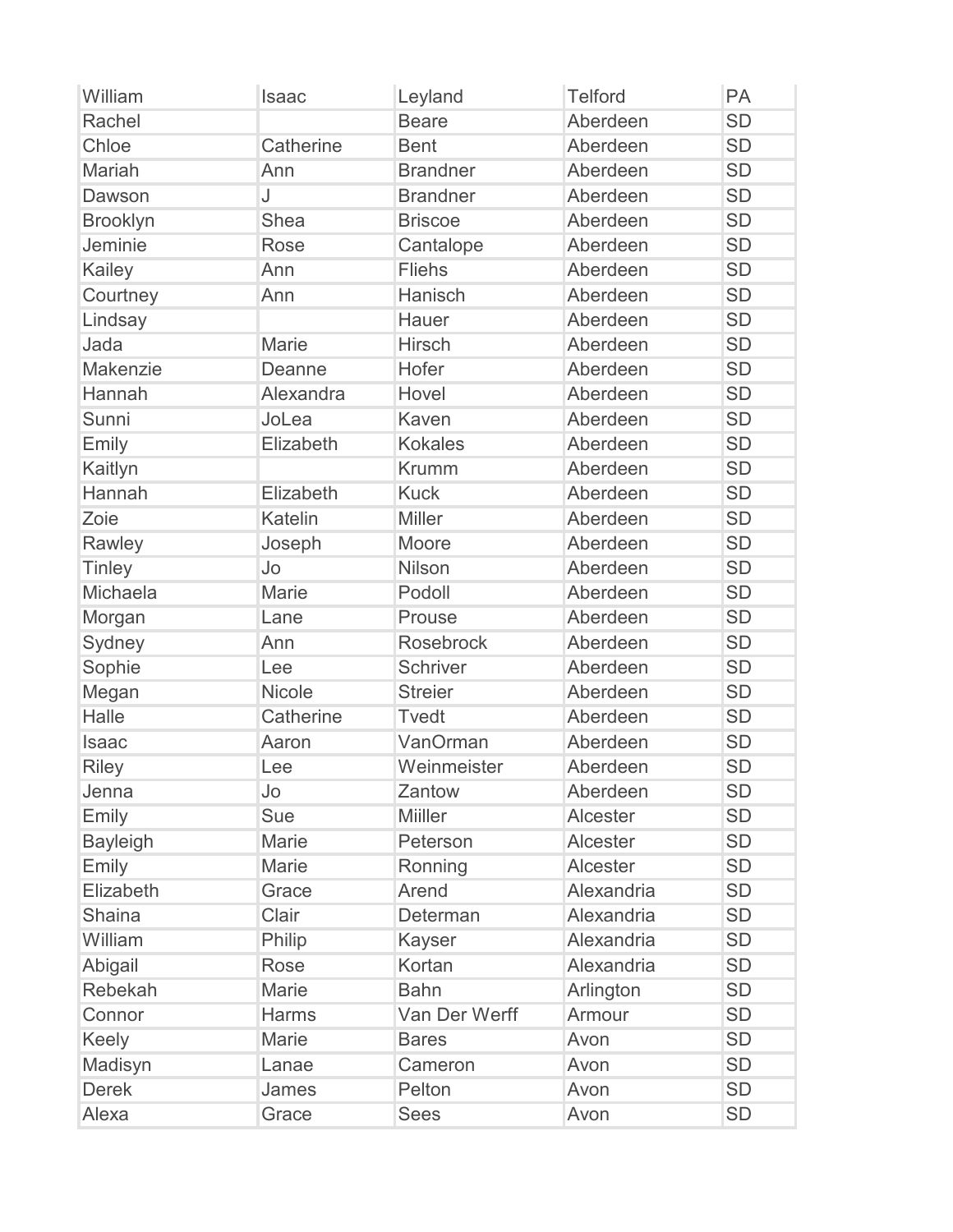| <b>Tobie</b>   | Jo             | Welch           | Avon                  | <b>SD</b> |
|----------------|----------------|-----------------|-----------------------|-----------|
| <b>Bethany</b> | Grace          | Wynia           | Avon                  | <b>SD</b> |
| Jena           | Marie          | <b>Abbink</b>   | <b>Baltic</b>         | <b>SD</b> |
| Ella           | Rose           | <b>Branham</b>  | <b>Baltic</b>         | <b>SD</b> |
| Michael        | James          | Eggum           | <b>Baltic</b>         | <b>SD</b> |
| Cooper         | <b>Shea</b>    | <b>McGreevy</b> | <b>Baltic</b>         | <b>SD</b> |
| Kate           | Angela         | Solberg         | <b>Baltic</b>         | <b>SD</b> |
| Madalynn       | Joy            | <b>Wirkus</b>   | <b>Baltic</b>         | <b>SD</b> |
| Megan          | <b>Marie</b>   | <b>Boston</b>   | <b>Belle Fourche</b>  | <b>SD</b> |
| Zane           | <b>Matthew</b> | Rankin          | <b>Belle Fourche</b>  | <b>SD</b> |
| Alec           | J              | Atwood          | <b>Beresford</b>      | <b>SD</b> |
| Elizabeth      | Claire         | Cordell         | <b>Beresford</b>      | <b>SD</b> |
| Morgan         | Ann            | <b>Hughes</b>   | <b>Beresford</b>      | <b>SD</b> |
| Carli          | Grace          | Johnke          | <b>Beresford</b>      | <b>SD</b> |
| Jakob          | Lee            | Limmer          | <b>Beresford</b>      | <b>SD</b> |
| Alayna         | Marie          | <b>Mullinix</b> | <b>Beresford</b>      | <b>SD</b> |
| Caleb          | Joseph         | Weiland         | <b>Beresford</b>      | <b>SD</b> |
| Halli          | Lee            | Essington       | <b>Big Stone City</b> | <b>SD</b> |
| <b>Natalie</b> | Ruth           | <b>Strei</b>    | <b>Big Stone City</b> | <b>SD</b> |
| Isaac          | Johnathan      | Gehlsen         | <b>Black Hawk</b>     | <b>SD</b> |
| Ashtyn         | Renae          | Lothspeich      | <b>Black Hawk</b>     | <b>SD</b> |
| Darrin         | Roger          | Witt            | <b>Bonesteel</b>      | <b>SD</b> |
| Abby           | Jean           | <b>Buck</b>     | <b>Box Elder</b>      | <b>SD</b> |
| Kailey         | Marie          | Jacobsen        | <b>Box Elder</b>      | <b>SD</b> |
| Grace          | Lillian        | Martin          | <b>Box Elder</b>      | <b>SD</b> |
| Savanna        | Lynn           | Panik           | <b>Box Elder</b>      | <b>SD</b> |
| Rayne          | Racqual        | Raue            | <b>Box Elder</b>      | <b>SD</b> |
| Ciana          | <b>Nicole</b>  | Violet          | <b>Box Elder</b>      | <b>SD</b> |
| Olivia         | Ann            | <b>Sass</b>     | <b>Bradley</b>        | <b>SD</b> |
| Madisen        | Dawne          | Albertson       | <b>Brandon</b>        | <b>SD</b> |
| Teya           | Noelle         | <b>Beltman</b>  | <b>Brandon</b>        | <b>SD</b> |
| Sidney         | Rebecca        | <b>Berndt</b>   | <b>Brandon</b>        | <b>SD</b> |
| <b>Krista</b>  | Jae            | <b>Bickley</b>  | <b>Brandon</b>        | <b>SD</b> |
| Gabriella      | <b>Nicole</b>  | <b>Burt</b>     | <b>Brandon</b>        | <b>SD</b> |
| <b>Bailie</b>  | Jo             | Cady            | <b>Brandon</b>        | <b>SD</b> |
| Eli            | Maxim          | Cheever         | <b>Brandon</b>        | <b>SD</b> |
| <b>Nadia</b>   | K              | Claussen        | <b>Brandon</b>        | <b>SD</b> |
| <b>Taylor</b>  | Elizabeth      | Cline           | <b>Brandon</b>        | <b>SD</b> |
| Elma           |                | Delibasic       | <b>Brandon</b>        | <b>SD</b> |
| Kailee         | Grace          | Duncanson       | <b>Brandon</b>        | <b>SD</b> |
| Kylie          | Sara           | Felderman       | <b>Brandon</b>        | <b>SD</b> |
| Quinn          | <b>Thomas</b>  | Gienapp         | <b>Brandon</b>        | <b>SD</b> |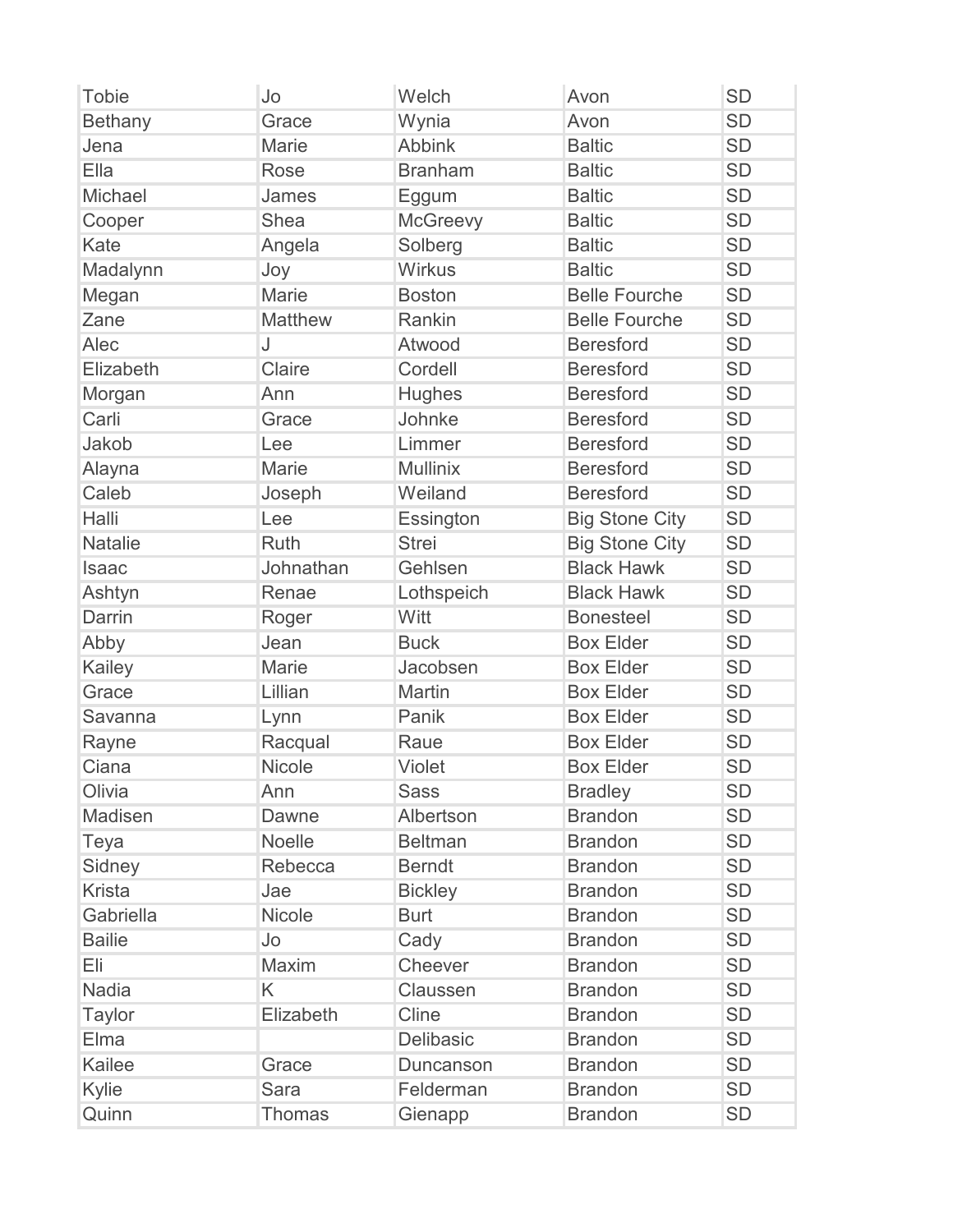| <b>Brooke</b>   | Nicole         | Goeden         | <b>Brandon</b>     | <b>SD</b> |
|-----------------|----------------|----------------|--------------------|-----------|
| <b>Matthew</b>  | Douglas        | Gusso          | <b>Brandon</b>     | <b>SD</b> |
| Carter          | Jason          | Haug           | <b>Brandon</b>     | <b>SD</b> |
| Emily           | Kay            | Hensley        | <b>Brandon</b>     | <b>SD</b> |
| Kim             | <b>Matthew</b> | Hoff           | <b>Brandon</b>     | <b>SD</b> |
| Kate            | LeAnn          | Huntimer       | <b>Brandon</b>     | <b>SD</b> |
| Dawson          | Douglas        | Johnson        | <b>Brandon</b>     | <b>SD</b> |
| Olivia          | Michelle       | Jones          | <b>Brandon</b>     | <b>SD</b> |
| Reagan          | Elizabeth      | Jorgenson      | <b>Brandon</b>     | <b>SD</b> |
| Elisabeth       | Grace          | Kluin          | <b>Brandon</b>     | <b>SD</b> |
| <b>Emily</b>    | Nicole         | <b>Knouse</b>  | <b>Brandon</b>     | <b>SD</b> |
| <b>Ruth</b>     | Irene          | Kreutner       | <b>Brandon</b>     | <b>SD</b> |
| <b>Sara</b>     | Elizabeth      | Lien           | <b>Brandon</b>     | <b>SD</b> |
| Emily           | Ann            | <b>Muhs</b>    | <b>Brandon</b>     | <b>SD</b> |
| <b>Bailey</b>   | Paige          | Nelson         | <b>Brandon</b>     | <b>SD</b> |
| <b>Tyson</b>    | Michael        | Newton         | <b>Brandon</b>     | <b>SD</b> |
| Kennedy         | Lee            | <b>Nuebel</b>  | <b>Brandon</b>     | <b>SD</b> |
| Hailey          | <b>Alexis</b>  | Pieper         | <b>Brandon</b>     | <b>SD</b> |
| <b>Tristin</b>  | <b>Star</b>    | Pliska         | <b>Brandon</b>     | <b>SD</b> |
| Sydnee          | <b>Denise</b>  | Pottebaum      | <b>Brandon</b>     | <b>SD</b> |
| Levi            | Alexander      | <b>Rustand</b> | <b>Brandon</b>     | <b>SD</b> |
| Avery           | Annabelle      | Sage           | <b>Brandon</b>     | <b>SD</b> |
| Payton          | Lynn           | Smedsrud       | <b>Brandon</b>     | <b>SD</b> |
| Amber           | Kay            | <b>Story</b>   | <b>Brandon</b>     | <b>SD</b> |
| Marlie          | Kate           | <b>TeKrony</b> | <b>Brandon</b>     | <b>SD</b> |
| Landen          | Sean           | Van Hulzen     | <b>Brandon</b>     | <b>SD</b> |
| Ashley          | Rose           | Vigants        | <b>Brandon</b>     | <b>SD</b> |
| Hayley          | Grace          | Vogel          | <b>Brandon</b>     | <b>SD</b> |
| Kendra          | LeeAnn         | Wannarka       | <b>Brandon</b>     | <b>SD</b> |
| Macy            | Marie          | <b>Zieske</b>  | <b>Brandon</b>     | <b>SD</b> |
| Abreanna        | Emma           | Pollman        | <b>Bridgewater</b> | <b>SD</b> |
| <b>Sierra</b>   | Grace          | Wollmann       | <b>Bridgewater</b> | <b>SD</b> |
| Macy            | Marie Jennings | <b>Bakken</b>  | <b>Brookings</b>   | <b>SD</b> |
| Allison         | Ann            | Moerke         | <b>Brookings</b>   | <b>SD</b> |
| Kelsey          | Nadine         | Nielsen        | <b>Brookings</b>   | <b>SD</b> |
| Jadyn           |                | Peterson       | <b>Brookings</b>   | <b>SD</b> |
| <b>Brianna</b>  | Faith          | <b>Serrett</b> | <b>Brookings</b>   | <b>SD</b> |
| Grace           | Olivia         | Vanderzee      | <b>Brookings</b>   | <b>SD</b> |
| Laura           | Elizabeth      | Larson         | <b>Bryant</b>      | <b>SD</b> |
| Gabriel         | Lucas          | DeJong         | <b>Burbank</b>     | <b>SD</b> |
| Ryli            | Lynne-Marie    | Palmer         | <b>Burbank</b>     | <b>SD</b> |
| <b>Nicholas</b> | James          | Roob           | <b>Burbank</b>     | <b>SD</b> |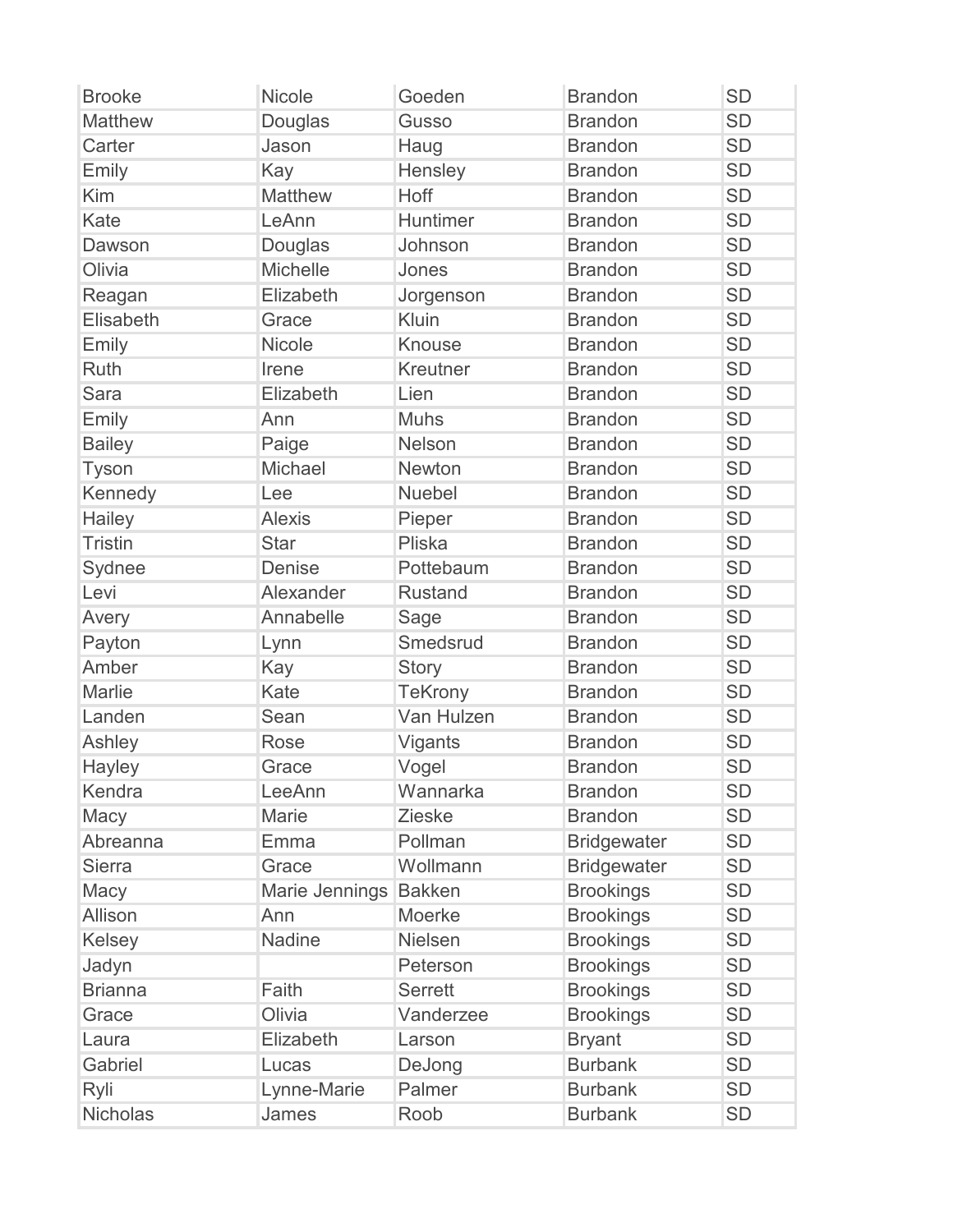| Lesley          | Lucille         | VanDrongelen     | <b>Burbank</b> | <b>SD</b> |
|-----------------|-----------------|------------------|----------------|-----------|
| Kellie          | Elizabeth       | Jones            | <b>Burke</b>   | <b>SD</b> |
| <b>Sierra</b>   | Atlanna         | Liewer           | <b>Burke</b>   | <b>SD</b> |
| Hailey          | <b>Melisa</b>   | Agnew            | Canistota      | <b>SD</b> |
| Kalli           | <b>Justine</b>  | Ortman           | Canistota      | <b>SD</b> |
| Joshua          | <b>Brian</b>    | Carr             | Canton         | <b>SD</b> |
| Joseph          | Craig           | Heikkila         | Canton         | <b>SD</b> |
| Izabel          | Francis         | Kreger           | Canton         | <b>SD</b> |
| Caden           | John            | McWayne          | Canton         | <b>SD</b> |
| Mason           | Lane            | <b>Tieszen</b>   | Canton         | <b>SD</b> |
| Abbigail        | Marie           | Nelson           | Caputa         | <b>SD</b> |
| <b>Braydon</b>  |                 | <b>Davis</b>     | Castlewood     | <b>SD</b> |
| Kellyn          | Logan           | Jackson          | Castlewood     | <b>SD</b> |
| <b>Karissa</b>  | Raiann          | Kretchmer        | Cavour         | <b>SD</b> |
| Malloy          |                 | O'Malley         | Centerville    | <b>SD</b> |
| Hannah          | <b>Marie</b>    | Anderson         | Chamberlain    | <b>SD</b> |
| Ella            | Grace           | <b>Byers</b>     | Chamberlain    | <b>SD</b> |
| Kathrinn        | Nicole          | <b>Hopkins</b>   | Chamberlain    | <b>SD</b> |
| Mariah          | Rachelle        | Koenig           | Chamberlain    | <b>SD</b> |
| Mikayla         | Grace           | Meyer            | Chamberlain    | <b>SD</b> |
| Hayes           | Taylor          | <b>Miller</b>    | Chamberlain    | <b>SD</b> |
| <b>Baylee</b>   | <b>Nicole</b>   | Abraham          | Chancellor     | <b>SD</b> |
| Ashley          | Rose            | Gustafson        | Claremont      | <b>SD</b> |
| Alyssa          | Jane            | Keough           | Claremont      | <b>SD</b> |
| Madison         | Alice           | Forest           | <b>Clark</b>   | <b>SD</b> |
| <b>Taylor</b>   | Lynn            | Hartley          | <b>Clark</b>   | <b>SD</b> |
| Jennilee        | Michelle        | Hoyer            | Colman         | <b>SD</b> |
| Maegan          | Luella Ruth     | VonEye           | Colman         | <b>SD</b> |
| Austyn          | Ann             | <b>Burggraff</b> | Colton         | <b>SD</b> |
| Andrew          | Jacob           | Cypher           | Colton         | <b>SD</b> |
| Karlee          | RaeAnne         | Price            | Colton         | <b>SD</b> |
| Cole            | Alexander       | Pry              | Colton         | <b>SD</b> |
| Emma            | Rose            | Greiner          | Corona         | <b>SD</b> |
| <b>Tracy</b>    | Anne            | Pillatzki        | Corona         | <b>SD</b> |
| Haeley          | <b>Kristine</b> | Seehafer         | Corona         | <b>SD</b> |
| Jenna           | Noel            | <b>Bamberg</b>   | Corsica        | <b>SD</b> |
| <b>Jennifer</b> | Laura           | Plooster         | Corsica        | <b>SD</b> |
| Abigail         | Grace           | Wittmeier        | Cresbard       | <b>SD</b> |
| Sawyer          | Keaton          | <b>Bicknase</b>  | Crooks         | <b>SD</b> |
| <b>Austin</b>   | Keating         | Simon            | Crooks         | <b>SD</b> |
| Emma            | Lin             | Heyen            | Custer         | <b>SD</b> |
| <b>Blake</b>    | <b>Patrick</b>  | Anderson         | Dakota Dunes   | <b>SD</b> |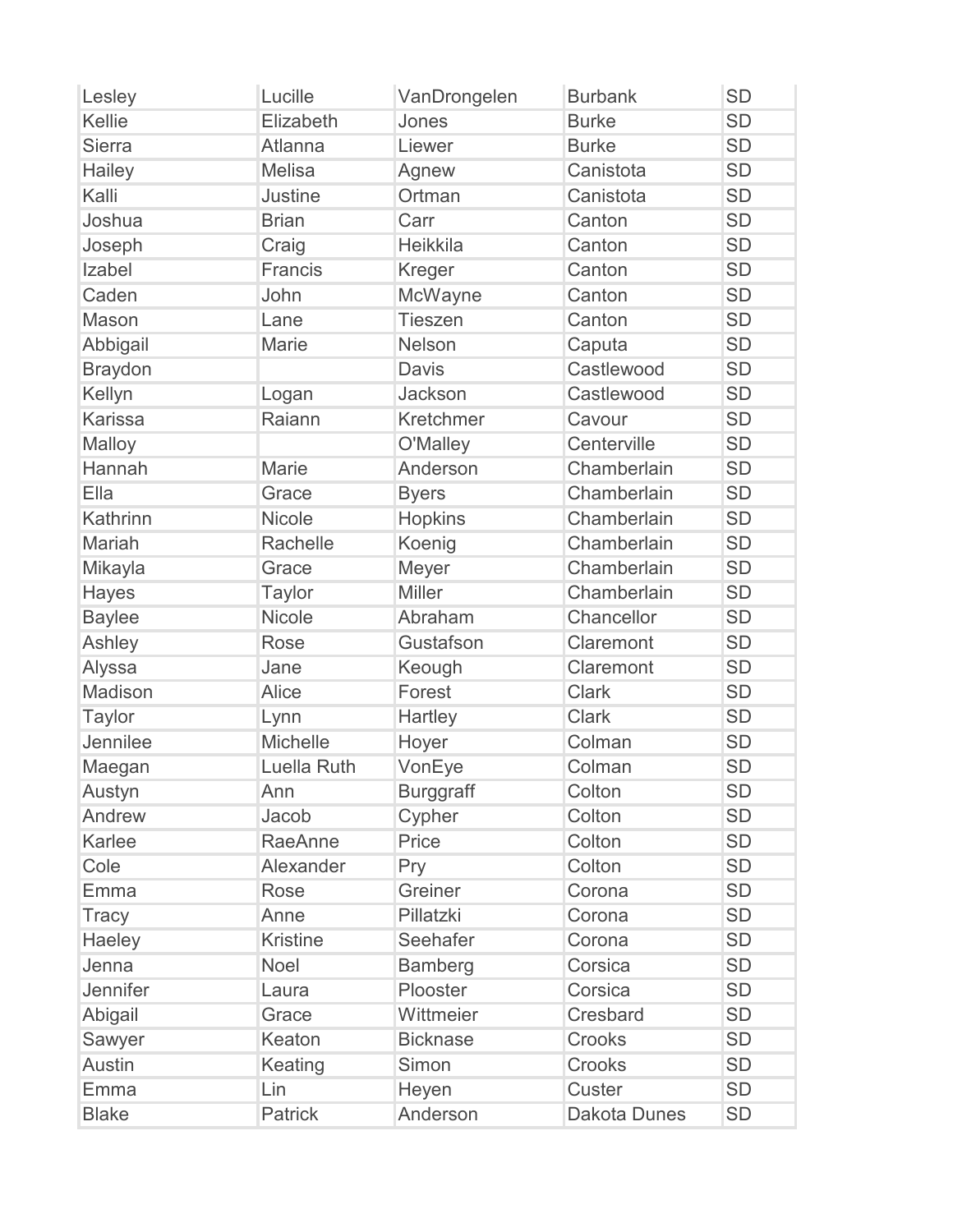| Isabel        | <b>Marie</b>   | Emrich         | <b>Dakota Dunes</b> | <b>SD</b> |
|---------------|----------------|----------------|---------------------|-----------|
| <b>Thomas</b> | Jospeh         | Kenny          | <b>Dakota Dunes</b> | <b>SD</b> |
| Callie        | Jo             | Olson          | <b>Dakota Dunes</b> | <b>SD</b> |
| Sean          | <b>Patrick</b> | Power          | <b>Dakota Dunes</b> | <b>SD</b> |
| Olivia        | Grace          | Ratley         | <b>Dakota Dunes</b> | <b>SD</b> |
| Cole          | David          | Reinhardt      | <b>Dakota Dunes</b> | <b>SD</b> |
| Jared         |                | <b>Reyes</b>   | <b>Dakota Dunes</b> | <b>SD</b> |
| Marissa       | Adalyn         | Reynoldson     | <b>Dakota Dunes</b> | <b>SD</b> |
| Jaclyn        | Ann            | Laprath        | <b>Dallas</b>       | <b>SD</b> |
| <b>Brooke</b> | Elizabeth      | Klein          | <b>Dell Rapids</b>  | <b>SD</b> |
| Jayda         | Anne           | Knuppe         | <b>Dell Rapids</b>  | <b>SD</b> |
| Ella          | <b>Maureen</b> | Lueders        | <b>Dell Rapids</b>  | <b>SD</b> |
| Katelyn       | Aberle         | <b>North</b>   | <b>Dell Rapids</b>  | <b>SD</b> |
| Samantha      | Lynn           | Price          | <b>Dell Rapids</b>  | <b>SD</b> |
| Julie         | Anne           | Saude          | <b>Dell Rapids</b>  | <b>SD</b> |
| Logan         | <b>Ross</b>    | <b>Stone</b>   | <b>Dell Rapids</b>  | <b>SD</b> |
| <b>Drew</b>   |                | <b>Kurtz</b>   | Delmont             | <b>SD</b> |
| April         | Ann            | Will           | Delmont             | <b>SD</b> |
| Cecelia       | Joan           | Neugebauer     | <b>Dimock</b>       | <b>SD</b> |
| Autumn        |                | Hoffman        | <b>Dupree</b>       | <b>SD</b> |
| Malory        | Valkyrie       | Peacock        | <b>Dupree</b>       | <b>SD</b> |
| Rebecca       | Lynn           | <b>Brewer</b>  | <b>Elk Point</b>    | <b>SD</b> |
| Nathan        | Andrew         | <b>Buenger</b> | <b>Elk Point</b>    | <b>SD</b> |
| Emma          | Lee            | Hayes          | <b>Elk Point</b>    | <b>SD</b> |
| Emily         | Elizabeth      | Henze          | <b>Elk Point</b>    | <b>SD</b> |
| Quintin       | Jonathan       | Jansen         | <b>Elk Point</b>    | <b>SD</b> |
| Sydney        | Rebecca        | Kellen         | <b>Elk Point</b>    | <b>SD</b> |
| Casey         | Ronald         | Kneip          | <b>Elk Point</b>    | <b>SD</b> |
| Elisabeth     | Austia         | Peirce         | <b>Elk Point</b>    | <b>SD</b> |
| Emma          | Lynn           | Scarmon        | <b>Elk Point</b>    | <b>SD</b> |
| <b>Justin</b> |                | <b>Talsma</b>  | <b>Elk Point</b>    | <b>SD</b> |
| Tessa         | Rae            | <b>Burnham</b> | Emery               | <b>SD</b> |
| Camden        | Craig          | Dye            | Emery               | <b>SD</b> |
| Cameron       | <b>Scott</b>   | <b>Steen</b>   | Emery               | <b>SD</b> |
| Garrett       | <b>Ross</b>    | Clendening     | Ethan               | <b>SD</b> |
| Morgan        | Marie          | Hinckley       | Ethan               | <b>SD</b> |
| John          | Timothy        | <b>Bowar</b>   | Faulkton            | <b>SD</b> |
| Trinity       | Rose           | Cournoyer      | Flandreau           | <b>SD</b> |
| Joshua        | Elliot         | Henderson      | Flandreau           | <b>SD</b> |
| Lukas         | James          | Hulscher       | Florence            | <b>SD</b> |
| <b>Bryan</b>  | Robert         | Reiter         | Florence            | <b>SD</b> |
| <b>Mark</b>   | <b>Bill</b>    | Abernathy      | <b>Fort Pierre</b>  | <b>SD</b> |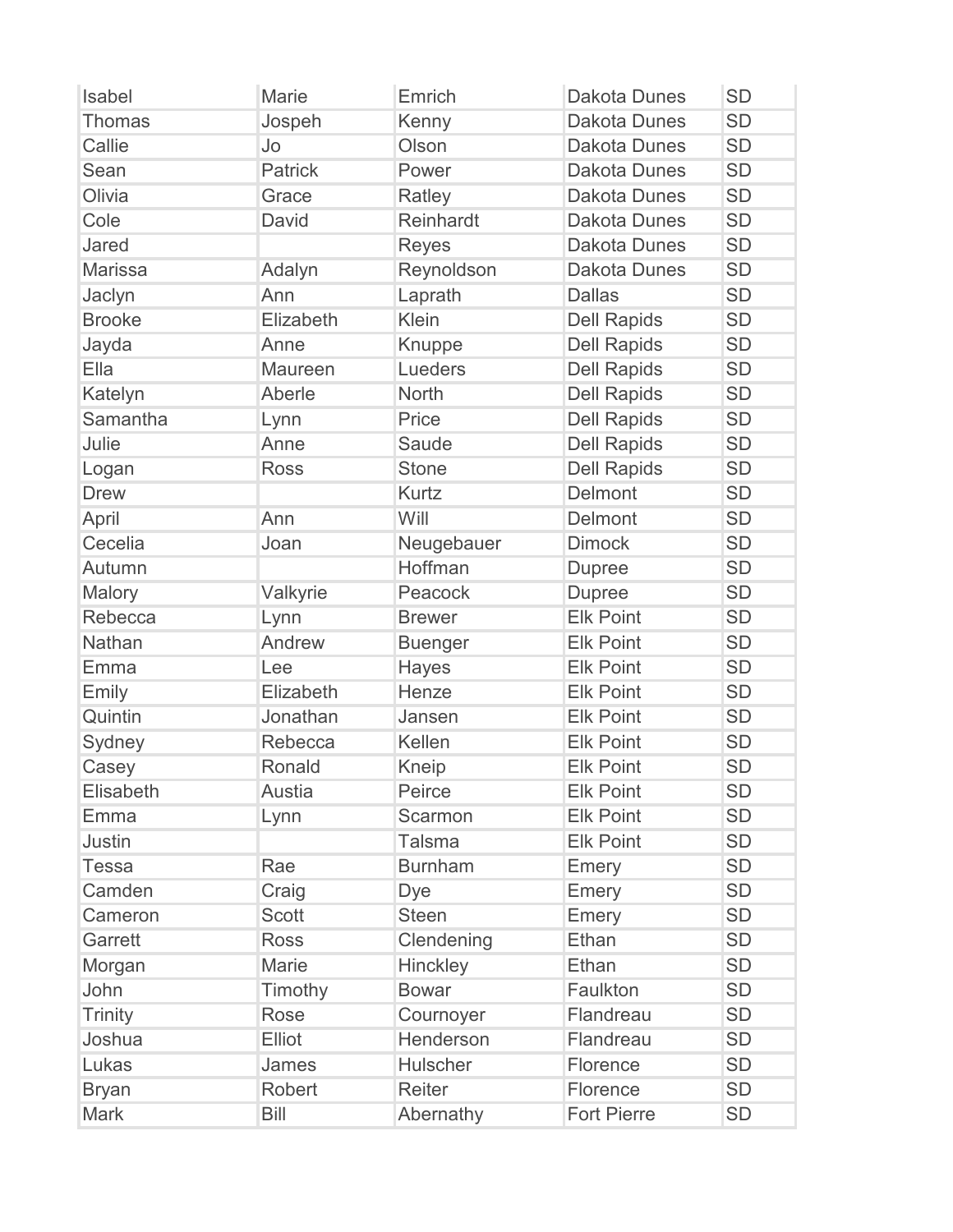| Alexandria     | Naomi                 | Allison         | <b>Fort Pierre</b> | <b>SD</b> |
|----------------|-----------------------|-----------------|--------------------|-----------|
| Andie          | Lynn                  | Allison         | <b>Fort Pierre</b> | <b>SD</b> |
| Carter         | Paul                  | Karst           | <b>Fort Pierre</b> | <b>SD</b> |
| <b>Jack</b>    | <b>Patrick</b>        | Maher           | <b>Fort Pierre</b> | <b>SD</b> |
| <b>Charles</b> | John                  | <b>Harberts</b> | Freeman            | <b>SD</b> |
| Paige          | Elizabeth             | Heckenlaible    | Freeman            | <b>SD</b> |
| Karli          | Joan                  | <b>Maske</b>    | Freeman            | <b>SD</b> |
| Dayna          | Marie                 | Roth            | Freeman            | <b>SD</b> |
| <b>Braxton</b> | Gene                  | Schmidt         | Freeman            | <b>SD</b> |
| Sarah          | Elisabeth             | Wipf            | Freeman            | <b>SD</b> |
| Payden         | Jerome                | Haiar           | Fulton             | <b>SD</b> |
| Casey          | James Calloway Miller |                 | Fulton             | <b>SD</b> |
| Keara          | Mae                   | <b>Beck</b>     | Garretson          | <b>SD</b> |
| Hallie         | Janae                 | Carlson         | Garretson          | <b>SD</b> |
| <b>Mattea</b>  | LeAnn                 | Fiegen          | Garretson          | <b>SD</b> |
| <b>Riley</b>   | Michelle              | Frantz          | Garretson          | <b>SD</b> |
| <b>Ashlee</b>  | Anne                  | Lambert         | Garretson          | <b>SD</b> |
| Jennica        | Lauryn                | <b>Pitts</b>    | Garretson          | <b>SD</b> |
| Kaleesta       | Rose                  | Waysman         | Garretson          | <b>SD</b> |
| Rebecca        | Ann                   | Weiland         | Garretson          | <b>SD</b> |
| Abbey          | Wagner                | Pederson        | Gary               | <b>SD</b> |
| Jacob          | Ray                   | Pederson        | Gary               | <b>SD</b> |
| Jordan         | James                 | <b>Ries</b>     | Gary               | <b>SD</b> |
| Cade           | Lynn                  | <b>Rickford</b> | Gayville           | <b>SD</b> |
| Kally          | Grace                 | <b>Millar</b>   | Geddes             | <b>SD</b> |
| Piper          | Ann                   | Jost            | Gettysburg         | <b>SD</b> |
| Jaslee         | Nicole                | Kerner          | Gregory            | <b>SD</b> |
| Michaela       | Kathleen              | Rotert          | Gregory            | <b>SD</b> |
| Jenna          | Ann                   | Kersting        | Groton             | <b>SD</b> |
| Siri           | Alma Lynn             | Anderson        | Harrisburg         | <b>SD</b> |
| Alicia         | K                     | <b>Aseltine</b> | Harrisburg         | <b>SD</b> |
| Jacob          | Samuel                | <b>Bezug</b>    | Harrisburg         | <b>SD</b> |
| Zachary        | Lee                   | <b>Burmood</b>  | Harrisburg         | <b>SD</b> |
| Emma           |                       | <b>DeVos</b>    | Harrisburg         | <b>SD</b> |
| Rachel         | Anne                  | Ensz            | Harrisburg         | <b>SD</b> |
| <b>Tucker</b>  | Lynn                  | Gross           | Harrisburg         | <b>SD</b> |
| <b>Dylan</b>   | James                 | Hage            | Harrisburg         | SD        |
| Jayda          | Mae                   | Hallman         | Harrisburg         | <b>SD</b> |
| <b>Brynn</b>   | Marie                 | <b>Hass</b>     | Harrisburg         | <b>SD</b> |
| Lindsey        | Roberta               | Holmquest       | Harrisburg         | SD        |
| <b>Taylor</b>  |                       | Koelewyn        | Harrisburg         | <b>SD</b> |
| Hannah         | Marie                 | Larson          | Harrisburg         | <b>SD</b> |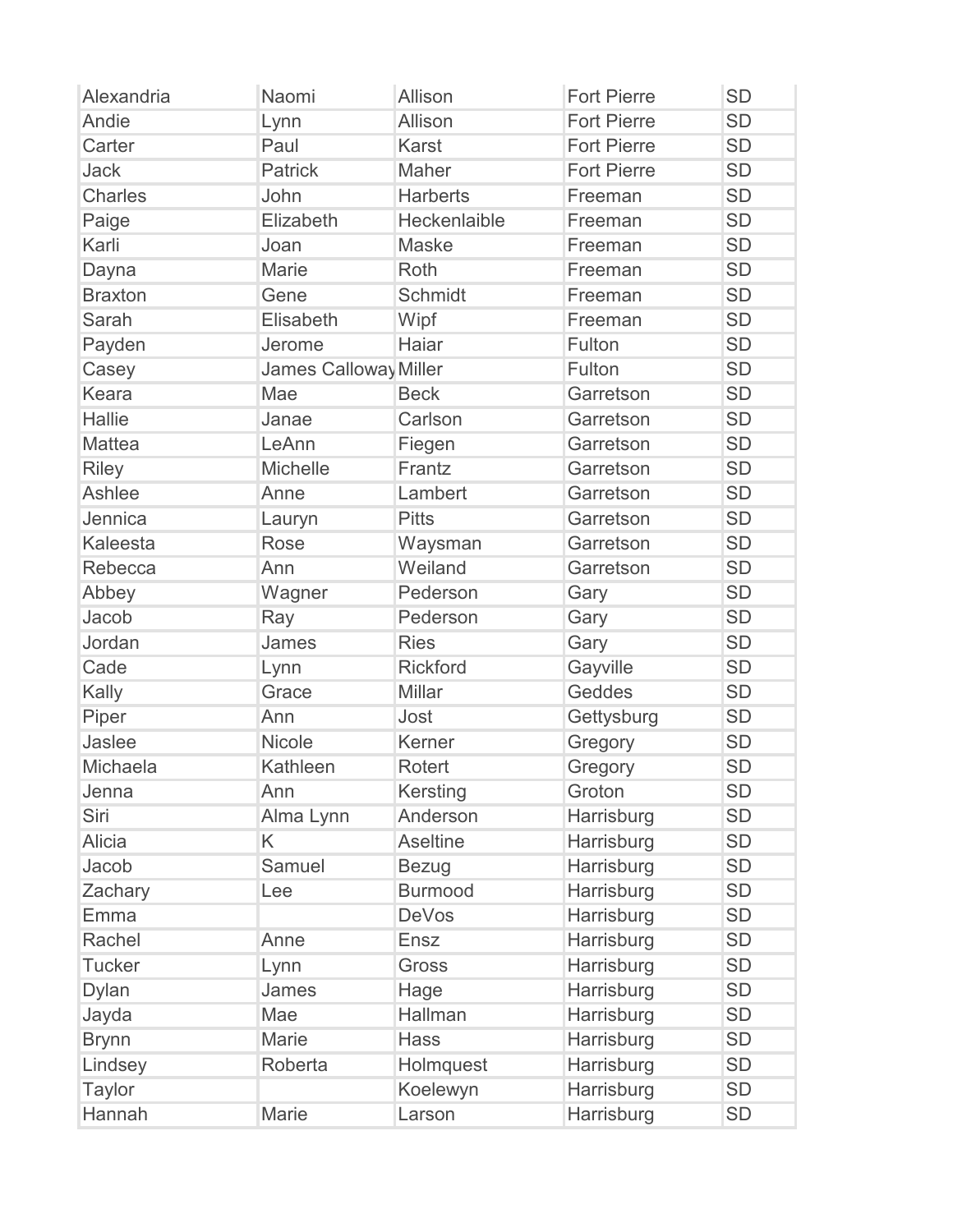| Cody            | James              | Menholt          | Harrisburg         | <b>SD</b> |
|-----------------|--------------------|------------------|--------------------|-----------|
| <b>Matthew</b>  | Gene               | Reu              | Harrisburg         | <b>SD</b> |
| Heidi           | Lynn               | Ruegge           | Harrisburg         | <b>SD</b> |
| John            | William            | <b>Sanders</b>   | Harrisburg         | <b>SD</b> |
| Madysen         | Grace              | Schmid           | Harrisburg         | <b>SD</b> |
| Jaden           | Robert             | Slama            | Harrisburg         | <b>SD</b> |
| Mariah          | Lee                | Spotanske        | Harrisburg         | <b>SD</b> |
| <b>Nicholas</b> | Roger              | Tschudy          | Harrisburg         | <b>SD</b> |
| Jeniah          | <b>Shirley Ann</b> | Ugofsky          | Harrisburg         | <b>SD</b> |
| Maggie          | Jae                | <b>Beck</b>      | Hartford           | <b>SD</b> |
| Alexandra       | Jaymes             | <b>Buss</b>      | Hartford           | <b>SD</b> |
| Katelyn         | <b>Marie</b>       | <b>Bussell</b>   | Hartford           | <b>SD</b> |
| Truman          | Edward             | <b>Dick</b>      | Hartford           | <b>SD</b> |
| Sarah           | Morgan             | <b>Dickerson</b> | Hartford           | <b>SD</b> |
| Rachel          | Lynn               | Eickman          | Hartford           | <b>SD</b> |
| Abigail         | Ann                | Flood            | Hartford           | <b>SD</b> |
| Anna            | Jo                 | Goehring         | <b>Hartford</b>    | <b>SD</b> |
| <b>Broc</b>     | Lewin              | Haldeman         | Hartford           | <b>SD</b> |
| Aysia           | Jo                 | Hall             | Hartford           | <b>SD</b> |
| Ruby            | Anna               | <b>Hawks</b>     | Hartford           | <b>SD</b> |
| Victoria        | Jo                 | Javers           | Hartford           | <b>SD</b> |
| Andrea          | <b>Brooke</b>      | Lawrence         | Hartford           | <b>SD</b> |
| Laura           | Joanne             | Linneman         | Hartford           | <b>SD</b> |
| Gabriel         | Mathew             | Lorang           | Hartford           | <b>SD</b> |
| <b>Braden</b>   | Lee                | Malwitz          | Hartford           | <b>SD</b> |
| <b>Miles</b>    | Michael            | Mutziger         | Hartford           | <b>SD</b> |
| Kali            | Nycole             | <b>Nelson</b>    | Hartford           | <b>SD</b> |
| Emily           | <b>Marie</b>       | <b>Nelson</b>    | Hartford           | <b>SD</b> |
| Taylor          | Lynn               | O'Neill          | <b>Hartford</b>    | <b>SD</b> |
| Morgan          | Marie              | Opitz            | Hartford           | <b>SD</b> |
| Chase           | Christian          | Otheim           | Hartford           | <b>SD</b> |
| Olivia          | Joy                | Rohan            | Hartford           | <b>SD</b> |
| Averi           | Ann                | Schmeichel       | Hartford           | <b>SD</b> |
| Jace            | <b>Nicole</b>      | VanderWoude      | Hartford           | <b>SD</b> |
| Mattie          | Josephine          | Jones            | Hayes              | <b>SD</b> |
| Kaylee          | Marie              | Namken           | Hayti              | <b>SD</b> |
| Makayla         | Kay                | <b>Busskohl</b>  | Henry              | <b>SD</b> |
| Micah           | Jo                 | Schaefbauer      | <b>Herreid</b>     | <b>SD</b> |
| <b>Blake</b>    | Thomas             | Farstveet        | Highmore           | <b>SD</b> |
| <b>Brandy</b>   | Lynn               | <b>Straw</b>     | <b>Hill City</b>   | <b>SD</b> |
| Peyton          | Marie              | Fox              | <b>Hot Springs</b> | <b>SD</b> |
| Magdalene       | Kay                | Jamieson         | <b>Hot Springs</b> | <b>SD</b> |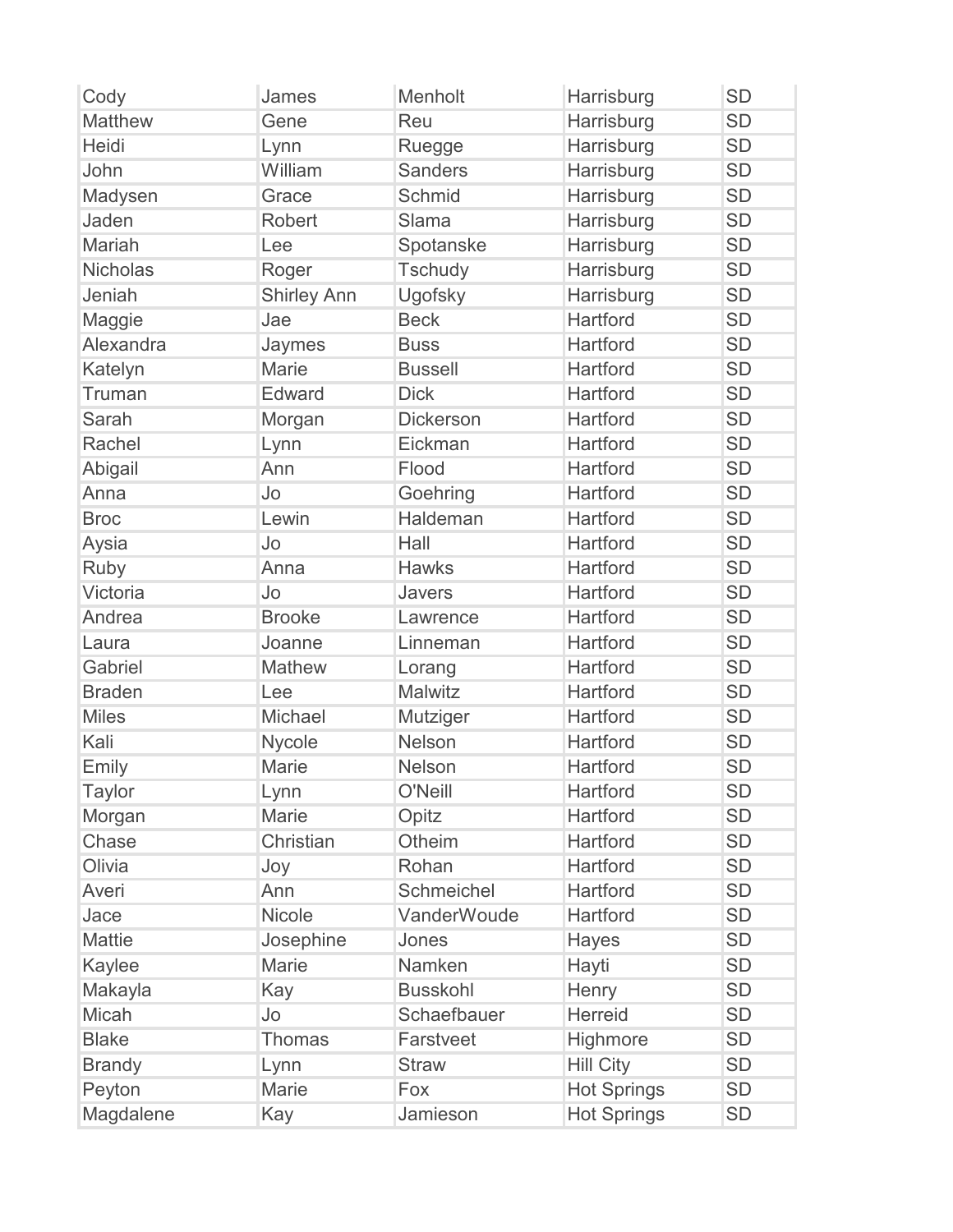| Mary            | Hannah               | Lane            | <b>Hot Springs</b> | <b>SD</b> |
|-----------------|----------------------|-----------------|--------------------|-----------|
| Madilyn         | Elizabeth            | Wright          | Houghton           | <b>SD</b> |
| <b>Isak</b>     | Jerold               | <b>Edwards</b>  | Humboldt           | <b>SD</b> |
| Ashley          | Dyann Dorothy        | Osborne         | Humboldt           | <b>SD</b> |
| Hannah          | Leann                | Zirpel          | Humboldt           | <b>SD</b> |
| Victoria        | Michele              | Hansen          | Hurley             | <b>SD</b> |
| Elle            | Jean                 | Hoops           | Huron              | <b>SD</b> |
| Kara            | Hapu                 | Htoo            | Huron              | <b>SD</b> |
| Samantha        | <b>Jane Kathleen</b> | Kirton          | Huron              | <b>SD</b> |
| Macey           | <b>Beth</b>          | Kline           | Huron              | <b>SD</b> |
| Jessica         | Lee                  | Lehmen          | Huron              | <b>SD</b> |
| Jeclyn          | Lynne                | Lichty          | Huron              | <b>SD</b> |
| Kylie           | Ann                  | Overbay         | Huron              | <b>SD</b> |
| Kendra          | Lynn                 | Paye            | Huron              | <b>SD</b> |
| Elizabeth       | Sharon               | <b>Rounds</b>   | Huron              | <b>SD</b> |
| <b>Brooke</b>   | A                    | <b>Schiltz</b>  | Huron              | <b>SD</b> |
| Mason           | Michael              | <b>Small</b>    | Huron              | <b>SD</b> |
| Cortney         | Elaine               | Sprecher        | Huron              | <b>SD</b> |
| <b>Riley</b>    | Francis              | <b>Uecker</b>   | Huron              | <b>SD</b> |
| Juan            | Fernando             | Urena           | Huron              | <b>SD</b> |
| Daniel          | David                | <b>Braun</b>    | Ipswich            | <b>SD</b> |
| Ella            | Jayde                | <b>Bradshaw</b> | Jefferson          | <b>SD</b> |
| Kylie           | <b>Nicole</b>        | Christiansen    | Jefferson          | <b>SD</b> |
| Laken           | <b>Riley</b>         | Gaswint         | Jefferson          | <b>SD</b> |
| <b>Denielle</b> | M                    | Minor           | Jefferson          | <b>SD</b> |
| Sydney          | Rae                  | Payne           | Jefferson          | <b>SD</b> |
| Jessie          | Rae                  | Ripperda        | Jefferson          | <b>SD</b> |
| Kendal          | Reed                 | Hook            | Kadoka             | <b>SD</b> |
| Kaycee          | Jo                   | O'Daniel        | Kadoka             | <b>SD</b> |
| Kaylee          | Ann                  | O'Daniel        | Kadoka             | <b>SD</b> |
| Jacey           | Ann                  | <b>Miller</b>   | Kennebec           | <b>SD</b> |
| Morgan          | Sydney               | <b>Boeding</b>  | Kimball            | <b>SD</b> |
| Cheyenne        | Leigh                | <b>Nikolaus</b> | Kimball            | <b>SD</b> |
| <b>Clifford</b> | William              | Johnson         | <b>Lake Andes</b>  | <b>SD</b> |
| Grant           | William              | Namminga        | lake andes         | <b>SD</b> |
| Paige           | Alexandra            | Petry           | <b>Lake Andes</b>  | <b>SD</b> |
| Kaitlyn         | Marie                | <b>Kaiser</b>   | Lake Norden        | SD        |
| <b>McKinly</b>  | Aryn                 | Kyte            | Lead               | <b>SD</b> |
| Jordan          | Rae                  | Christensen     | Lennox             | <b>SD</b> |
| Hannah          | Augusta              | Denning         | Lennox             | SD        |
| Rebekah         | Angelina             | Husman          | Lennox             | <b>SD</b> |
| Jessica         | Corin                | Schneiderman    | Lennox             | <b>SD</b> |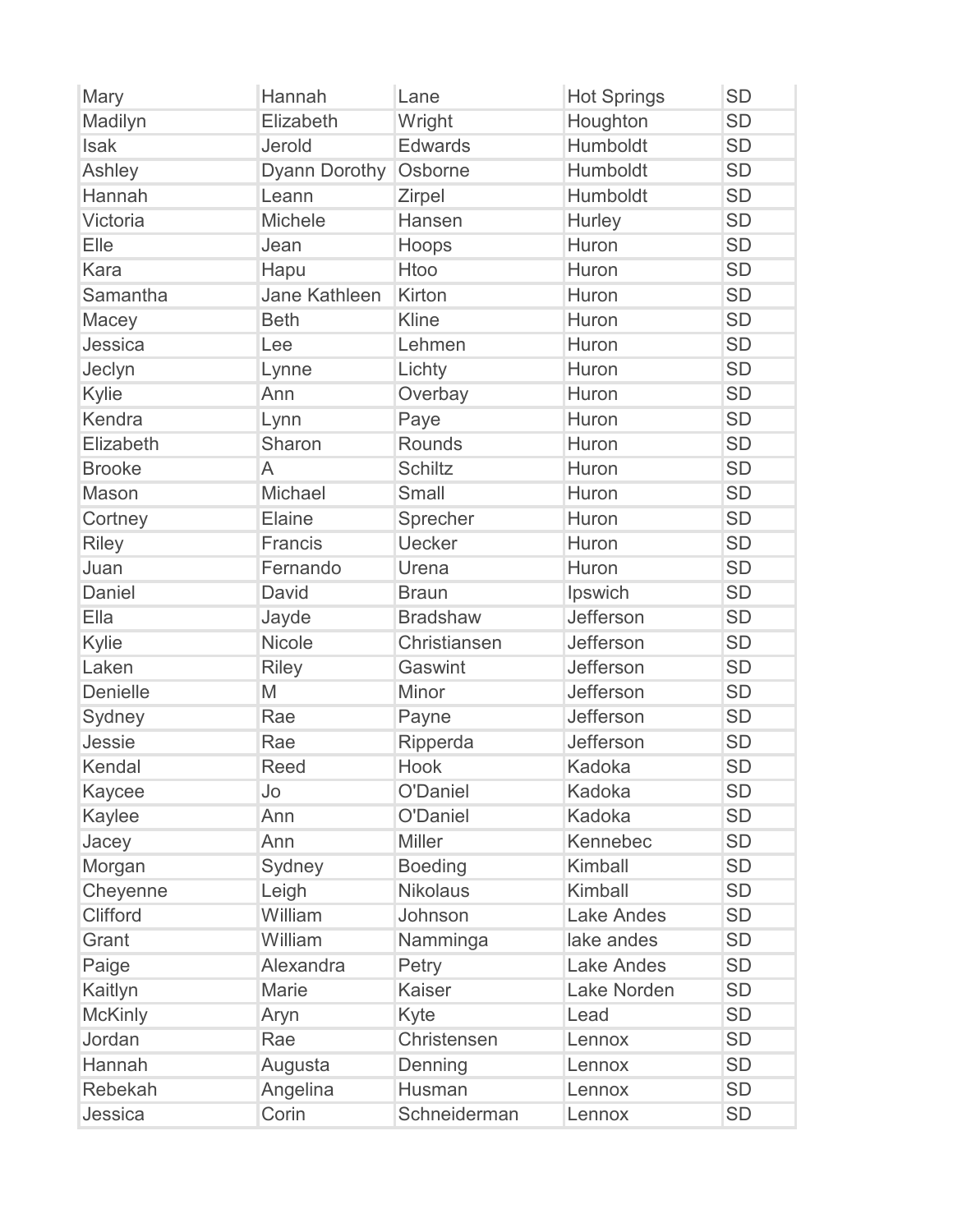| Kyle           | <b>Scott</b>    | Zimmer             | Lennox              | <b>SD</b> |
|----------------|-----------------|--------------------|---------------------|-----------|
| Lindsey        | <b>Marie</b>    | Grabowska          | Leola               | <b>SD</b> |
| Kyle           | <b>Marshall</b> | <b>Kyriss</b>      | Lesterville         | <b>SD</b> |
| Emma           | Grace           | Lammey             | Letcher             | <b>SD</b> |
| Megan          | <b>Marie</b>    | <b>Bierschbach</b> | Madison             | <b>SD</b> |
| <b>Braden</b>  | Michael         | <b>Eimers</b>      | Madison             | <b>SD</b> |
| <b>Bailie</b>  | Rae             | Johnson            | Madison             | <b>SD</b> |
| Elsa           | Elizabeth       | Leighton           | Madison             | <b>SD</b> |
| <b>Jerett</b>  | <b>Brent</b>    | Lurz               | Madison             | <b>SD</b> |
| Logan          | Alan            | Olesen             | Madison             | <b>SD</b> |
| Regan          | Lynn            | Olson              | Madison             | <b>SD</b> |
| Allison        | Catherine       | Sahr               | Madison             | <b>SD</b> |
| <b>Patrick</b> | Robert          | Casey              | <b>Marion</b>       | <b>SD</b> |
| Jaiden         | Helene          | <b>Beaulieu</b>    | <b>McCook Lake</b>  | <b>SD</b> |
| <b>Riley</b>   | <b>Patrick</b>  | Johnson            | Meckling            | <b>SD</b> |
| Moira          | Faith           | Duncan             | <b>Mellette</b>     | <b>SD</b> |
| Logan          | <b>Archie</b>   | Klaudt             | Menno               | <b>SD</b> |
| <b>Kiara</b>   | <b>Rose</b>     | <b>Nusz</b>        | Menno               | <b>SD</b> |
| <b>Eisley</b>  | Rae             | Sayler             | Menno               | <b>SD</b> |
| Nathan         | Roy             | Loutsch            | <b>Milbank</b>      | <b>SD</b> |
| Elisabeth      | Rose            | Schwenn            | <b>Milbank</b>      | <b>SD</b> |
| <b>Allie</b>   | Renee           | <b>Dilts</b>       | <b>Mission Hill</b> | <b>SD</b> |
| Jaden          | L               | Pearson            | <b>Mission Hill</b> | <b>SD</b> |
| Sally          | May             | Quatier            | <b>Mission Hill</b> | <b>SD</b> |
| <b>Alexis</b>  | Whitney         | <b>Allhiser</b>    | <b>Mitchell</b>     | <b>SD</b> |
| Rebecca        | <b>Rose</b>     | <b>Bechen</b>      | <b>Mitchell</b>     | <b>SD</b> |
| Alexander      | John            | <b>Bergeson</b>    | <b>Mitchell</b>     | <b>SD</b> |
| <b>Dylan</b>   |                 | <b>Buchholz</b>    | <b>Mitchell</b>     | <b>SD</b> |
| Eian           | Cameron         | Cazer              | <b>Mitchell</b>     | <b>SD</b> |
| <b>Ryleigh</b> | Ann             | Christopherson     | <b>Mitchell</b>     | <b>SD</b> |
| Alexandra      | Grace           | Feiner             | <b>Mitchell</b>     | <b>SD</b> |
| Mason          | James           | Ferrie             | <b>Mitchell</b>     | <b>SD</b> |
| Conner         | Michael         | Gerlach            | <b>Mitchell</b>     | <b>SD</b> |
| Carly          | Jo              | Haring             | <b>Mitchell</b>     | <b>SD</b> |
| <b>TyAnn</b>   | Laura           | Hart               | <b>Mitchell</b>     | <b>SD</b> |
| Benjamin       |                 | <b>Helleloid</b>   | Mitchell            | <b>SD</b> |
| Alycia         |                 | Howard             | <b>Mitchell</b>     | <b>SD</b> |
| Kennedy        | Dawn            | Kahler             | <b>Mitchell</b>     | <b>SD</b> |
| Veronica       | Mary            | Knippling          | <b>Mitchell</b>     | <b>SD</b> |
| Avery          | Kate            | Larson             | <b>Mitchell</b>     | <b>SD</b> |
| Lucas          | <b>Neal</b>     | Moller             | <b>Mitchell</b>     | <b>SD</b> |
| <b>Brynn</b>   | Nicole          | Palmer             | <b>Mitchell</b>     | <b>SD</b> |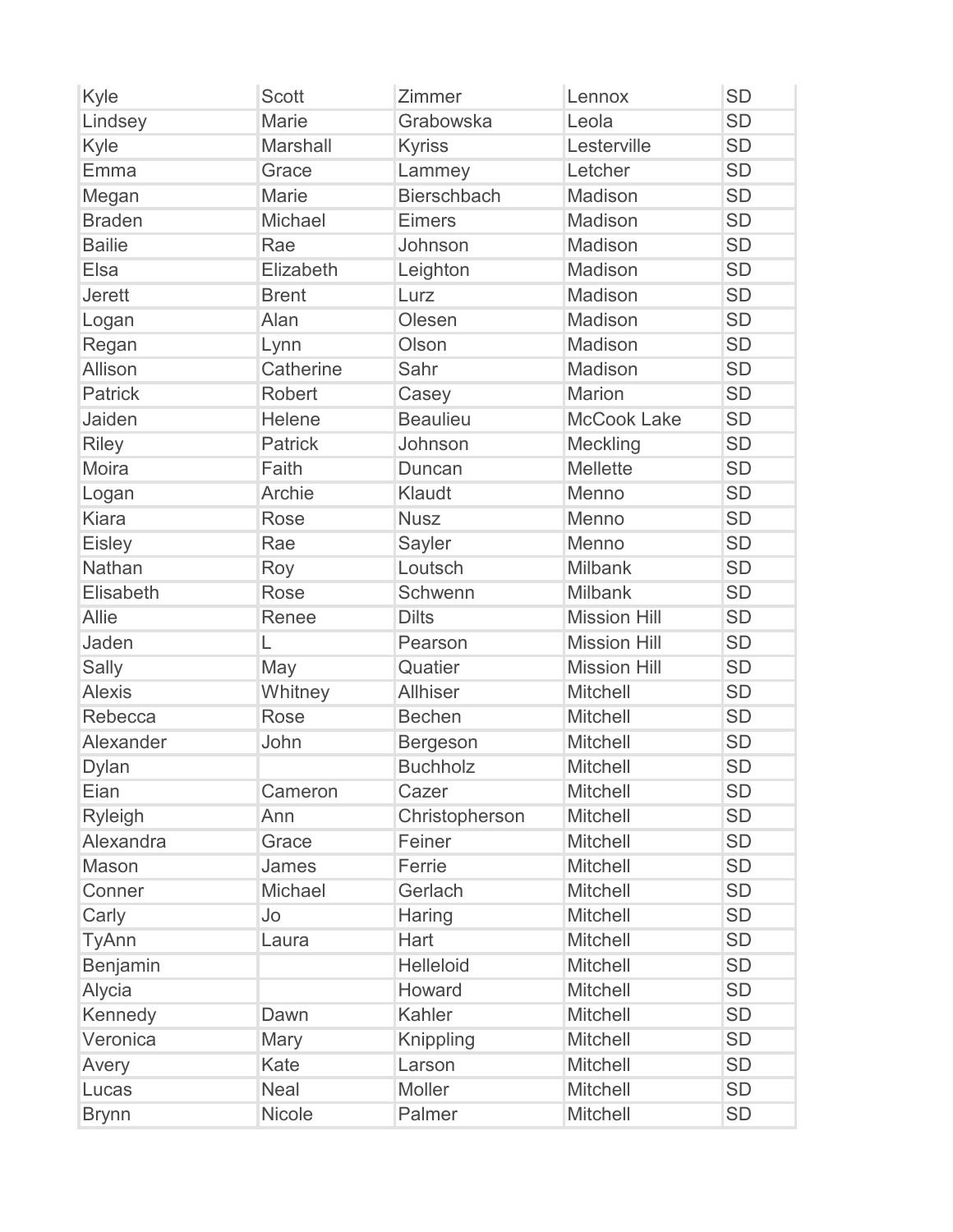| <b>Nickolas</b> | Paul                 | Robinson        | Mitchell                | <b>SD</b> |
|-----------------|----------------------|-----------------|-------------------------|-----------|
| Adrain          | Jesus                | Rodriguez       | <b>Mitchell</b>         | <b>SD</b> |
| <b>Taylor</b>   | Lin                  | Rose            | <b>Mitchell</b>         | <b>SD</b> |
| <b>Nicholas</b> | Paul                 | Rubendall       | <b>Mitchell</b>         | <b>SD</b> |
| Katie           | Jane                 | <b>Rust</b>     | <b>Mitchell</b>         | <b>SD</b> |
| Jocelyn         | Guadalupe            | Salcido         | <b>Mitchell</b>         | <b>SD</b> |
| Kazlyn          | Dee                  | Schulz          | <b>Mitchell</b>         | <b>SD</b> |
| Rane            | Riana                | <b>Stehly</b>   | <b>Mitchell</b>         | <b>SD</b> |
| Caleb           | Michael              | Swanson         | <b>Mitchell</b>         | <b>SD</b> |
| Kaitlyn         | Sage                 | Tegethoff       | <b>Mitchell</b>         | <b>SD</b> |
| Benjamin        | James                | Tegethoff       | <b>Mitchell</b>         | <b>SD</b> |
| Olivia          | Gabrielle            | Thompson        | <b>Mitchell</b>         | <b>SD</b> |
| Max             | William              | <b>Tupper</b>   | <b>Mitchell</b>         | <b>SD</b> |
| <b>Riley</b>    | John Kennedy         | Weisser         | <b>Mitchell</b>         | <b>SD</b> |
| Sarah           | <b>Diane</b>         | Zimmerman       | <b>Mitchell</b>         | <b>SD</b> |
| Regan           | <b>Marie</b>         | <b>Stoick</b>   | Mobridge                | <b>SD</b> |
| Callie          | Jean                 | Weisbeck        | Mobridge                | <b>SD</b> |
| Christy         | Ann                  | Eich            | Montrose                | <b>SD</b> |
| Ryan            | James                | Johnson         | Montrose                | <b>SD</b> |
| Maria           | Clare                | Schaefer        | Montrose                | <b>SD</b> |
| Jocelyn         | Marie                | Enfield         | <b>Mount Vernon</b>     | <b>SD</b> |
| Sophia          | Mary                 | Gapp            | <b>National City</b>    | <b>SD</b> |
| Abygail         | Ellyn                | Langfeldt       | <b>New Underwood</b>    | <b>SD</b> |
| <b>Brittney</b> | <b>Sheridan Page</b> | Paradis         | <b>New Underwood</b>    | <b>SD</b> |
| <b>Drew</b>     | James                | Addison         | <b>North Sioux City</b> | <b>SD</b> |
| Carlie          | Michealene           | Corder          | North Sioux City        | <b>SD</b> |
| Logan           | Joseph               | Donelan         | North Sioux City        | <b>SD</b> |
| <b>Skylar</b>   | Raeann               | Evans           | <b>North Sioux City</b> | <b>SD</b> |
| Christopher     | <b>Todd</b>          | Jumper          | <b>North Sioux City</b> | <b>SD</b> |
| <b>Thomas</b>   | Kurt                 | Lyman           | North Sioux City        | <b>SD</b> |
| <b>Sierra</b>   | Inez                 | Schauff         | North Sioux City        | <b>SD</b> |
| <b>Brooke</b>   | Anne                 | <b>Stivers</b>  | <b>North Sioux City</b> | <b>SD</b> |
| Treyla          | <b>Breanne</b>       | <b>Tucker</b>   | North Sioux City        | <b>SD</b> |
| Dawson          | P                    | Walchek         | <b>North Sioux City</b> | <b>SD</b> |
| Ethan           | J                    | <b>Watkins</b>  | <b>North Sioux City</b> | <b>SD</b> |
| William         |                      | Updike          | <b>Oelrichs</b>         | <b>SD</b> |
| Jaedyn          | Cole                 | Oplinger        | Olivet                  | <b>SD</b> |
| Morgan          | Elizabeth            | <b>Bischoff</b> | Parker                  | <b>SD</b> |
| Noah            | David                | <b>Maska</b>    | Parker                  | <b>SD</b> |
| Grace           | Elizabeth            | Reiffenberger   | Parker                  | <b>SD</b> |
| Amber           | <b>Alexis</b>        | Albrecht        | Parkston                | <b>SD</b> |
| <b>Braden</b>   | R                    | <b>Bruening</b> | Parkston                | <b>SD</b> |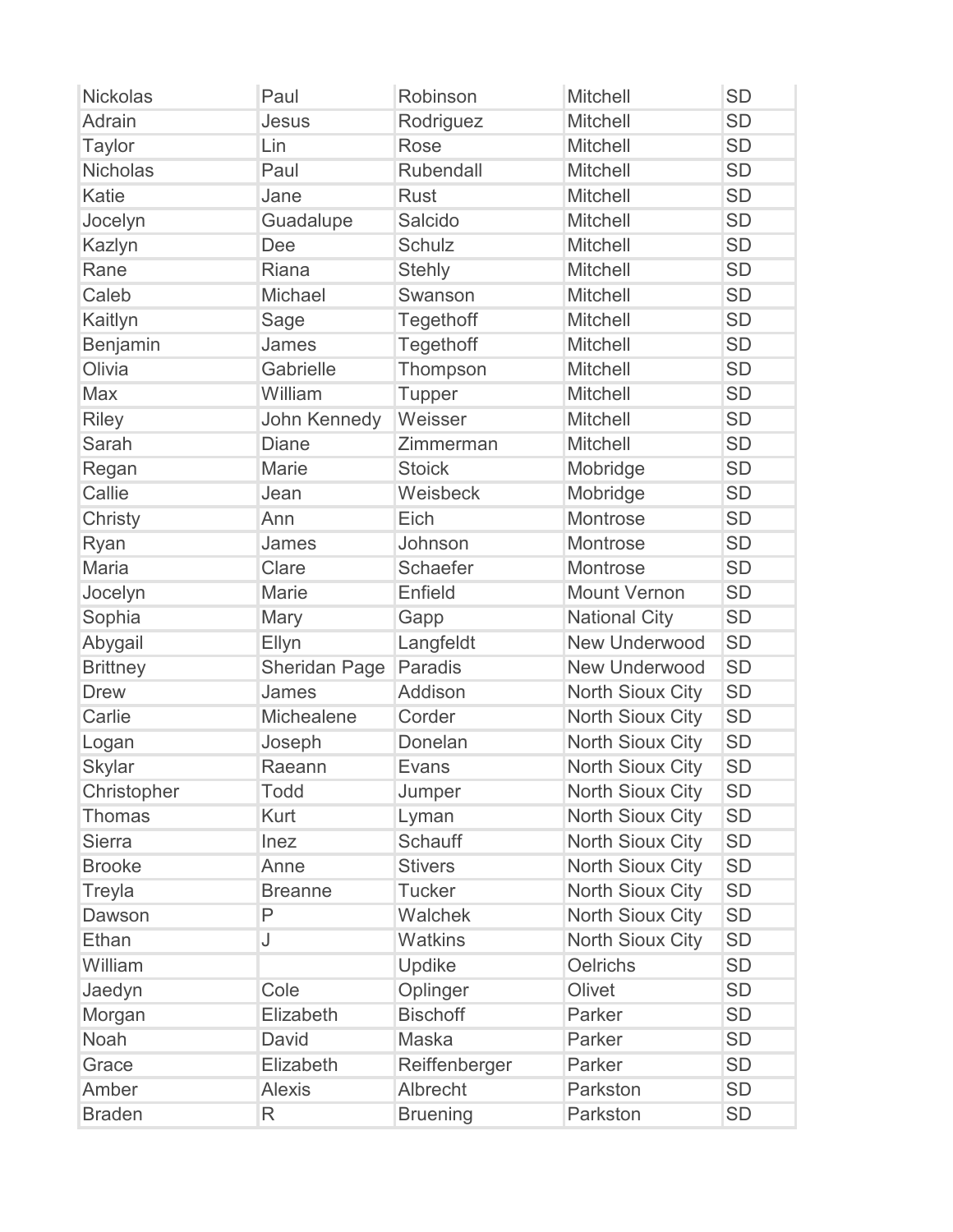| Samantha        | Rae           | Kinneberg           | Parkston      | <b>SD</b> |
|-----------------|---------------|---------------------|---------------|-----------|
| Elizabeth       | Jayne         | Kinneberg           | Parkston      | <b>SD</b> |
| Paige           | Alecia        | Semmler             | Parkston      | <b>SD</b> |
| Cole            | Robert        | Van Zee             | Parkston      | <b>SD</b> |
| Kim             | <b>Marie</b>  | Weber               | Parkston      | <b>SD</b> |
| Mallory         | Fae           | Vetter              | Philip        | <b>SD</b> |
| Simon           | Ridge         | Freier              | Pickstown     | <b>SD</b> |
| <b>Trevor</b>   | Lee           | Erlenbusch          | Piedmont      | <b>SD</b> |
| <b>Danielle</b> | Rose          | Schmidt             | Piedmont      | <b>SD</b> |
| Madison         | Teagan        | Witt                | Piedmont      | <b>SD</b> |
| Paul            | Turner        | Adam                | Pierre        | <b>SD</b> |
| Phillip         | Michael       | Adam                | Pierre        | <b>SD</b> |
| <b>Miles</b>    | Alexander     | Amende              | Pierre        | <b>SD</b> |
| <b>Taylor</b>   | Ann           | <b>Davis</b>        | Pierre        | <b>SD</b> |
| <b>Taylor</b>   | Leigh         | Evans               | Pierre        | <b>SD</b> |
| Abigail         | Elizabeth     | Foster              | Pierre        | <b>SD</b> |
| <b>Tyler</b>    |               | Gere                | Pierre        | <b>SD</b> |
| Ajaye           | Grace         | <b>Hicks</b>        | Pierre        | <b>SD</b> |
| Mary            | Cecilia       | Howard              | Pierre        | <b>SD</b> |
| Hanna           | Leigh         | Jerome              | Pierre        | <b>SD</b> |
| Caleb           | Joseph        | Lusk                | Pierre        | <b>SD</b> |
| Morgan          | Anna Jo       | Magdanz             | Pierre        | <b>SD</b> |
| Emily           | M             | Mikkelsen           | Pierre        | <b>SD</b> |
| Cassidy         | Lynne         | <b>Miller</b>       | Pierre        | <b>SD</b> |
| Madison         | Faith         | <b>Miller</b>       | Pierre        | <b>SD</b> |
| Jordan          | Ezri          | Morley              | Pierre        | <b>SD</b> |
| Morkeia         | Alise         | <b>Mutchelknaus</b> | Pierre        | <b>SD</b> |
| Dawson          | Lee           | Puepke              | Pierre        | <b>SD</b> |
| Tessa           | Lynne         | Putzier             | Pierre        | <b>SD</b> |
| Macahl          | Payne         | <b>Raske</b>        | Pierre        | <b>SD</b> |
| Ellie           | Grace         | <b>Richards</b>     | Pierre        | <b>SD</b> |
| Levi            | Jacob         | Stoltenburg         | Pierre        | <b>SD</b> |
| Raegan          | Elizabeth     | Wiebe               | Pierre        | <b>SD</b> |
| Casey           | Shawn         | Williams            | Pierre        | <b>SD</b> |
| Joana           | Paola         | Zanin               | Pierre        | <b>SD</b> |
| Edwin           |               | Guzman Zaragoza     | Plankinton    | <b>SD</b> |
| <b>Destiney</b> | Rose          | Haak                | Plankinton    | <b>SD</b> |
| Jaya            | Margaret      | Koch                | Plankinton    | <b>SD</b> |
| Nolan           | Alexander     | Sampson             | Plankinton    | <b>SD</b> |
| <b>Kailena</b>  | Elizabeth     | Anderson            | Platte        | <b>SD</b> |
| Kade            | <b>Thomas</b> | <b>Boltjes</b>      | <b>Platte</b> | <b>SD</b> |
| Kylie           | Kay           | <b>Burket</b>       | Platte        | <b>SD</b> |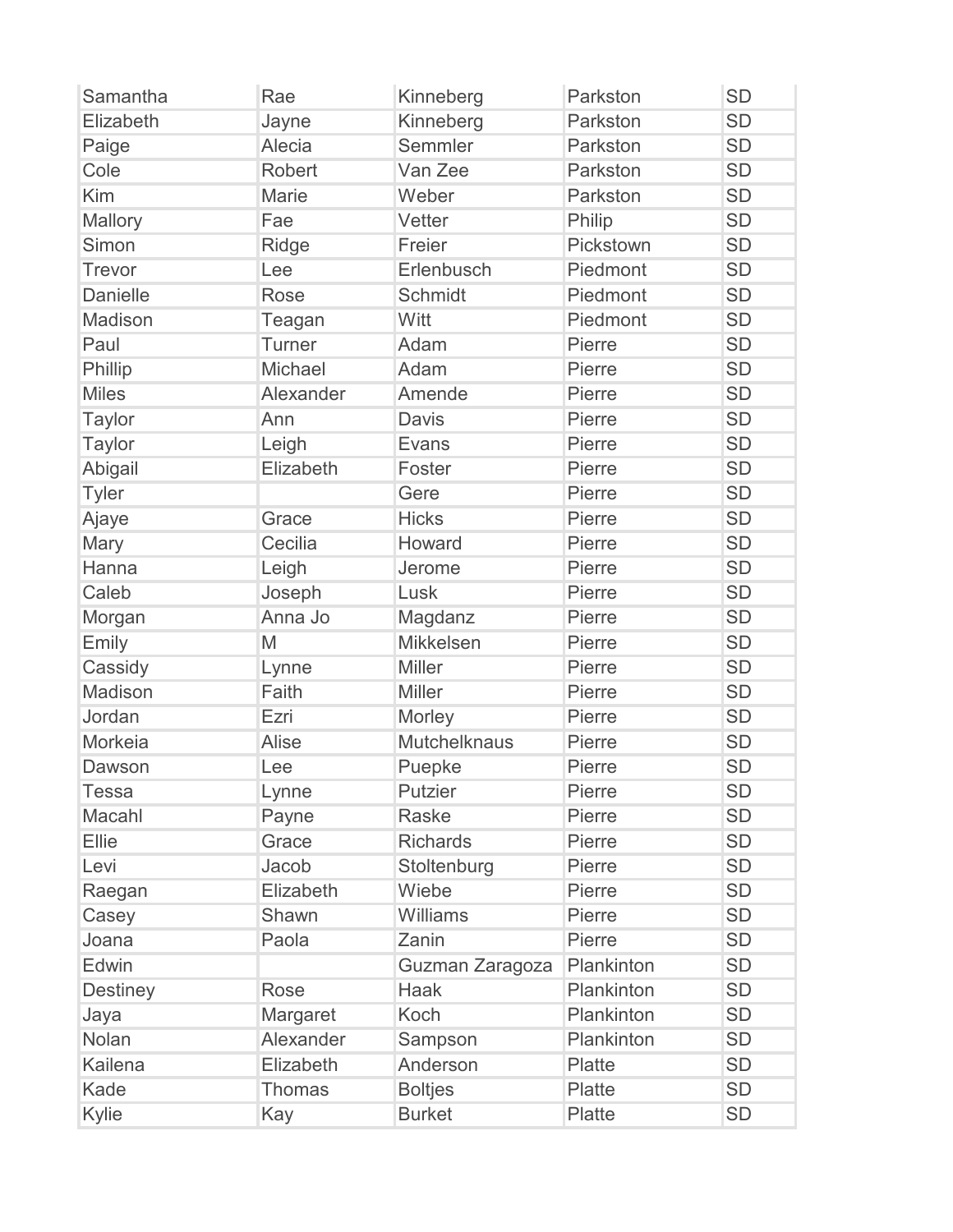| Julia          | <b>Lauren Marie</b>   | Cornell         | Platte            | <b>SD</b> |
|----------------|-----------------------|-----------------|-------------------|-----------|
| Peyton         | Greggory              | Mofle           | <b>Platte</b>     | <b>SD</b> |
| Meghan         | <b>Rose</b>           | Mount           | <b>Platte</b>     | <b>SD</b> |
| Latisha        | <b>Elise</b>          | Thomas          | Platte            | <b>SD</b> |
| Grace          | Onalee                | <b>DuVall</b>   | Pukwana           | <b>SD</b> |
| Ellie          | Joy                   | Swanson         | Pukwana           | <b>SD</b> |
| Caileb         | <b>Thomas</b>         | Reilly          | Ramona            | <b>SD</b> |
| Jonathan       | Edward                | <b>Bader</b>    | <b>Rapid City</b> | <b>SD</b> |
| <b>Miranda</b> | Lee                   | <b>Bicek</b>    | <b>Rapid City</b> | <b>SD</b> |
| Alexzandra     | Cailin                | <b>Bjornson</b> | <b>Rapid City</b> | <b>SD</b> |
| <b>Brandon</b> |                       | Boyum           | <b>Rapid City</b> | <b>SD</b> |
| Makenna        | Jean                  | <b>Boyum</b>    | <b>Rapid City</b> | <b>SD</b> |
| <b>Tavin</b>   | Eric                  | Carncross       | <b>Rapid City</b> | <b>SD</b> |
| Gracie         |                       | Carr            | <b>Rapid City</b> | <b>SD</b> |
| Madison        | <b>Alexus</b>         | Clancy          | <b>Rapid City</b> | <b>SD</b> |
| <b>Alexis</b>  | Kuinivia              | Collins         | <b>Rapid City</b> | <b>SD</b> |
| Ryan           |                       | Conover         | <b>Rapid City</b> | <b>SD</b> |
| Katherine      | Anne                  | Conzet          | <b>Rapid City</b> | <b>SD</b> |
| Cailee         | April                 | Cuny            | <b>Rapid City</b> | <b>SD</b> |
| Benjamin       | Lloyd                 | Daane           | <b>Rapid City</b> | <b>SD</b> |
| Abby           | Ann                   | <b>Delker</b>   | <b>Rapid City</b> | <b>SD</b> |
| Kelsey         | Lanae                 | <b>Derrick</b>  | <b>Rapid City</b> | <b>SD</b> |
| Kyleigh        | Ryanna                | <b>Devine</b>   | <b>Rapid City</b> | <b>SD</b> |
| Ryan           | <b>Burke</b>          | <b>Eilers</b>   | <b>Rapid City</b> | <b>SD</b> |
| Emily          | <b>Brianna</b>        | Eisenbraun      | <b>Rapid City</b> | <b>SD</b> |
| Annika         | Hope                  | Enevoldsen      | <b>Rapid City</b> | <b>SD</b> |
| Madison        | <b>Marie</b>          | Ervin           | <b>Rapid City</b> | <b>SD</b> |
| <b>Halston</b> | Leigh                 | <b>Evans</b>    | <b>Rapid City</b> | <b>SD</b> |
| Benjamin       | <b>Thomas</b>         | Feist           | <b>Rapid City</b> | <b>SD</b> |
| Wilson         | Samuel                | Feist           | <b>Rapid City</b> | <b>SD</b> |
| Lucas          | <b>Hughes</b>         | Ferdinand       | <b>Rapid City</b> | <b>SD</b> |
| Erin           | Ashley                | Fine            | <b>Rapid City</b> | <b>SD</b> |
| Timothy        | Michael               | Gartner         | <b>Rapid City</b> | <b>SD</b> |
| Alison         | Ann                   | Gisi            | <b>Rapid City</b> | <b>SD</b> |
| Jocelyn        | Elli                  | Gosch           | <b>Rapid City</b> | <b>SD</b> |
| Jacob          | Michael               | Hafner          | <b>Rapid City</b> | <b>SD</b> |
| <b>Nautica</b> | <b>Elizabeth Kent</b> | Hagg            | <b>Rapid City</b> | SD        |
| Lewis          | Cedric                | Hall            | <b>Rapid City</b> | <b>SD</b> |
| <b>Bryanna</b> | Susan                 | Herman          | <b>Rapid City</b> | <b>SD</b> |
| Lily           | Grace                 | <b>Hilt</b>     | <b>Rapid City</b> | SD        |
| Chase          | <b>Bryan</b>          | Howe            | <b>Rapid City</b> | <b>SD</b> |
| Michael        | <b>Richard</b>        | Hurd            | <b>Rapid City</b> | <b>SD</b> |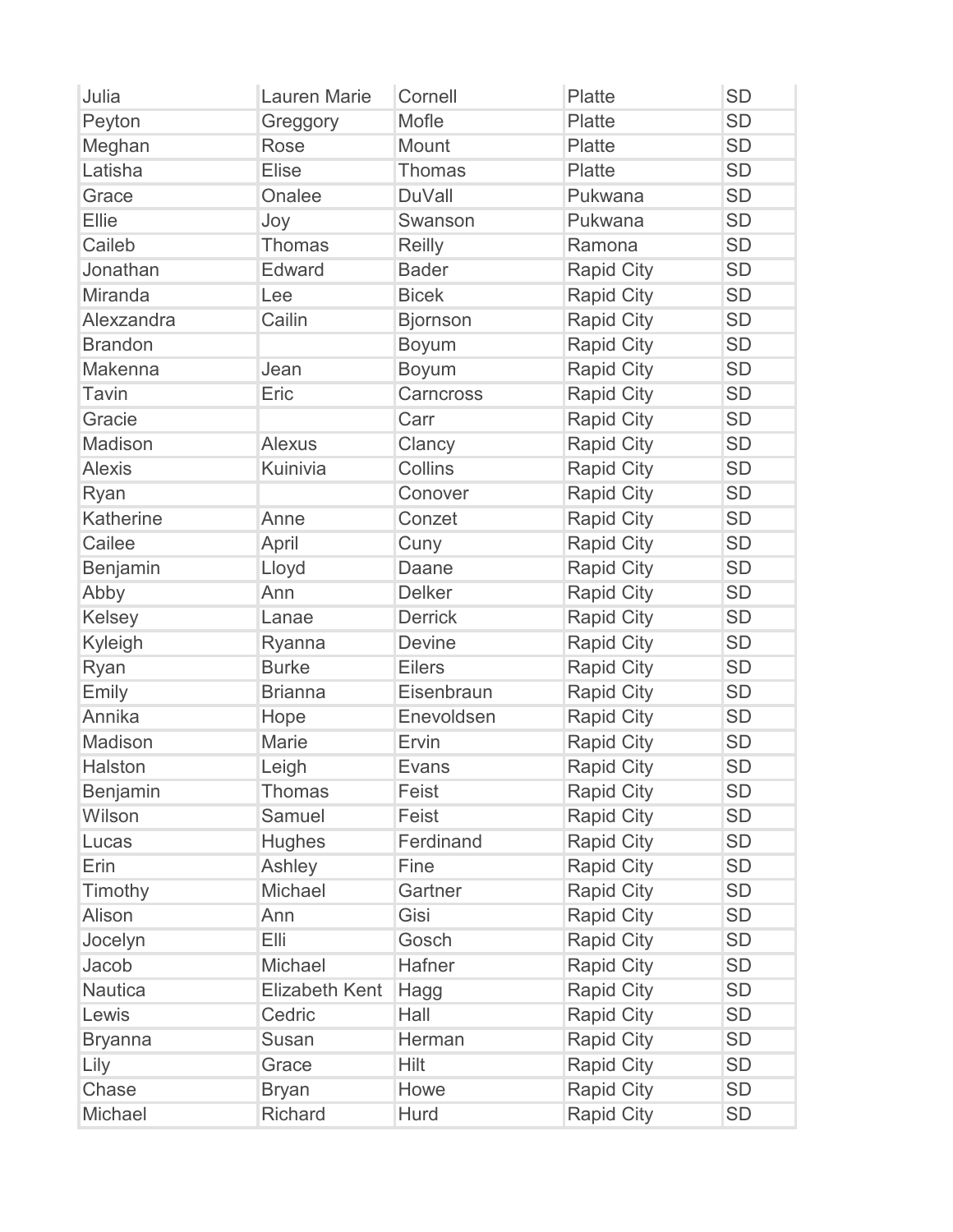| Cameron       | <b>Taylor</b>  | Karley         | <b>Rapid City</b> | <b>SD</b> |
|---------------|----------------|----------------|-------------------|-----------|
| Jaden         | Rose           | LaFleur        | <b>Rapid City</b> | <b>SD</b> |
| <b>Baylee</b> | Shaye          | Larson         | Rapid City        | <b>SD</b> |
| Zachary       | <b>Richard</b> | Lemon          | <b>Rapid City</b> | <b>SD</b> |
| Kalli         | Mai            | Logue          | <b>Rapid City</b> | <b>SD</b> |
| Savannah      | Eve            | Lukkes         | <b>Rapid City</b> | <b>SD</b> |
| Jordyn        | Lenae          | Marchant       | <b>Rapid City</b> | <b>SD</b> |
| Anna          | Marie          | <b>Marker</b>  | <b>Rapid City</b> | <b>SD</b> |
| Antonnie      | Pascua         | Matute         | <b>Rapid City</b> | <b>SD</b> |
| Cloe          | Elle           | McNaboe        | <b>Rapid City</b> | <b>SD</b> |
| Margaret      | Mae            | <b>Miller</b>  | <b>Rapid City</b> | <b>SD</b> |
| Ashley        | Kaylin         | Nelson         | <b>Rapid City</b> | <b>SD</b> |
| Sydney        | Elizabeth      | <b>Peters</b>  | <b>Rapid City</b> | <b>SD</b> |
| Spencer       | Jeffrey        | Pigman         | <b>Rapid City</b> | <b>SD</b> |
| Logan         | <b>Marie</b>   | Pokorny        | <b>Rapid City</b> | <b>SD</b> |
| Joseph        | Mario          | Rangel         | <b>Rapid City</b> | <b>SD</b> |
| Isabelle      | J              | Rangel         | <b>Rapid City</b> | <b>SD</b> |
| Elizabeth     | <b>Marie</b>   | Richardson     | <b>Rapid City</b> | <b>SD</b> |
| Caitlyn       | <b>Rose</b>    | <b>Riggs</b>   | <b>Rapid City</b> | <b>SD</b> |
| Walker        | <b>Scott</b>   | Roetzel        | <b>Rapid City</b> | <b>SD</b> |
| Chloe         | Elizabeth      | Sand           | <b>Rapid City</b> | <b>SD</b> |
| Emma          | <b>Rose</b>    | Saucerman      | <b>Rapid City</b> | <b>SD</b> |
| David         | Ronald         | Schmagel       | <b>Rapid City</b> | <b>SD</b> |
| Dawson        | Jack           | Segrist        | <b>Rapid City</b> | <b>SD</b> |
| <b>Brian</b>  | Robert         | Shirley        | <b>Rapid City</b> | <b>SD</b> |
| Paul          | Dylan          | <b>Smith</b>   | <b>Rapid City</b> | <b>SD</b> |
| Jacob         | Michael        | Solano         | <b>Rapid City</b> | <b>SD</b> |
| Rylen         | William        | <b>Sudrala</b> | <b>Rapid City</b> | <b>SD</b> |
| Morgan        | Paige          | Sullivan       | <b>Rapid City</b> | <b>SD</b> |
| Mykelti       | Michael        | <b>Tater</b>   | <b>Rapid City</b> | <b>SD</b> |
| Samuel        | Joseph         | Tidemann       | <b>Rapid City</b> | <b>SD</b> |
| Tia           | Helene         | Valdez         | <b>Rapid City</b> | <b>SD</b> |
| Daniel        | Lucas          | Vigoren        | <b>Rapid City</b> | <b>SD</b> |
| Ashley        | Renee          | Virkula        | <b>Rapid City</b> | <b>SD</b> |
| Hannah        | A              | Wasson         | <b>Rapid City</b> | <b>SD</b> |
| Ayden         | James          | Whitney        | <b>Rapid City</b> | <b>SD</b> |
| Hannah        | Nicole         | Young          | <b>Rapid City</b> | <b>SD</b> |
| Adison        | Joelle         | Young          | <b>Rapid City</b> | <b>SD</b> |
| Larisa        | Ann            | Schindler      | Reliance          | <b>SD</b> |
| <b>Nicole</b> | Elizabeth      | Gerdes         | Renner            | <b>SD</b> |
| Gavin         | David          | Holt           | Renner            | <b>SD</b> |
| <b>Bobbi</b>  | Rae            | Reynolds       | Rosebud           | <b>SD</b> |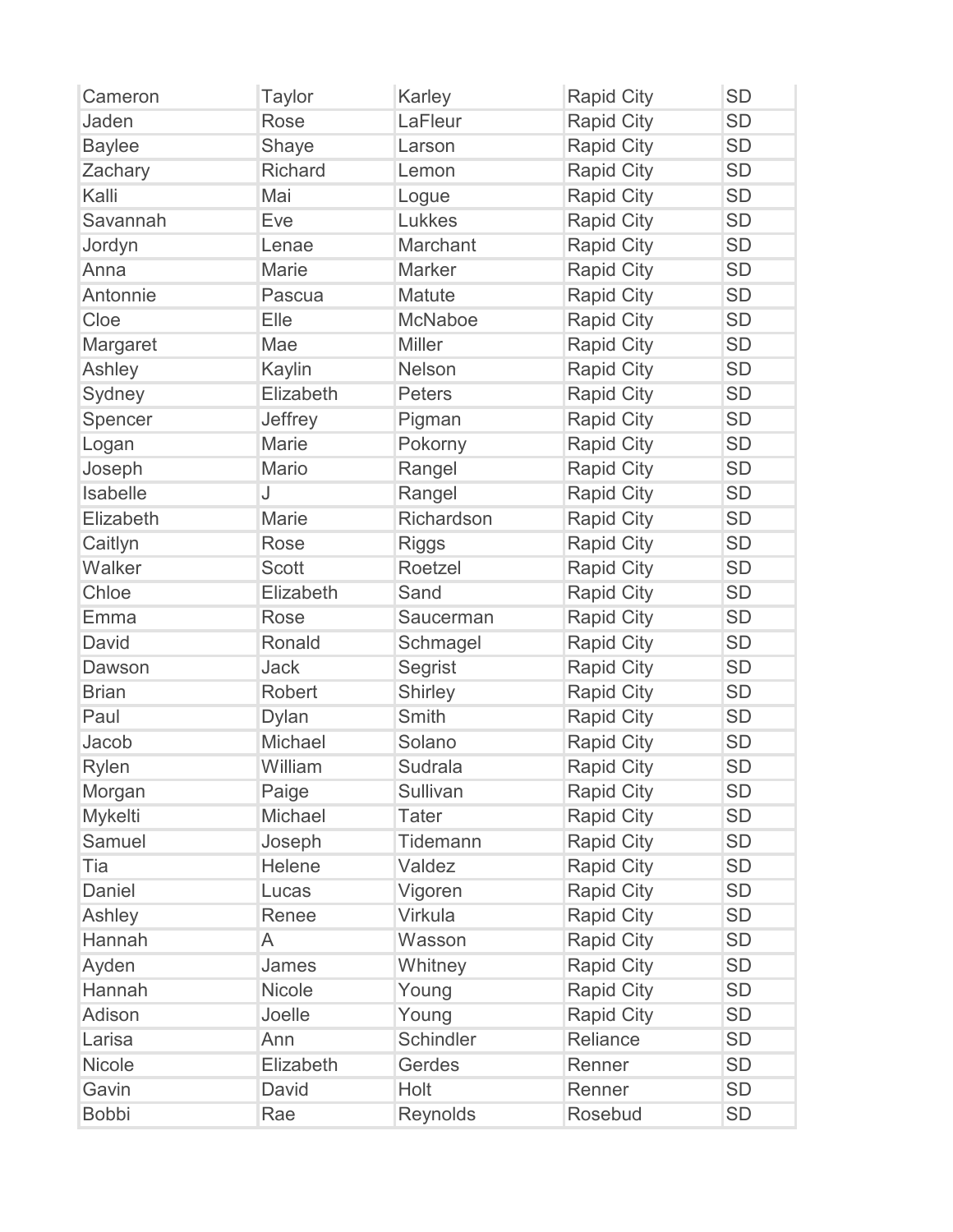| Julianna        | Kathryn           | <b>Benge</b>     | <b>Saint Francis</b> | <b>SD</b> |
|-----------------|-------------------|------------------|----------------------|-----------|
| Miranda         | Lynn              | Anderson         | <b>Salem</b>         | <b>SD</b> |
| Jacob           | Allan             | Cheeseman        | Salem                | <b>SD</b> |
| Avery           | Christopher       | Feterl           | Salem                | <b>SD</b> |
| <b>Noelle</b>   | Jacqueline        | Hofer            | Salem                | <b>SD</b> |
| <b>Alexis</b>   | <b>Marion</b>     | <b>Jimenez</b>   | Salem                | <b>SD</b> |
| Robert          | Cale              | Koepsell         | Salem                | <b>SD</b> |
| Isaac           | William           | <b>McCormick</b> | Salem                | <b>SD</b> |
| Jacy            | Rae               | Pulse            | Salem                | <b>SD</b> |
| Aleah           | Lavonne           | <b>Ries</b>      | Salem                | <b>SD</b> |
| Matthew         | Allen             | Wegener          | Salem                | <b>SD</b> |
| Taya            | Magdalena         | <b>Bult</b>      | Scotland             | <b>SD</b> |
| Mia             | Victoria          | <b>Adams</b>     | <b>Sioux Falls</b>   | <b>SD</b> |
| Anya            | Joy               | Adamson          | <b>Sioux Falls</b>   | <b>SD</b> |
| Jackson         | Timothy           | Albertsen        | <b>Sioux Falls</b>   | <b>SD</b> |
| <b>Alexis</b>   | Ray               | Allen            | <b>Sioux Falls</b>   | <b>SD</b> |
| Elizabeth       | Anne              | Allen            | <b>Sioux Falls</b>   | <b>SD</b> |
| <b>Ross</b>     | Frederic          | <b>Alvine</b>    | <b>Sioux Falls</b>   | <b>SD</b> |
| Jessalyn        | Clair             | Andela           | <b>Sioux Falls</b>   | <b>SD</b> |
| Elizabeth       | Claire            | Anderson         | <b>Sioux Falls</b>   | <b>SD</b> |
| Lucy            | Josephine         | Anderson         | <b>Sioux Falls</b>   | <b>SD</b> |
| Dylan           | <b>Scott Paul</b> | Antaya           | <b>Sioux Falls</b>   | <b>SD</b> |
| Camryn          | Marene            | Arens            | <b>Sioux Falls</b>   | <b>SD</b> |
| Christina       | A                 | Assam            | <b>Sioux Falls</b>   | <b>SD</b> |
| <b>Bailey</b>   | Ron               | Auen             | <b>Sioux Falls</b>   | <b>SD</b> |
| Carly           | Rae               | <b>Austin</b>    | <b>Sioux Falls</b>   | <b>SD</b> |
| Kayla           | <b>Kristine</b>   | Aymar            | <b>Sioux Falls</b>   | <b>SD</b> |
| Alec            | Michael           | <b>Baker</b>     | <b>Sioux Falls</b>   | <b>SD</b> |
| Kayla           |                   | <b>Bassett</b>   | <b>Sioux Falls</b>   | <b>SD</b> |
| Emma            |                   | <b>Bauer</b>     | <b>Sioux Falls</b>   | <b>SD</b> |
| <b>Brianna</b>  | Marie             | <b>Bautista</b>  | <b>Sioux Falls</b>   | <b>SD</b> |
| Jonathon        | Andrew            | <b>Beck</b>      | <b>Sioux Falls</b>   | <b>SD</b> |
| Sydney          |                   | <b>Becker</b>    | <b>Sioux Falls</b>   | <b>SD</b> |
| Flannery        | Marie             | <b>Berreth</b>   | <b>Sioux Falls</b>   | <b>SD</b> |
| Kayden          | Catherine         | <b>Bjorkman</b>  | <b>Sioux Falls</b>   | <b>SD</b> |
| Tory            | Jo                | <b>Bjorkman</b>  | <b>Sioux Falls</b>   | <b>SD</b> |
| Jacy            | Mae               | Bleyenburg       | <b>Sioux Falls</b>   | <b>SD</b> |
| <b>Brooklyn</b> | Faye              | <b>Bollweg</b>   | <b>Sioux Falls</b>   | <b>SD</b> |
| Kori            | Anne              | <b>Boschee</b>   | <b>Sioux Falls</b>   | <b>SD</b> |
| Jaden           | Rae               | <b>Braaten</b>   | <b>Sioux Falls</b>   | <b>SD</b> |
| Chloe           | Jean              | <b>Brown</b>     | <b>Sioux Falls</b>   | <b>SD</b> |
| Cole            | David             | <b>Bruhn</b>     | <b>Sioux Falls</b>   | <b>SD</b> |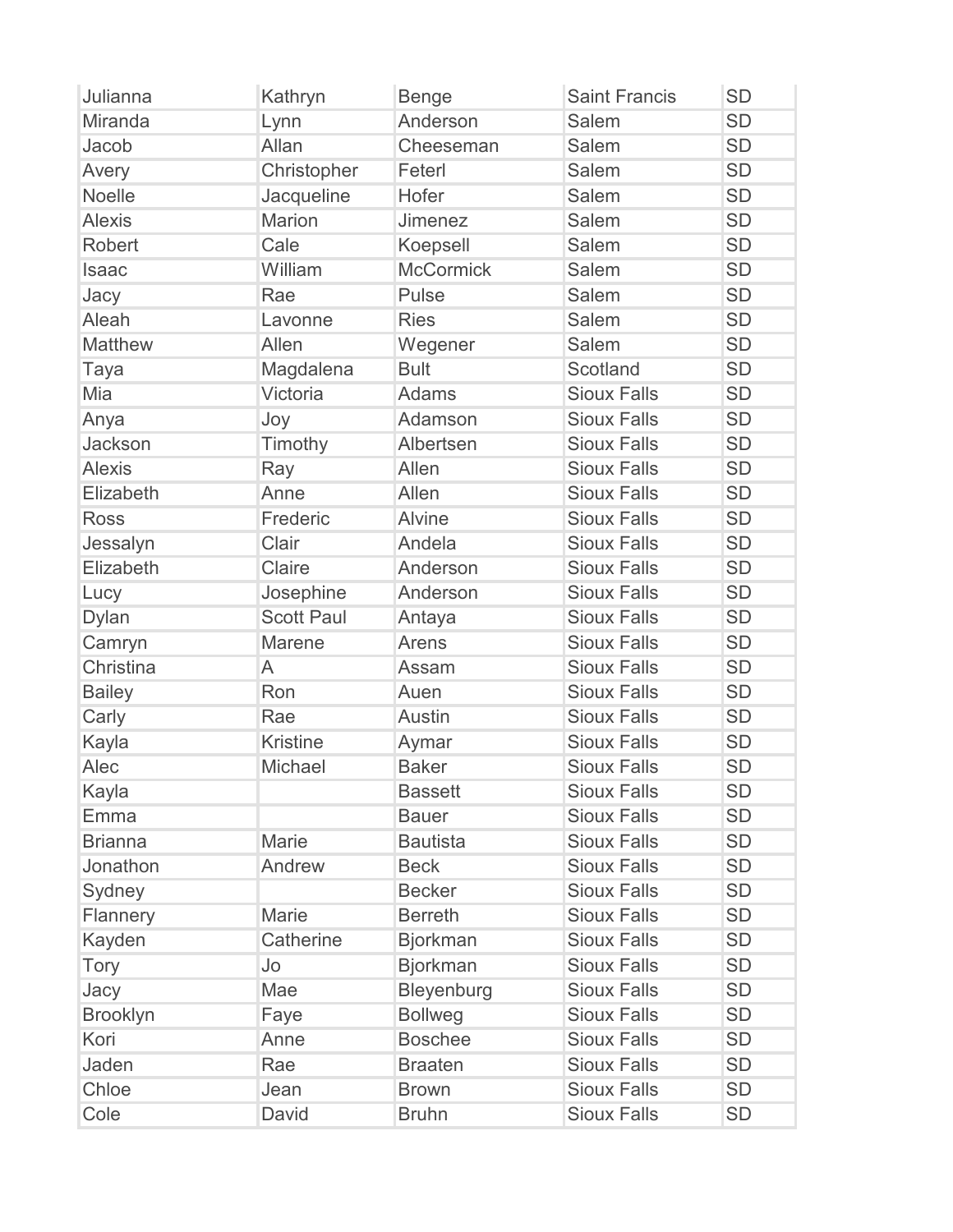| <b>Taylor</b>   | LaRae          | <b>Brummels</b>  | <b>Sioux Falls</b> | <b>SD</b> |
|-----------------|----------------|------------------|--------------------|-----------|
| <b>Thuc Dan</b> | Nguyen         | Bui              | <b>Sioux Falls</b> | <b>SD</b> |
| Maxwell         | <b>Patrick</b> | <b>Burchill</b>  | <b>Sioux Falls</b> | <b>SD</b> |
| Abigail         | <b>Esther</b>  | <b>Buskohl</b>   | <b>Sioux Falls</b> | <b>SD</b> |
| Adrianna        | Lynn           | <b>Buss</b>      | <b>Sioux Falls</b> | <b>SD</b> |
| Chloe           | Elizabeth      | Carda            | <b>Sioux Falls</b> | <b>SD</b> |
| Joshua          | <b>Matthew</b> | Chase            | <b>Sioux Falls</b> | <b>SD</b> |
| Haylee          | Mae            | Christenson      | <b>Sioux Falls</b> | <b>SD</b> |
| Carly           | <b>Nicole</b>  | <b>Clark</b>     | <b>Sioux Falls</b> | <b>SD</b> |
| Calissa         | Korin          | Connors          | <b>Sioux Falls</b> | <b>SD</b> |
| Dawson          | Clay           | Cork             | <b>Sioux Falls</b> | <b>SD</b> |
| Sydney          | Lois           | Cork             | <b>Sioux Falls</b> | <b>SD</b> |
| Kylee           | <b>Suzanne</b> | Cramer           | <b>Sioux Falls</b> | <b>SD</b> |
| Camrynn         | Isabella       | Crawford         | <b>Sioux Falls</b> | <b>SD</b> |
| Jimmy           | <b>Alexis</b>  | Crespin          | <b>Sioux Falls</b> | <b>SD</b> |
| <b>Brooke</b>   | <b>Marie</b>   | Creviston        | <b>Sioux Falls</b> | <b>SD</b> |
| Lauren          | Elizabeth      | Crouch           | <b>Sioux Falls</b> | <b>SD</b> |
| Kenia           | Abigail        | Cruz             | <b>Sioux Falls</b> | <b>SD</b> |
| <b>Daniel</b>   | <b>Richard</b> | Curnow           | <b>Sioux Falls</b> | <b>SD</b> |
| Marquise        | Allyn          | Cushing          | <b>Sioux Falls</b> | <b>SD</b> |
| Kayli           | Erin           | Cwach            | <b>Sioux Falls</b> | <b>SD</b> |
| Landon          | Peter          | <b>DeBoer</b>    | <b>Sioux Falls</b> | <b>SD</b> |
| <b>Natalie</b>  | Marie          | Delay            | <b>Sioux Falls</b> | <b>SD</b> |
| Nyangluak       |                | Deng             | <b>Sioux Falls</b> | <b>SD</b> |
| Maggie          | Gilson         | Derner           | <b>Sioux Falls</b> | <b>SD</b> |
| Abigail         |                | <b>DeRuyter</b>  | <b>Sioux Falls</b> | <b>SD</b> |
| Carson          | Elliot         | <b>Devericks</b> | <b>Sioux Falls</b> | <b>SD</b> |
| <b>Briana</b>   |                | <b>DeWitte</b>   | <b>Sioux Falls</b> | <b>SD</b> |
| Talia           | Elizabeth      | <b>DeWitte</b>   | <b>Sioux Falls</b> | <b>SD</b> |
| Noah            | $\mathsf C$    | Dixon            | <b>Sioux Falls</b> | <b>SD</b> |
| Alexxa          | Rhyan          | <b>Dlugosh</b>   | <b>Sioux Falls</b> | <b>SD</b> |
| <b>Melia</b>    | Ann            | <b>Dockter</b>   | <b>Sioux Falls</b> | <b>SD</b> |
| Zoe             | Dena           | Donelan          | <b>Sioux Falls</b> | <b>SD</b> |
| Lydia           | Joy            | Doohen           | <b>Sioux Falls</b> | <b>SD</b> |
| Autumn          | Arielle        | Eirinberg        | <b>Sioux Falls</b> | <b>SD</b> |
| Kaiden          | James          | Fandel           | <b>Sioux Falls</b> | <b>SD</b> |
| Dylan           | Lee            | Fandel           | <b>Sioux Falls</b> | <b>SD</b> |
| Molly           | E              | Faris            | <b>Sioux Falls</b> | <b>SD</b> |
| <b>Telishia</b> | Lynn           | Farley           | <b>Sioux Falls</b> | <b>SD</b> |
| Clarissa        | Alia           | Fernandez        | <b>Sioux Falls</b> | SD        |
| Jenna           | M              | Fickbohm         | <b>Sioux Falls</b> | <b>SD</b> |
| Carli           | Jo             | Florey           | <b>Sioux Falls</b> | <b>SD</b> |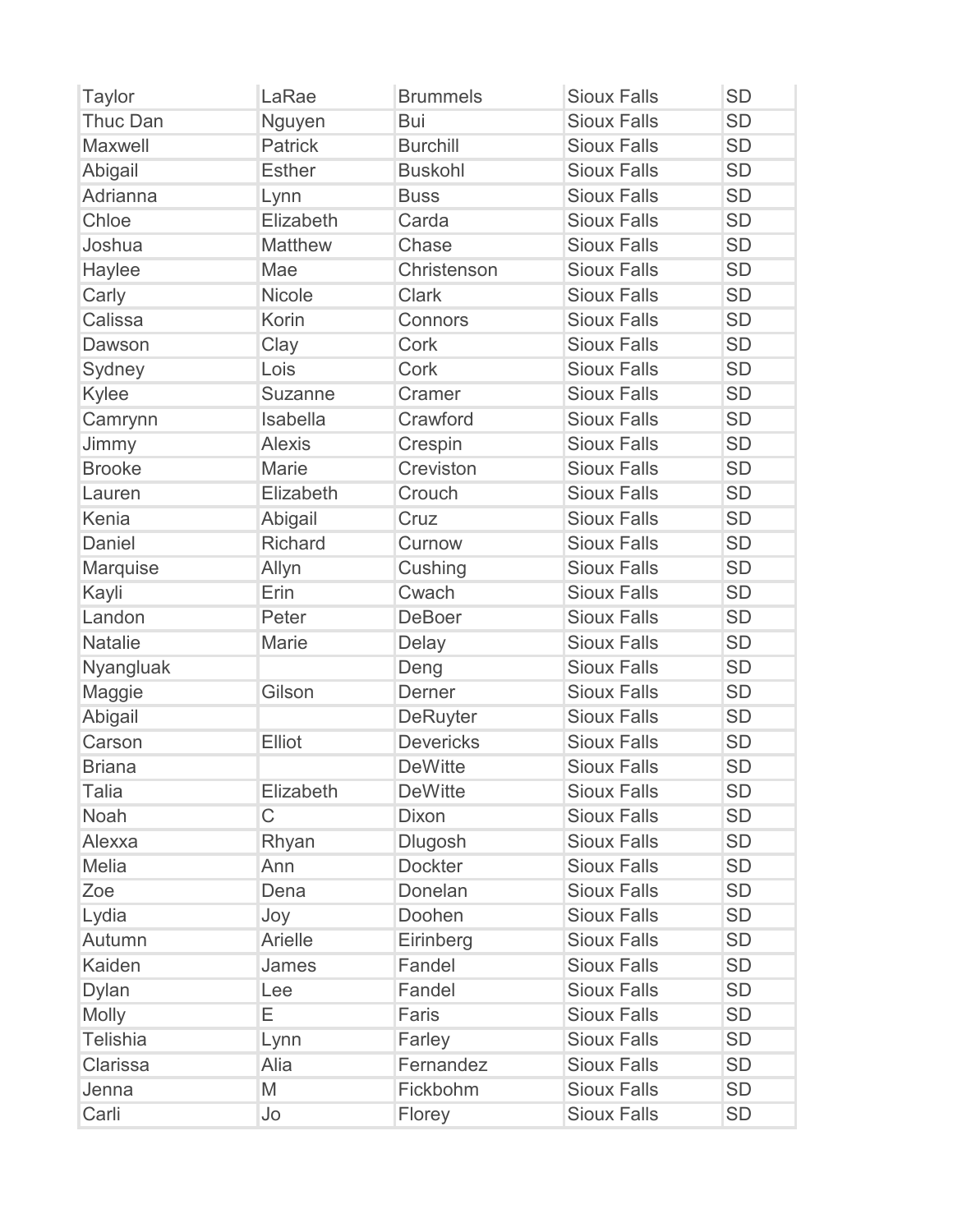| Deysa          | Lalania         | Fluent         | <b>Sioux Falls</b> | <b>SD</b> |
|----------------|-----------------|----------------|--------------------|-----------|
| Caleb          | <b>Thomas</b>   | Fowler         | <b>Sioux Falls</b> | <b>SD</b> |
| <b>Braden</b>  | <b>Richard</b>  | Gage           | <b>Sioux Falls</b> | <b>SD</b> |
| Christell      |                 | Gahimbare      | <b>Sioux Falls</b> | <b>SD</b> |
| Katharina      | Julia           | Garcia         | <b>Sioux Falls</b> | <b>SD</b> |
| Peyton         | Jon             | Garrow         | <b>Sioux Falls</b> | <b>SD</b> |
| Kuong          | Dak             | Gatluak        | <b>Sioux Falls</b> | <b>SD</b> |
| <b>Heather</b> | A               | Gearhart       | <b>Sioux Falls</b> | <b>SD</b> |
| Joseph         | Paul            | Gellerman      | <b>Sioux Falls</b> | <b>SD</b> |
| Kathleen       | <b>Rossow</b>   | Gellerman      | <b>Sioux Falls</b> | <b>SD</b> |
| Emily          | Maria           | Gheorghiu      | <b>Sioux Falls</b> | <b>SD</b> |
| <b>Hattie</b>  | Lynn            | Giblin         | <b>Sioux Falls</b> | <b>SD</b> |
| Andrew         | Lee             | Gibson         | <b>Sioux Falls</b> | <b>SD</b> |
| Sarah          | Ann             | Glawe          | <b>Sioux Falls</b> | <b>SD</b> |
| Annie          | Marie           | Groeneweg      | <b>Sioux Falls</b> | <b>SD</b> |
| Olivia         | Rose            | Gulseth        | <b>Sioux Falls</b> | <b>SD</b> |
| <b>Elliott</b> | Evan            | <b>Hackett</b> | <b>Sioux Falls</b> | <b>SD</b> |
| Christopher    | <b>Robert</b>   | Haiar          | <b>Sioux Falls</b> | <b>SD</b> |
| Jayla          | Michael         | Haight         | <b>Sioux Falls</b> | <b>SD</b> |
| <b>Dexter</b>  | <b>Richard</b>  | Hajek          | <b>Sioux Falls</b> | <b>SD</b> |
| Sally          | Mae             | Hakin          | <b>Sioux Falls</b> | <b>SD</b> |
| Morgan         | Ann             | Hansen         | <b>Sioux Falls</b> | <b>SD</b> |
| <b>Taylor</b>  | James           | Harmacek       | <b>Sioux Falls</b> | <b>SD</b> |
| Samantha       | <b>Brianne</b>  | Hartje         | <b>Sioux Falls</b> | <b>SD</b> |
| Sydney         |                 | Hartman        | <b>Sioux Falls</b> | <b>SD</b> |
| Devin          | <b>Austin</b>   | Harty          | <b>Sioux Falls</b> | <b>SD</b> |
| <b>Alexis</b>  | <b>Brianna</b>  | Harty          | <b>Sioux Falls</b> | <b>SD</b> |
| Ethan          | John            | <b>Hasert</b>  | <b>Sioux Falls</b> | <b>SD</b> |
| Gavin          | <b>Ross</b>     | Hatch          | <b>Sioux Falls</b> | <b>SD</b> |
| Hannah         | Eileen          | Healy          | <b>Sioux Falls</b> | <b>SD</b> |
| Christian      | David           | Heilman        | <b>Sioux Falls</b> | <b>SD</b> |
| Cassie         | Morgan          | Heintz         | <b>Sioux Falls</b> | <b>SD</b> |
| Samuel         | Colton          | Heitzman       | <b>Sioux Falls</b> | <b>SD</b> |
| Carter         | <b>MacBride</b> | Helgeson       | <b>Sioux Falls</b> | <b>SD</b> |
| Hannah         | R               | Heyd           | <b>Sioux Falls</b> | <b>SD</b> |
| Emily          | Ann             | <b>Higgins</b> | <b>Sioux Falls</b> | <b>SD</b> |
| Mollie         | Kay             | Hight          | <b>Sioux Falls</b> | <b>SD</b> |
| Lydia          |                 | Hillyer        | <b>Sioux Falls</b> | <b>SD</b> |
| Clara          | Thuha           | Ho             | <b>Sioux Falls</b> | <b>SD</b> |
| Calvin         | Albert          | Hochstein      | <b>Sioux Falls</b> | SD        |
| Haley          | Jean            | Hoffman        | <b>Sioux Falls</b> | <b>SD</b> |
| Alyssa         | Lee             | Holm           | <b>Sioux Falls</b> | <b>SD</b> |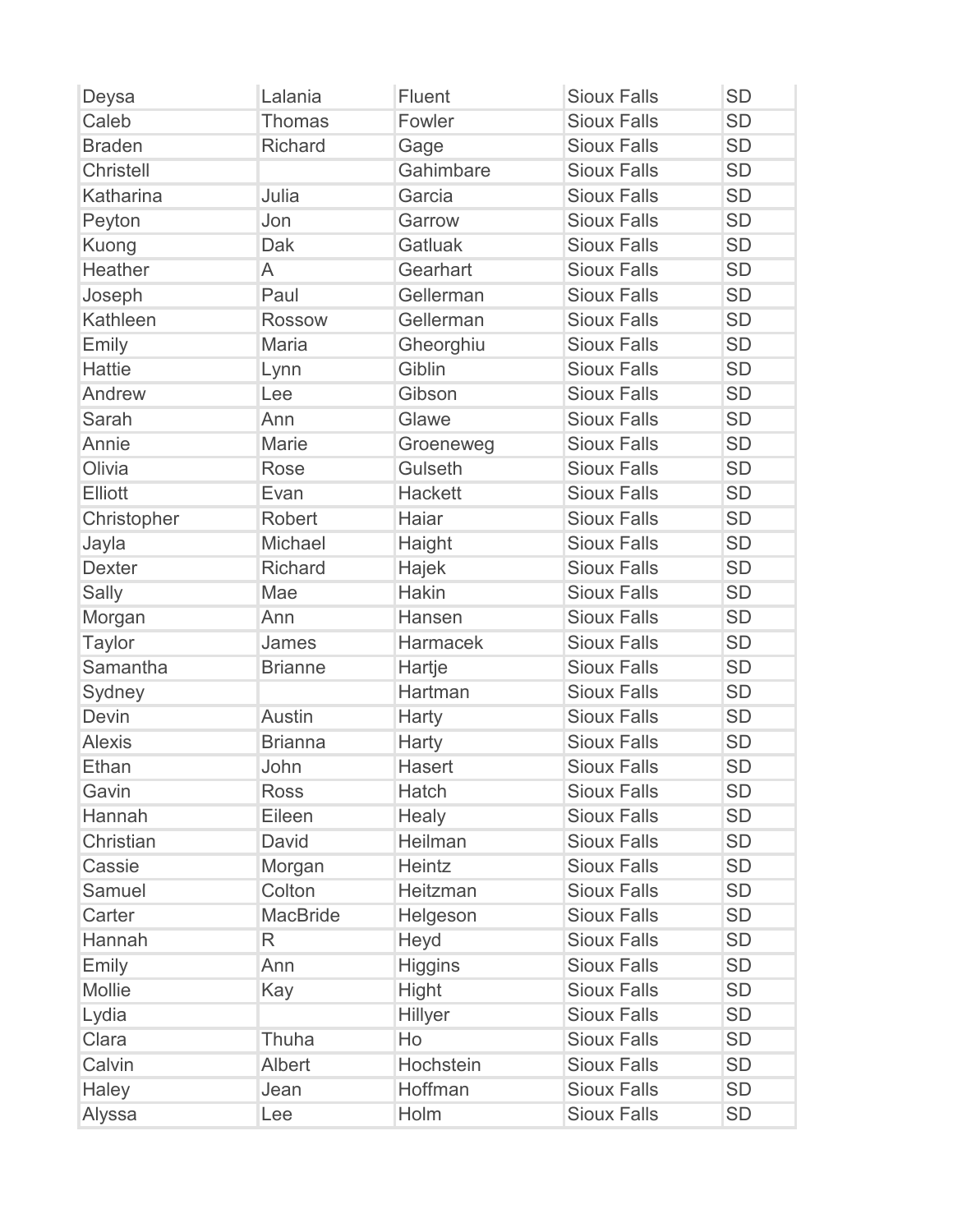| <b>Nathan</b>   | <b>Brandon</b>          | <b>Horrocks</b> | <b>Sioux Falls</b> | <b>SD</b> |
|-----------------|-------------------------|-----------------|--------------------|-----------|
| Sydnie          | Elizabeth               | Horst           | <b>Sioux Falls</b> | <b>SD</b> |
| Emma            | Clare                   | Houwman         | <b>Sioux Falls</b> | <b>SD</b> |
| <b>Breianna</b> | Rose                    | Hubbard         | <b>Sioux Falls</b> | <b>SD</b> |
| <b>Tabitha</b>  | Carolann                | Hunt            | <b>Sioux Falls</b> | <b>SD</b> |
| Alexander       | B                       | Irvine          | <b>Sioux Falls</b> | <b>SD</b> |
| Erena           |                         | Jain            | <b>Sioux Falls</b> | <b>SD</b> |
| Katherine       | Reese                   | Jansen          | <b>Sioux Falls</b> | <b>SD</b> |
| <b>Nicholas</b> | Daniel                  | Jarman          | <b>Sioux Falls</b> | <b>SD</b> |
| Addison         | Leigh                   | Jensen          | <b>Sioux Falls</b> | <b>SD</b> |
| <b>Justin</b>   | Terrance                | Jensen          | <b>Sioux Falls</b> | <b>SD</b> |
| Kailee          | J                       | Jessen          | <b>Sioux Falls</b> | <b>SD</b> |
| Lilly           | Ann                     | Johnson         | <b>Sioux Falls</b> | <b>SD</b> |
| Halle           | Abby Julia              | Johnson         | <b>Sioux Falls</b> | <b>SD</b> |
| Grace           | Danae                   | Johnson         | <b>Sioux Falls</b> | <b>SD</b> |
| <b>Derek</b>    | William James / Johnson |                 | <b>Sioux Falls</b> | <b>SD</b> |
| Amanda          | Mae                     | Johnson         | <b>Sioux Falls</b> | <b>SD</b> |
| Carter          | Allen                   | Johnson         | <b>Sioux Falls</b> | <b>SD</b> |
| Logan           | Gary                    | Johnson         | <b>Sioux Falls</b> | <b>SD</b> |
| Walker          | Kenneth                 | Johnson         | <b>Sioux Falls</b> | <b>SD</b> |
| Cole            | <b>Mitchell</b>         | Johnson         | <b>Sioux Falls</b> | <b>SD</b> |
| Emily           | Jean                    | Johnson         | <b>Sioux Falls</b> | <b>SD</b> |
| Jasmine         | Elizabeth               | Johnson         | <b>Sioux Falls</b> | <b>SD</b> |
| <b>Tessa</b>    | Ann                     | Johnson         | <b>Sioux Falls</b> | <b>SD</b> |
| Gunnar          | Winton                  | Jones           | <b>Sioux Falls</b> | <b>SD</b> |
| Annika          | Rae                     | Joyce           | <b>Sioux Falls</b> | <b>SD</b> |
| <b>Bentou</b>   |                         | Kamara          | <b>Sioux Falls</b> | <b>SD</b> |
| Max             | William                 | Kammerer        | <b>Sioux Falls</b> | <b>SD</b> |
| Alexander       | Wade                    | Kannenberg      | <b>Sioux Falls</b> | <b>SD</b> |
| Yash            | C                       | Kapoor          | <b>Sioux Falls</b> | <b>SD</b> |
| Devyn           | Jane                    | Kennedy         | <b>Sioux Falls</b> | <b>SD</b> |
| Cali            | Rae                     | Kerber          | <b>Sioux Falls</b> | <b>SD</b> |
| Emily           | Wynn                    | Kilstrom        | <b>Sioux Falls</b> | <b>SD</b> |
| Jakob           | David                   | King            | <b>Sioux Falls</b> | <b>SD</b> |
| Erin            |                         | Kinney          | <b>Sioux Falls</b> | <b>SD</b> |
| Hannah          | <b>Nikole</b>           | Kirbach         | <b>Sioux Falls</b> | <b>SD</b> |
| Elijah          | James                   | Klein           | <b>Sioux Falls</b> | <b>SD</b> |
| Maisy           | Marie                   | Kleinschmit     | <b>Sioux Falls</b> | <b>SD</b> |
| Jonah           | Kane                    | Klinkel         | <b>Sioux Falls</b> | <b>SD</b> |
| <b>Tiffany</b>  | Mary                    | Knecht          | <b>Sioux Falls</b> | <b>SD</b> |
| <b>Bridget</b>  | Colleen                 | Knudson         | <b>Sioux Falls</b> | <b>SD</b> |
| Samuel          | <b>Barry</b>            | Kohls           | <b>Sioux Falls</b> | <b>SD</b> |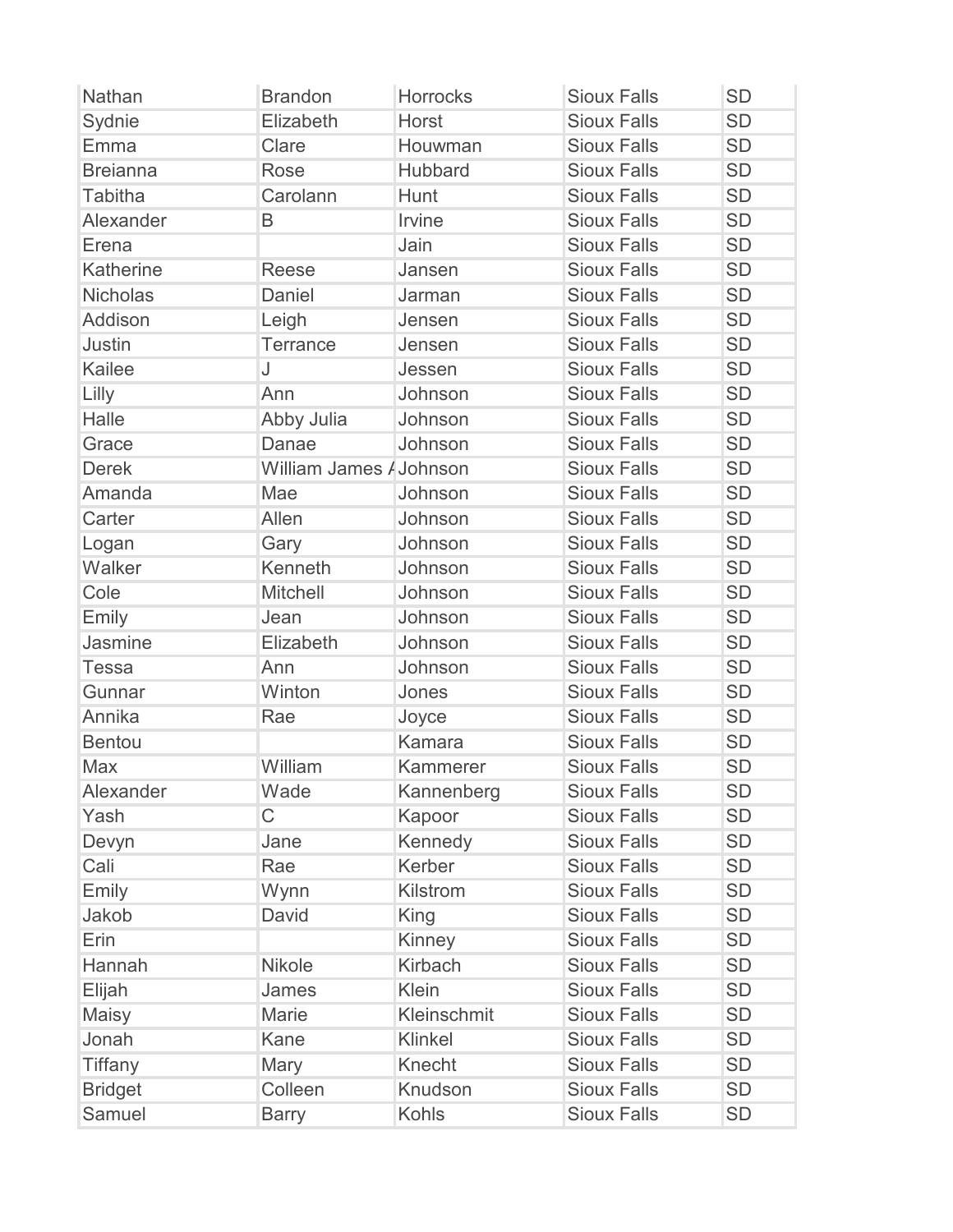| Benjamin        | Joseph          | <b>Kohls</b>           | <b>Sioux Falls</b> | <b>SD</b> |
|-----------------|-----------------|------------------------|--------------------|-----------|
| Katherine       | Joy             | Kolb                   | <b>Sioux Falls</b> | <b>SD</b> |
| <b>Tatum</b>    | <b>Terese</b>   | Kooima                 | <b>Sioux Falls</b> | <b>SD</b> |
| Preston         | <b>Thomas</b>   | <b>Koski</b>           | <b>Sioux Falls</b> | <b>SD</b> |
| Haley           | Kalyn           | <b>Krier</b>           | <b>Sioux Falls</b> | <b>SD</b> |
| Emily           | Mae             | Kueter                 | <b>Sioux Falls</b> | <b>SD</b> |
| Jasmine         | Casey           | Kulm                   | <b>Sioux Falls</b> | <b>SD</b> |
| Carly           | Allison         | <b>Kunkel</b>          | <b>Sioux Falls</b> | <b>SD</b> |
| Caden           | Andrew          | Kvernmo                | <b>Sioux Falls</b> | <b>SD</b> |
| Shaelyn         | <b>McKenzie</b> | Laferty                | <b>Sioux Falls</b> | <b>SD</b> |
| Aspen           | <b>Sierra</b>   | Langley                | <b>Sioux Falls</b> | <b>SD</b> |
| Carson          | Louis           | Langston               | <b>Sioux Falls</b> | <b>SD</b> |
| Alisa           | Ann             | Larsen                 | <b>Sioux Falls</b> | <b>SD</b> |
| Corgan          | James           | Larson                 | <b>Sioux Falls</b> | <b>SD</b> |
| Garrett         | Randall         | Larson                 | <b>Sioux Falls</b> | <b>SD</b> |
| Kylie           | Ann             | Larson                 | <b>Sioux Falls</b> | <b>SD</b> |
| Emma            | Claire          | Lavin                  | <b>Sioux Falls</b> | <b>SD</b> |
| McKenzi         | J               | Leach                  | <b>Sioux Falls</b> | <b>SD</b> |
| Callie          | Ann             | Lensegrav              | <b>Sioux Falls</b> | <b>SD</b> |
| Ava             | Elizabeth       | Leonard                | <b>Sioux Falls</b> | <b>SD</b> |
| Tate            | Channing        | Leslie                 | <b>Sioux Falls</b> | <b>SD</b> |
| <b>Brittney</b> | Ann             | Lewis                  | <b>Sioux Falls</b> | <b>SD</b> |
| Morgan          | T               | Lo                     | <b>Sioux Falls</b> | <b>SD</b> |
| Sally           |                 | Lokolong               | <b>Sioux Falls</b> | <b>SD</b> |
| Lucas           | John            | Loofe                  | <b>Sioux Falls</b> | <b>SD</b> |
| Alexandra       | Marie           | Lorensen               | <b>Sioux Falls</b> | <b>SD</b> |
| Morgan          | Elizabeth       | Lorenzen               | <b>Sioux Falls</b> | <b>SD</b> |
| Emily           | Louise          | Maddox                 | <b>Sioux Falls</b> | <b>SD</b> |
| Andrew          | Donald          | <b>Malaterre</b>       | <b>Sioux Falls</b> | <b>SD</b> |
| Kimberly        | Ann             | Markuson               | <b>Sioux Falls</b> | <b>SD</b> |
| Leighton        | Alexander       | <b>Marso</b>           | <b>Sioux Falls</b> | <b>SD</b> |
| Sandra          | <b>Marisol</b>  | Mateo-Diego            | <b>Sioux Falls</b> | <b>SD</b> |
| Emma            | Rose            | Matrisciano            | <b>Sioux Falls</b> | <b>SD</b> |
| Mason           | Lee             | <b>Matthies</b>        | <b>Sioux Falls</b> | <b>SD</b> |
| <b>Dominick</b> | <b>Brooke</b>   | McClendon              | <b>Sioux Falls</b> | <b>SD</b> |
| Savannah        | Mae             | <b>McGraw</b>          | <b>Sioux Falls</b> | <b>SD</b> |
| Emma            | Kathryn         | <b>McKay</b>           | <b>Sioux Falls</b> | <b>SD</b> |
| Margaret        | Leigh           | Meierhenry             | <b>Sioux Falls</b> | <b>SD</b> |
| Melany          | Jisell          | <b>Melgar Enriquez</b> | <b>Sioux Falls</b> | <b>SD</b> |
| Mackenzie       | Lee             | Mertz                  | <b>Sioux Falls</b> | <b>SD</b> |
| Edward          | Vincent         | Meylor                 | <b>Sioux Falls</b> | <b>SD</b> |
| Maxwell         | Speaker         | Mickelson              | <b>Sioux Falls</b> | <b>SD</b> |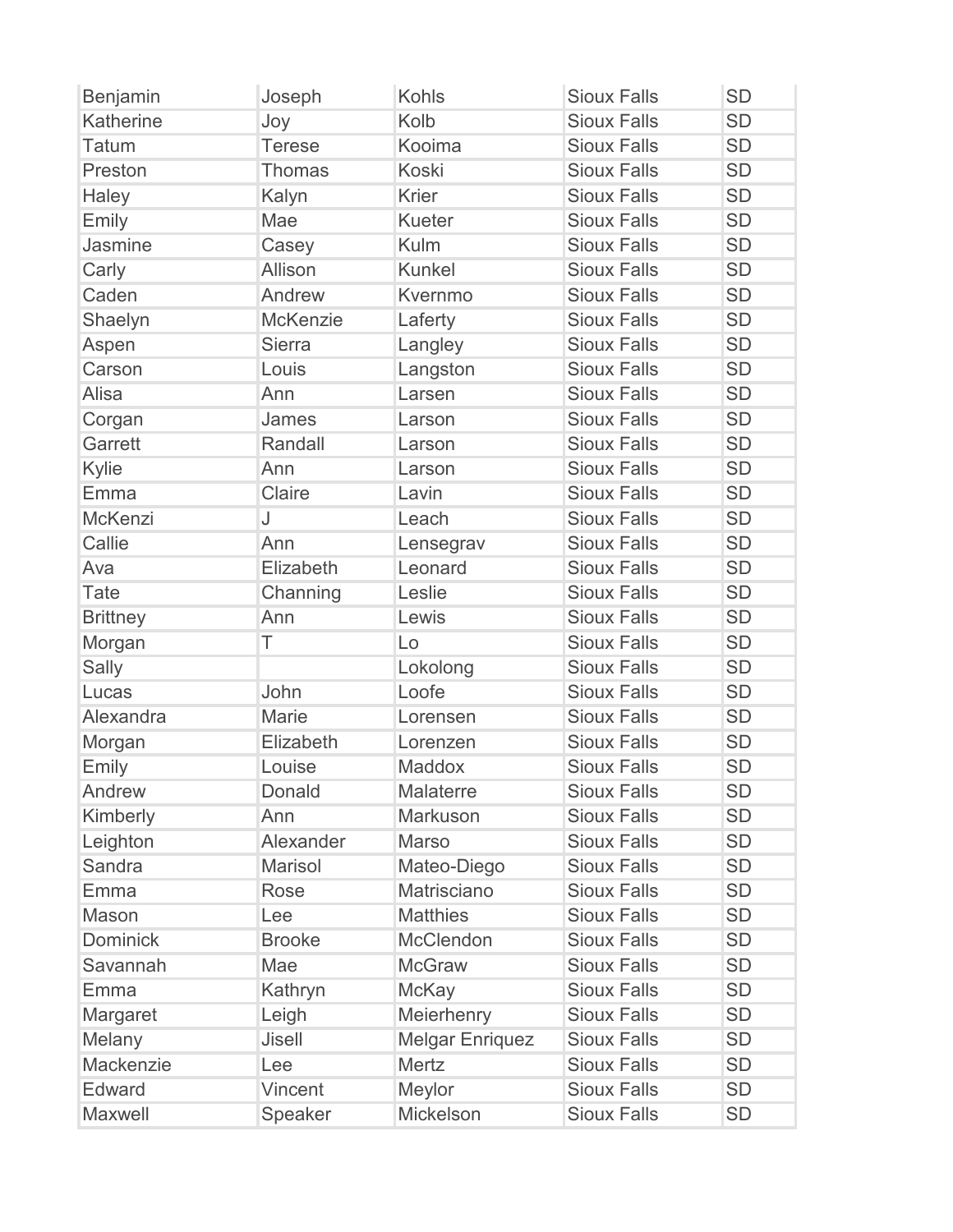| Alyse           | <b>Marie</b>      | <b>Mikkelsen</b> | <b>Sioux Falls</b> | <b>SD</b> |
|-----------------|-------------------|------------------|--------------------|-----------|
| <b>Trinity</b>  | <b>Iris Paige</b> | <b>Mikkelsen</b> | <b>Sioux Falls</b> | <b>SD</b> |
| Kacy            | Jean              | <b>Miller</b>    | <b>Sioux Falls</b> | <b>SD</b> |
| Elizabeth       | Grace             | <b>Miller</b>    | <b>Sioux Falls</b> | <b>SD</b> |
| Jordan          | John              | <b>Miller</b>    | <b>Sioux Falls</b> | <b>SD</b> |
| Solomon         | Tye               | Miner            | <b>Sioux Falls</b> | <b>SD</b> |
| Andrew          | LeRoy             | Moen             | <b>Sioux Falls</b> | <b>SD</b> |
| Makayla         | M                 | Mofle            | <b>Sioux Falls</b> | <b>SD</b> |
| Leah            | Jean              | Mogck            | <b>Sioux Falls</b> | <b>SD</b> |
| Madelyn         | Mae               | Moravec          | <b>Sioux Falls</b> | <b>SD</b> |
| Nevaeh          | Clare             | <b>Munce</b>     | <b>Sioux Falls</b> | <b>SD</b> |
| Joshua          | Micheal           | Muth             | <b>Sioux Falls</b> | <b>SD</b> |
| Ryan            | <b>Steven</b>     | <b>Neff</b>      | <b>Sioux Falls</b> | <b>SD</b> |
| Alazar          | <b>Tebebe</b>     | Negash           | <b>Sioux Falls</b> | <b>SD</b> |
| <b>Marisa</b>   | Janice            | Neugebauer       | <b>Sioux Falls</b> | <b>SD</b> |
| James           | Vincent           | Nguyen           | <b>Sioux Falls</b> | <b>SD</b> |
| Lexy            | Lynn              | <b>Nolz</b>      | <b>Sioux Falls</b> | <b>SD</b> |
| Emily           | Paige             | Olson            | <b>Sioux Falls</b> | <b>SD</b> |
| Furad           | Samman            | Omar             | <b>Sioux Falls</b> | <b>SD</b> |
| <b>Skylar</b>   | Adam              | Orth             | <b>Sioux Falls</b> | <b>SD</b> |
| <b>Tristan</b>  | Orri              | Orvarsson        | <b>Sioux Falls</b> | <b>SD</b> |
| Cienna          | <b>Rose</b>       | Ostby            | <b>Sioux Falls</b> | <b>SD</b> |
| Samuel          | Ethan             | Osterloo         | <b>Sioux Falls</b> | <b>SD</b> |
| Joseph          | <b>Patrick</b>    | Ostermyer        | <b>Sioux Falls</b> | <b>SD</b> |
| Rachel          | <b>Dianne</b>     | Overstreet       | <b>Sioux Falls</b> | <b>SD</b> |
| <b>Taylor</b>   | Kim-marie         | Owens            | <b>Sioux Falls</b> | <b>SD</b> |
| <b>Sabrina</b>  | Danae             | Palmiotto        | <b>Sioux Falls</b> | <b>SD</b> |
| Abbie           | Marie             | Peichel          | <b>Sioux Falls</b> | <b>SD</b> |
| Emily           | Ann               | Peichel          | <b>Sioux Falls</b> | <b>SD</b> |
| <b>Trey</b>     | <b>Scott</b>      | Peterson         | <b>Sioux Falls</b> | <b>SD</b> |
| Amanda          | Grace             | Peterson         | <b>SIOUX FALLS</b> | <b>SD</b> |
| Emma            |                   | Peterson         | <b>Sioux Falls</b> | <b>SD</b> |
| <b>Melissa</b>  | $\mathsf{N}$      | Pham             | <b>Sioux Falls</b> | <b>SD</b> |
| Stephen         | Wesley            | Phillips         | <b>Sioux Falls</b> | <b>SD</b> |
| <b>Kiah</b>     | Ann               | <b>Pieters</b>   | <b>Sioux Falls</b> | <b>SD</b> |
| Quinton         | Cole              | Porter           | <b>Sioux Falls</b> | <b>SD</b> |
| Ryan            | Garrett           | Ptak             | <b>Sioux Falls</b> | <b>SD</b> |
| <b>Taylor</b>   | Rae               | Raak             | <b>Sioux Falls</b> | <b>SD</b> |
| Samuel          | Christian         | Rabern           | <b>Sioux Falls</b> | <b>SD</b> |
| <b>Nicholas</b> | Ryan              | Rasmussen        | <b>Sioux Falls</b> | <b>SD</b> |
| Lea             | Marie             | Renville         | <b>Sioux Falls</b> | <b>SD</b> |
| <b>Justice</b>  | James             | <b>Ries</b>      | <b>Sioux Falls</b> | <b>SD</b> |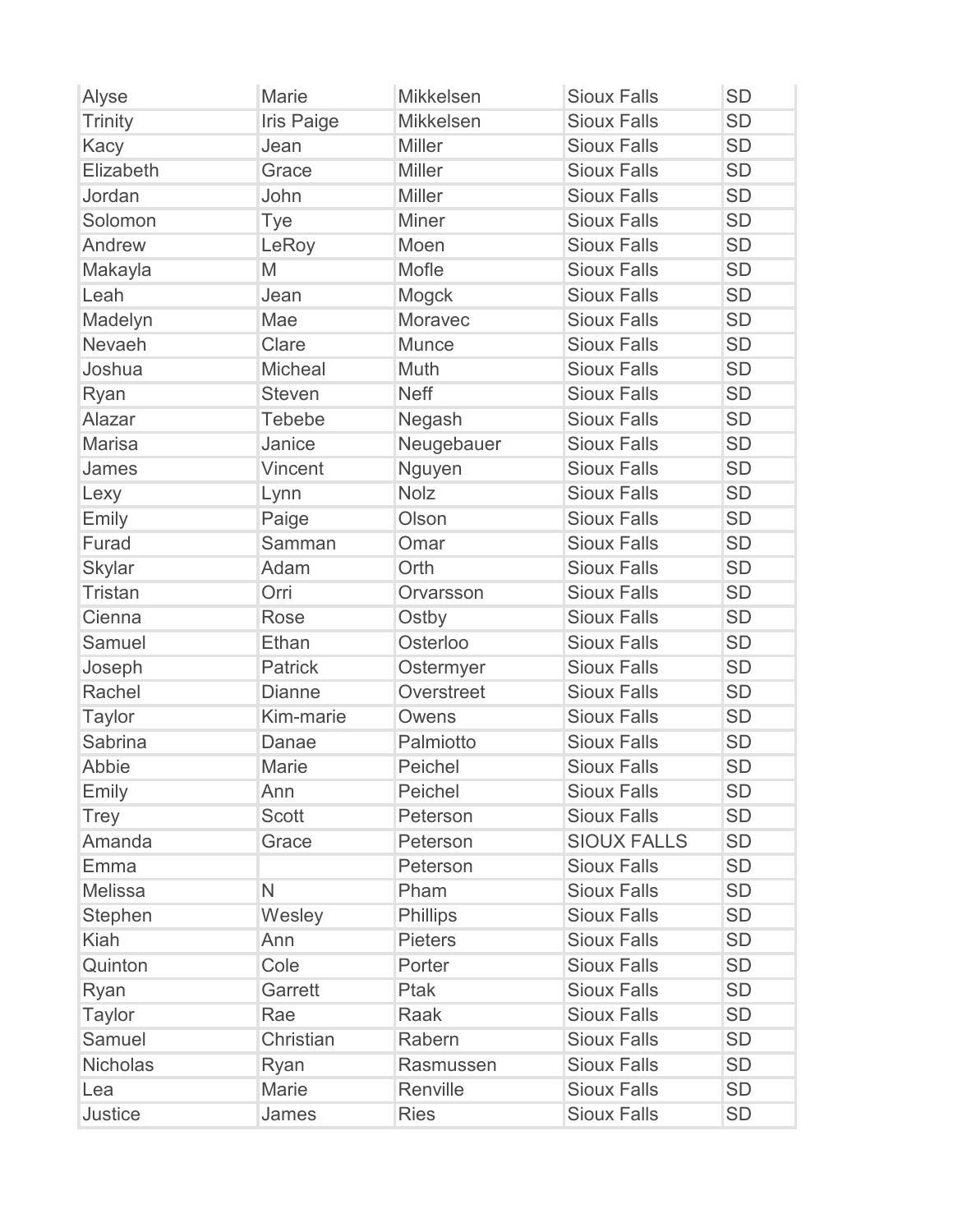| Cassidy         | Rose          | Rippentrop       | <b>Sioux Falls</b> | <b>SD</b> |
|-----------------|---------------|------------------|--------------------|-----------|
| Merari          |               | Rivera           | <b>Sioux Falls</b> | <b>SD</b> |
| Olivia          | Kaitlyn       | <b>Roberts</b>   | <b>Sioux Falls</b> | <b>SD</b> |
| Ana             | Morena        | Rodriguez Garcia | <b>Sioux Falls</b> | <b>SD</b> |
| Grant           | Hayden        | <b>Russell</b>   | <b>Sioux Falls</b> | <b>SD</b> |
| <b>Brianna</b>  |               | Sandvig          | <b>Sioux Falls</b> | <b>SD</b> |
| <b>Tyler</b>    | James         | Saucerman        | <b>Sioux Falls</b> | <b>SD</b> |
| <b>Bennett</b>  | <b>Drew</b>   | <b>Schelhaas</b> | <b>Sioux Falls</b> | <b>SD</b> |
| Wyatt           | Michael       | Schmidt          | <b>Sioux Falls</b> | <b>SD</b> |
| Christian       | Joseph        | Schoppert        | <b>Sioux Falls</b> | <b>SD</b> |
| Macy            | Lynn          | Schroedermeier   | <b>Sioux Falls</b> | <b>SD</b> |
| Erik            | <b>Steven</b> | Schultz          | <b>Sioux Falls</b> | <b>SD</b> |
| <b>Isaac</b>    | John          | Schweitzer       | <b>Sioux Falls</b> | <b>SD</b> |
| Owen            | M             | Schweitzer       | <b>Sioux Falls</b> | <b>SD</b> |
| <b>Shakila</b>  |               | Sedghi-Diznab    | <b>Sioux Falls</b> | <b>SD</b> |
| <b>Bailey</b>   | <b>Marie</b>  | Severson         | <b>Sioux Falls</b> | <b>SD</b> |
| <b>Sierra</b>   | <b>Rose</b>   | <b>Shanks</b>    | <b>Sioux Falls</b> | <b>SD</b> |
| Lilian          | M             | Shari            | <b>Sioux Falls</b> | <b>SD</b> |
| <b>Brandi</b>   | Layne         | Shaull           | <b>Sioux Falls</b> | <b>SD</b> |
| Pema            | Yanzee        | Sherpa           | <b>Sioux Falls</b> | <b>SD</b> |
| Carter          | Joseph        | <b>Shields</b>   | <b>Sioux Falls</b> | <b>SD</b> |
| Sydney          | Constance     | Siegel           | <b>Sioux Falls</b> | <b>SD</b> |
| Madeline        | Jeanne        | <b>Skillman</b>  | <b>Sioux Falls</b> | <b>SD</b> |
| <b>Emelia</b>   | Ann           | Skogstad         | <b>Sioux Falls</b> | <b>SD</b> |
| Jackson         | Louis         | Slade            | <b>Sioux Falls</b> | <b>SD</b> |
| Katelyn         | Marie         | <b>Smith</b>     | <b>Sioux Falls</b> | <b>SD</b> |
| Sarah           | Nicole        | Snelling         | <b>Sioux Falls</b> | <b>SD</b> |
| Alex            | Robert        | <b>Sommers</b>   | <b>Sioux Falls</b> | <b>SD</b> |
| <b>Brianne</b>  | <b>Nicole</b> | Sprinkel         | <b>Sioux Falls</b> | <b>SD</b> |
| Claire          | Elizabeth     | <b>Stabe</b>     | <b>Sioux Falls</b> | <b>SD</b> |
| Orion           | Jewel         | Stadlman         | <b>Sioux Falls</b> | <b>SD</b> |
| Sydney          | Lorraine      | Stallinga        | <b>Sioux Falls</b> | <b>SD</b> |
| Alexandra       | Mae           | Stallinga        | <b>Sioux Falls</b> | <b>SD</b> |
| <b>Nicholas</b> | Eldon         | <b>Stark</b>     | <b>Sioux Falls</b> | <b>SD</b> |
| Jack            | Ryne          | <b>Starr</b>     | <b>Sioux Falls</b> | <b>SD</b> |
| Carly           | Jane          | <b>Starr</b>     | <b>Sioux Falls</b> | <b>SD</b> |
| Jonathan        | Wesley        | Stengel          | <b>Sioux Falls</b> | <b>SD</b> |
| Katelyn         | Marie         | <b>Sterling</b>  | <b>Sioux Falls</b> | <b>SD</b> |
| <b>Dylan</b>    | Curtis        | Stoebner         | <b>Sioux Falls</b> | <b>SD</b> |
| <b>Tatum</b>    | Elizabeth     | <b>Stone</b>     | <b>Sioux Falls</b> | <b>SD</b> |
| <b>Dylan</b>    | Robert        | <b>Strand</b>    | <b>Sioux Falls</b> | <b>SD</b> |
| Rachel          | Emily         | <b>Strizhius</b> | <b>Sioux Falls</b> | <b>SD</b> |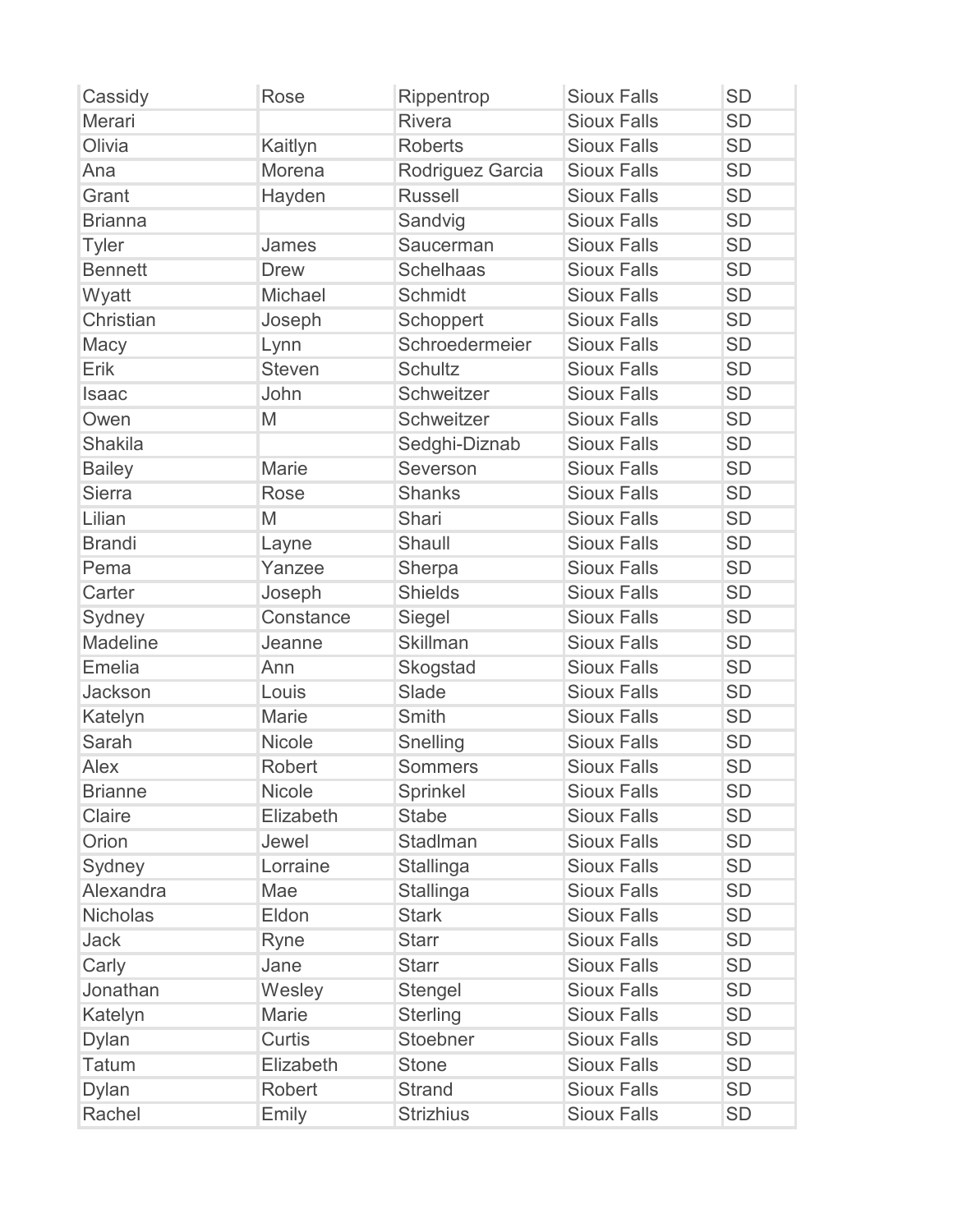| Collin         | Michael        | <b>Strobel</b>    | <b>Sioux Falls</b> | <b>SD</b> |
|----------------|----------------|-------------------|--------------------|-----------|
| Ethan          | Jerome         | <b>Strom</b>      | <b>Sioux Falls</b> | <b>SD</b> |
| Carson         | Louis          | <b>Strom</b>      | <b>Sioux Falls</b> | <b>SD</b> |
| Samuel         | David          | <b>Stukel</b>     | <b>Sioux Falls</b> | <b>SD</b> |
| Veronica       | Aniela         | <b>Stys</b>       | <b>Sioux Falls</b> | <b>SD</b> |
| Quentin        | Eugene         | Sullivan          | <b>Sioux Falls</b> | <b>SD</b> |
| Madison        | A              | Sundvold          | <b>Sioux Falls</b> | <b>SD</b> |
| Matthew        | Everett        | Sutton            | <b>Sioux Falls</b> | <b>SD</b> |
| Daniel         |                | <b>Tahirovic</b>  | <b>Sioux Falls</b> | <b>SD</b> |
| Caelyn         | Shae           | <b>Taylor</b>     | <b>Sioux Falls</b> | <b>SD</b> |
| <b>Tyler</b>   | <b>Patrick</b> | <b>Tew</b>        | <b>Sioux Falls</b> | <b>SD</b> |
| Kianna         | Lana           | Thelen            | <b>Sioux Falls</b> | <b>SD</b> |
| Ellie          | Kay            | <b>Thie</b>       | <b>Sioux Falls</b> | <b>SD</b> |
| <b>Tiffany</b> | Sarah          | <b>Thoelke</b>    | <b>Sioux Falls</b> | <b>SD</b> |
| Andrew         | <b>Taylor</b>  | Thompson          | <b>Sioux Falls</b> | <b>SD</b> |
| Pimthong       |                | Thongtad          | <b>Sioux Falls</b> | <b>SD</b> |
| Megan          | <b>Marie</b>   | Timmerman         | <b>Sioux Falls</b> | <b>SD</b> |
| Avery          | Elizabeth      | <b>Timmons</b>    | <b>Sioux Falls</b> | <b>SD</b> |
| Nyawich        | Gatluak        | Tornyang          | <b>Sioux Falls</b> | <b>SD</b> |
| <b>Brenda</b>  |                | <b>Torres</b>     | <b>Sioux Falls</b> | <b>SD</b> |
| <b>Theresa</b> | Tuyen          | Tran              | <b>Sioux Falls</b> | <b>SD</b> |
| Kathryn        | Faye           | Underberg         | <b>Sioux Falls</b> | <b>SD</b> |
| Benjamin       | James          | VanBockern        | <b>Sioux Falls</b> | <b>SD</b> |
| <b>Brooke</b>  | Ε              | VanDenHoek        | <b>Sioux Falls</b> | <b>SD</b> |
| <b>Bryce</b>   | Kaylee         | VanDenHoek        | <b>Sioux Falls</b> | <b>SD</b> |
| Abbie          | Joy            | VanMeeteren       | <b>Sioux Falls</b> | <b>SD</b> |
| Eva            | $\mathsf{R}$   | Volk              | <b>Sioux Falls</b> | <b>SD</b> |
| <b>Matthew</b> | D              | Wagenaar          | <b>Sioux Falls</b> | <b>SD</b> |
| <b>Isaac</b>   | Jacob          | Walter            | <b>Sioux Falls</b> | <b>SD</b> |
| Jessica        | Jazmin         | Walton            | <b>Sioux Falls</b> | <b>SD</b> |
| Zachary        | James          | Wattier           | <b>Sioux Falls</b> | <b>SD</b> |
| Kimberly       | Ann            | Weaver            | <b>Sioux Falls</b> | <b>SD</b> |
| Erin           | Francis        | Weber-Reistroffer | <b>Sioux Falls</b> | <b>SD</b> |
| Anastasia      | Lee            | Weissenberger     | <b>Sioux Falls</b> | <b>SD</b> |
| <b>Kira</b>    | Jae            | Wilde             | <b>Sioux Falls</b> | <b>SD</b> |
| Hunter         | Nolan          | Wilebski          | <b>Sioux Falls</b> | <b>SD</b> |
| Isabel         | <b>Teresa</b>  | <b>Wilkins</b>    | <b>Sioux Falls</b> | <b>SD</b> |
| Ellie          | Elizabeth      | Williams          | <b>Sioux Falls</b> | <b>SD</b> |
| <b>Brooke</b>  | Anne           | Wilson            | <b>Sioux Falls</b> | <b>SD</b> |
| <b>Tatum</b>   | <b>Nicole</b>  | Wilson            | <b>Sioux Falls</b> | <b>SD</b> |
| Zachary        | Douglas        | Witte             | <b>Sioux Falls</b> | <b>SD</b> |
| Thomas         | Troy           | Woitzel           | <b>Sioux Falls</b> | <b>SD</b> |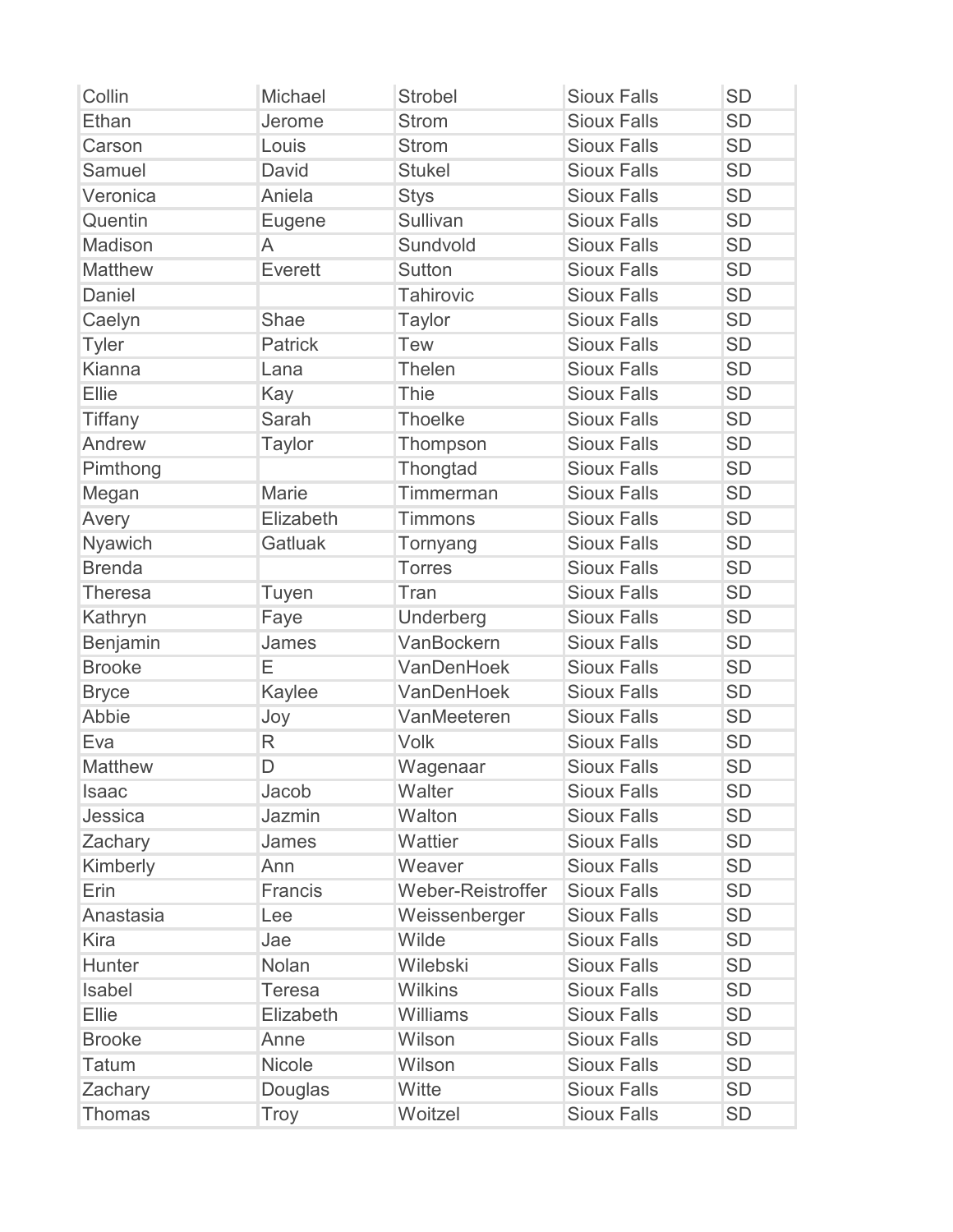| <b>Dillon</b>    | Michael            | Woodley         | <b>Sioux Falls</b> | <b>SD</b> |
|------------------|--------------------|-----------------|--------------------|-----------|
| Kylie            | $\mathsf{R}$       | Woodruff        | <b>Sioux Falls</b> | <b>SD</b> |
| Shelby           | Leigh              | Wright          | <b>Sioux Falls</b> | <b>SD</b> |
| Grayson          | Dean               | York            | <b>Sioux Falls</b> | <b>SD</b> |
| Carter           |                    | Yungwirth       | <b>Sioux Falls</b> | <b>SD</b> |
| Emily            | Geneva             | Zea             | <b>Sioux Falls</b> | <b>SD</b> |
| <b>Brianna</b>   | Lynn               | Zens            | <b>Sioux Falls</b> | <b>SD</b> |
| <b>Brianna</b>   | Nicole             | Zimmer          | <b>Sioux Falls</b> | <b>SD</b> |
| Pete             | James              | Jensen          | <b>Sisseton</b>    | <b>SD</b> |
| <b>Blake</b>     | <b>Thomas</b>      | <b>Nielsen</b>  | <b>Sisseton</b>    | <b>SD</b> |
| <b>Nathaniel</b> | Gordon             | <b>Nielsen</b>  | Sisseton           | <b>SD</b> |
| Hope             | Ayleen             | <b>Buchholz</b> | <b>South Shore</b> | <b>SD</b> |
| Mackinzie        | Sage               | <b>Briggs</b>   | Spearfish          | <b>SD</b> |
| Grace            | Cathryn            | Cihak           | Spearfish          | <b>SD</b> |
| Kailyn           | Rae                | Creed           | Spearfish          | <b>SD</b> |
| Connor           | Fremont            | Glasford        | Spearfish          | <b>SD</b> |
| <b>Taylor</b>    | Daniel             | Janovy          | Spearfish          | <b>SD</b> |
| Rachel           | Lauren             | Jensen          | Spearfish          | <b>SD</b> |
| Cade             | Don                | Lyon            | Spearfish          | <b>SD</b> |
| Anna             | Mae                | Schone          | Spearfish          | <b>SD</b> |
| Ella             | Jo                 | Servaty         | Spearfish          | <b>SD</b> |
| Hannah           | <b>Renae Leona</b> | <b>Tysdal</b>   | Spearfish          | <b>SD</b> |
| <b>Charles</b>   | <b>Robert</b>      | Waugh           | Spearfish          | <b>SD</b> |
| Rachel           | Elizabeth          | <b>Krier</b>    | Spencer            | <b>SD</b> |
| Johanna          |                    | Jelsma          | Springfield        | <b>SD</b> |
| Isabel           | Olivia             | Castillo        | <b>Sturgis</b>     | <b>SD</b> |
| Johnathan        | Lee                | Fischer         | <b>Sturgis</b>     | <b>SD</b> |
| Joshua           | M                  | Fowler          | <b>Sturgis</b>     | <b>SD</b> |
| Gabriel          | Lorin              | Legner          | <b>Sturgis</b>     | <b>SD</b> |
| Norma            | Jean               | Probst          | <b>Sturgis</b>     | <b>SD</b> |
| Sarah            | June               | Lere            | <b>Summerset</b>   | <b>SD</b> |
| <b>Brooke</b>    | Anne               | <b>Bechtold</b> | Tabor              | <b>SD</b> |
| Ciera            | Marie              | <b>Himes</b>    | Tabor              | <b>SD</b> |
| Jackson          | <b>Patrick</b>     | <b>Bickett</b>  | Tea                | <b>SD</b> |
| <b>Brady</b>     | Lang               | <b>Bretzman</b> | Tea                | <b>SD</b> |
| Emily            | Ann                | Christensen     | Tea                | <b>SD</b> |
| Emma             | <b>Baker</b>       | Daggett         | Tea                | <b>SD</b> |
| Karlie           | Noel               | Heidinger       | Tea                | <b>SD</b> |
| <b>Brady</b>     | Douglas            | King            | Tea                | <b>SD</b> |
| Emma             | Kaye               | Kint            | Tea                | <b>SD</b> |
| <b>Allison</b>   | <b>Starr</b>       | Kint            | Tea                | <b>SD</b> |
| Anna             | Mae                | Klocke          | Tea                | <b>SD</b> |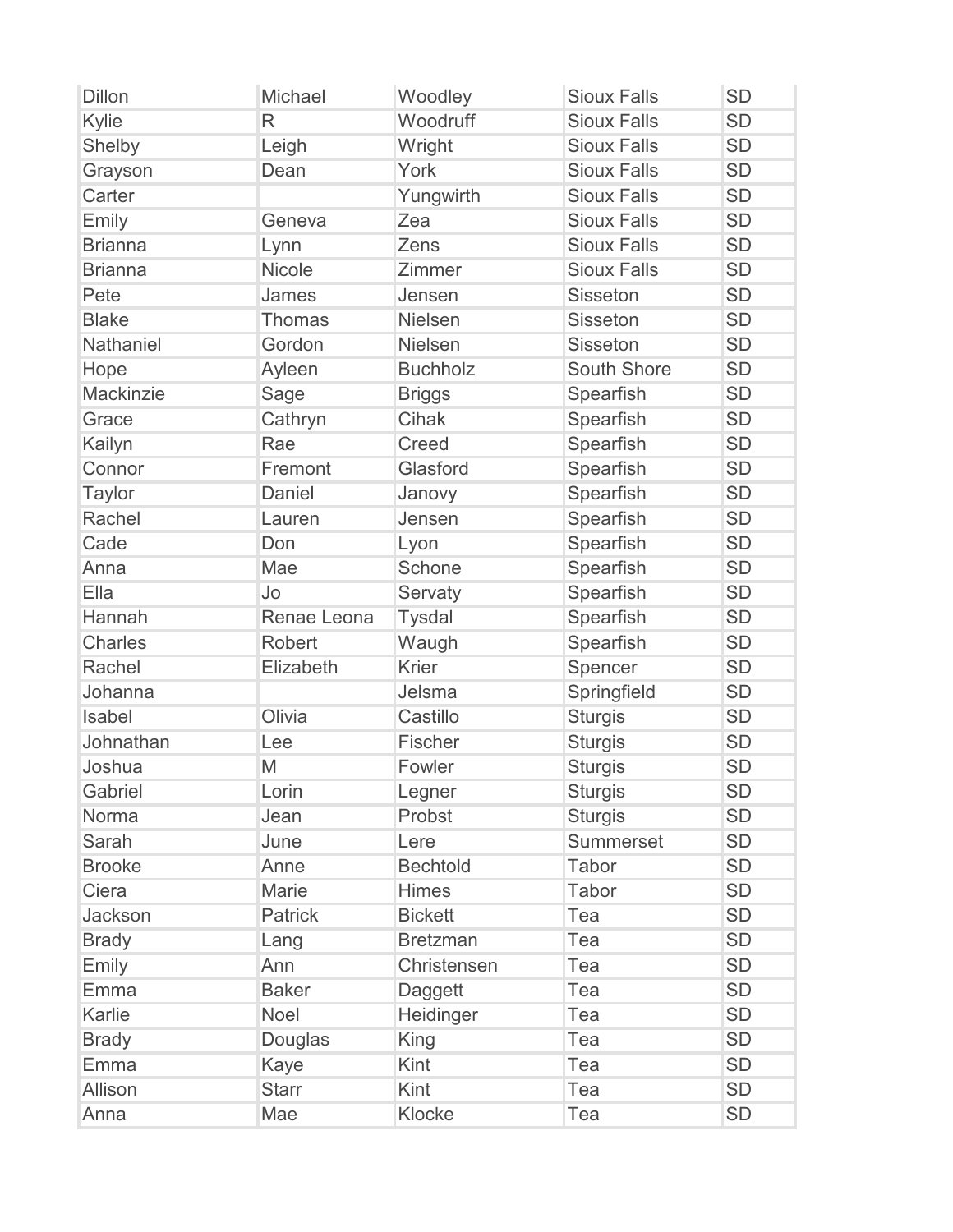| Samantha        | Jeanne                 | <b>Kunze</b>       | Tea                   | <b>SD</b> |
|-----------------|------------------------|--------------------|-----------------------|-----------|
| <b>Brittley</b> | Jean                   | <b>Minnaert</b>    | Tea                   | <b>SD</b> |
| Maxwell         | Jonah                  | Peterson           | Tea                   | <b>SD</b> |
| Martin          | <b>Ilianov</b>         | Radichev           | Tea                   | <b>SD</b> |
| Emily           | Grace                  | Weisenburger       | Tea                   | <b>SD</b> |
| Trevor          | Dean                   | Welch              | Tea                   | <b>SD</b> |
| Allison         | Patricia               | Gross              | <b>Timber Lake</b>    | <b>SD</b> |
| Kennedy         | <b>Alexis</b>          | <b>Bietz</b>       | <b>Tripp</b>          | <b>SD</b> |
| Zachary         | John                   | Cuka               | <b>Tyndall</b>        | <b>SD</b> |
| <b>Danielle</b> | <b>Dalene</b>          | Johnson            | <b>Tyndall</b>        | <b>SD</b> |
| Connor          | Lee                    | <b>Peters</b>      | <b>Tyndall</b>        | <b>SD</b> |
| Rachel          | Marie                  | <b>Sestak</b>      | Tyndall               | <b>SD</b> |
| Jack            | <b>Patrick</b>         | Harvison           | <b>Valley Springs</b> | <b>SD</b> |
| Leul            | Amenu                  | Abate              | Vermillion            | <b>SD</b> |
| Zadya           | Josephine              | Abbott             | Vermillion            | <b>SD</b> |
| Christopher     | Andrew                 | <b>Adams</b>       | Vermillion            | <b>SD</b> |
| Adam            | Michael                | Allgrunn           | Vermillion            | <b>SD</b> |
| John            | Paul                   | <b>Balleweg</b>    | Vermillion            | <b>SD</b> |
| Avery           | Kay                    | <b>Balster</b>     | Vermillion            | <b>SD</b> |
| <b>Breanna</b>  | Adelia                 | <b>Bickerstaff</b> | Vermillion            | <b>SD</b> |
| Daniel          | Sherman                | <b>Blankenship</b> | Vermillion            | <b>SD</b> |
| Mary            | Margaret               | <b>Borer</b>       | Vermillion            | <b>SD</b> |
| Rachel          | Shoshanna Alic Bozonie |                    | Vermillion            | <b>SD</b> |
| <b>Brandie</b>  | Jo                     | <b>Bundy</b>       | Vermillion            | <b>SD</b> |
| Emily           | Christine              | <b>Bye</b>         | Vermillion            | <b>SD</b> |
| Victoria        | Eugenia                | Callegari          | Vermillion            | <b>SD</b> |
| <b>Elliott</b>  | <b>Thomas</b>          | Cinco              | Vermillion            | <b>SD</b> |
| <b>Marissa</b>  | Kay                    | Cliff              | Vermillion            | <b>SD</b> |
| Camilla         | Rose                   | Crosby             | Vermillion            | <b>SD</b> |
| Morgan          |                        | <b>Cummins</b>     | Vermillion            | <b>SD</b> |
| <b>Ross</b>     | <b>Mark</b>            | Dahlhoff           | Vermillion            | <b>SD</b> |
| Logan           | John                   | Daul               | vermillion            | <b>SD</b> |
| <b>Brittany</b> | <b>Breanne</b>         | David              | Vermillion            | <b>SD</b> |
| Clayton         | Joseph                 | Denker             | Vermillion            | <b>SD</b> |
| Owen            | $\mathsf C$            | <b>Dudley</b>      | Vermillion            | <b>SD</b> |
| <b>Alexis</b>   | $\overline{C}$         | <b>Duscher</b>     | Vermillion            | <b>SD</b> |
| <b>Tiana</b>    | Jean                   | Feistner           | Vermillion            | <b>SD</b> |
| Hannah          | Noelle                 | Fouch              | Vermillion            | <b>SD</b> |
| Colin           |                        | Fouch              | Vermillion            | <b>SD</b> |
| Samantha        | Melody                 | Frickson           | Vermillion            | <b>SD</b> |
| <b>Brennan</b>  | James                  | Gabriel            | Vermillion            | <b>SD</b> |
| <b>Tayte</b>    | Odin                   | Gleason            | Vermillion            | <b>SD</b> |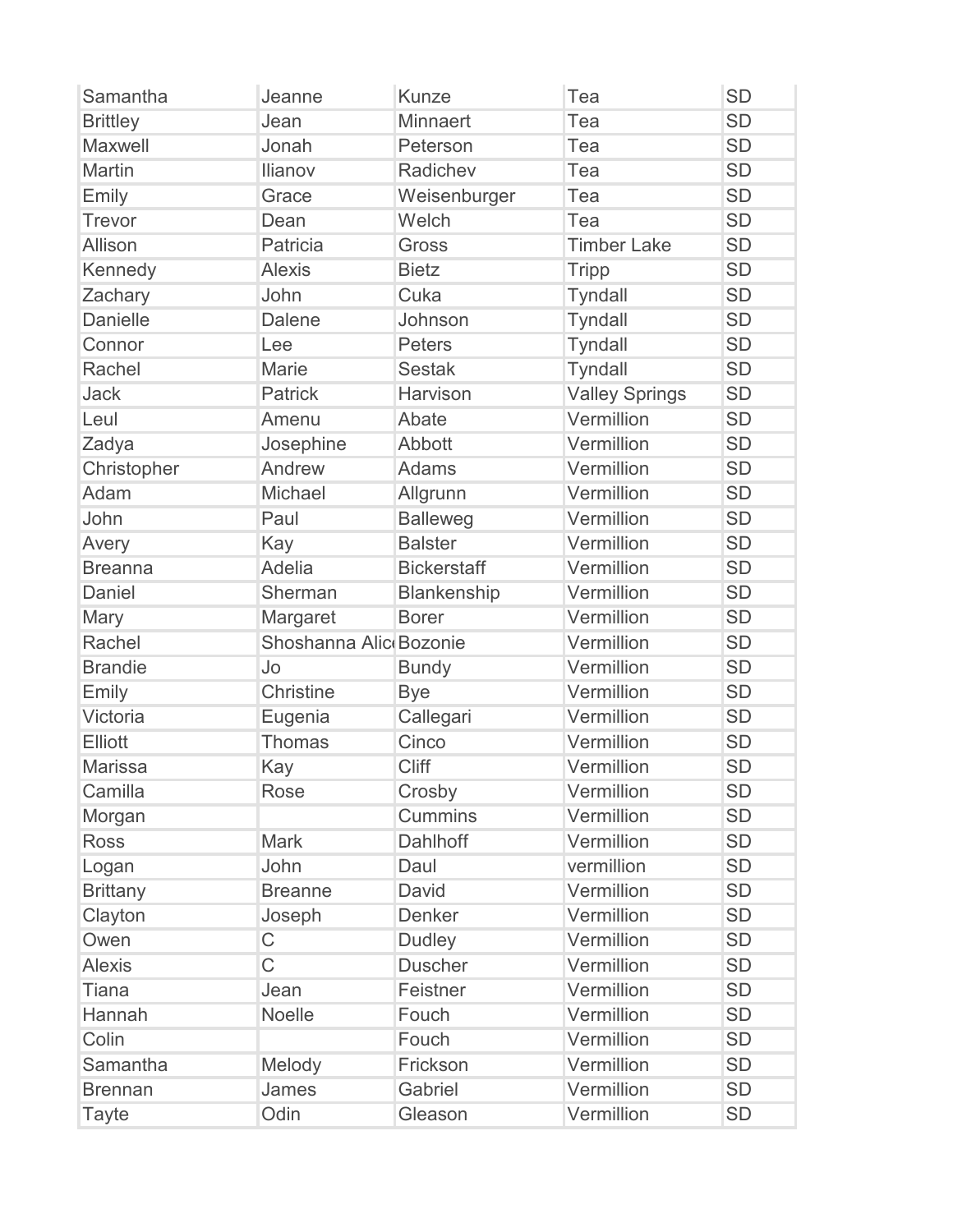| <b>Belle</b>            | Elizabeth      | Grady            | Vermillion | <b>SD</b> |
|-------------------------|----------------|------------------|------------|-----------|
| Prah                    |                | <b>Haider</b>    | Vermillion | <b>SD</b> |
| Habeeb                  |                | <b>Haliru</b>    | Vermillion | <b>SD</b> |
| Daniel                  | Alan           | Hanson           | Vermillion | <b>SD</b> |
| Kaylee                  | <b>Marie</b>   | Hanson           | Vermillion | <b>SD</b> |
| Mariah                  | Madison        | Jones            | Vermillion | <b>SD</b> |
| <b>Sierra</b>           | Lynn           | <b>Juffer</b>    | Vermillion | <b>SD</b> |
| Kaname                  |                | Kaneiwa          | Vermillion | <b>SD</b> |
| Alexander               | Mackenzie      | Keen             | Vermillion | <b>SD</b> |
| Collin                  | Matthew        | Kehrwald         | Vermillion | <b>SD</b> |
| James                   | Samuel         | Kelley           | Vermillion | <b>SD</b> |
| Rebecca                 | Caitlin        | Kelley           | Vermillion | <b>SD</b> |
| Kaylee                  | Renee          | Koch             | Vermillion | <b>SD</b> |
| lan                     | Wilson         | Kocher           | Vermillion | <b>SD</b> |
| Rebecca                 | Lynne          | Kronaizl         | Vermillion | <b>SD</b> |
| Carter                  | Eric           | Larson           | Vermillion | <b>SD</b> |
| Carson                  | Raymond        | Lee              | Vermillion | <b>SD</b> |
| Carson                  | Henry          | Lee              | Vermillion | <b>SD</b> |
| Kendall                 |                | Leichtenberg     | Vermillion | <b>SD</b> |
| Megan                   | Kay            | Lippert          | Vermillion | <b>SD</b> |
| <b>Alexis</b>           | Marie          | <b>MaComb</b>    | Vermillion | <b>SD</b> |
| Melanie                 |                | Magana           | Vermillion | <b>SD</b> |
| Lauren                  | Kay            | Mandernach       | Vermillion | <b>SD</b> |
| Melissa                 | Paige          | Mikkelson        | Vermillion | <b>SD</b> |
| Kristofer               |                | <b>Miller</b>    | Vermillion | <b>SD</b> |
| Pamela                  | <b>Denise</b>  | <b>Miller</b>    | Vermillion | <b>SD</b> |
| <b>Richter</b>          | Arrieta        | <b>Mirasoles</b> | Vermillion | <b>SD</b> |
| Cael                    | <b>Matthew</b> | Mockler          | Vermillion | <b>SD</b> |
| Jamie                   | Mae            | <b>Moser</b>     | Vermillion | <b>SD</b> |
| Divya                   |                | Neopaney         | vermillion | <b>SD</b> |
| <b>Hoang Thien Ngan</b> |                | Nguyen           | Vermillion | <b>SD</b> |
| Ngoc Bao Tran           |                | Nguyen           | Vermillion | <b>SD</b> |
| Paige                   | Marie          | <b>Nichols</b>   | Vermillion | <b>SD</b> |
| <b>Brandon</b>          | Michael        | O'Connell        | Vermillion | <b>SD</b> |
| Ellie                   | Victoria       | O'Connor         | Vermillion | <b>SD</b> |
| Faustina Ogechukwu      |                | Okoye            | Vermillion | <b>SD</b> |
| Spencer                 | Douglas        | Olson            | Vermillion | <b>SD</b> |
| Cade                    | Lincoln        | Parker           | Vermillion | <b>SD</b> |
| Haleigh                 | <b>Dianne</b>  | Paz              | Vermillion | <b>SD</b> |
| Tomalyn                 | Rose           | Peckham          | Vermillion | <b>SD</b> |
| Halie                   | Adam           | Rae              | Vermillion | <b>SD</b> |
| Naomi                   | Ellen          | Rehberg          | Vermillion | <b>SD</b> |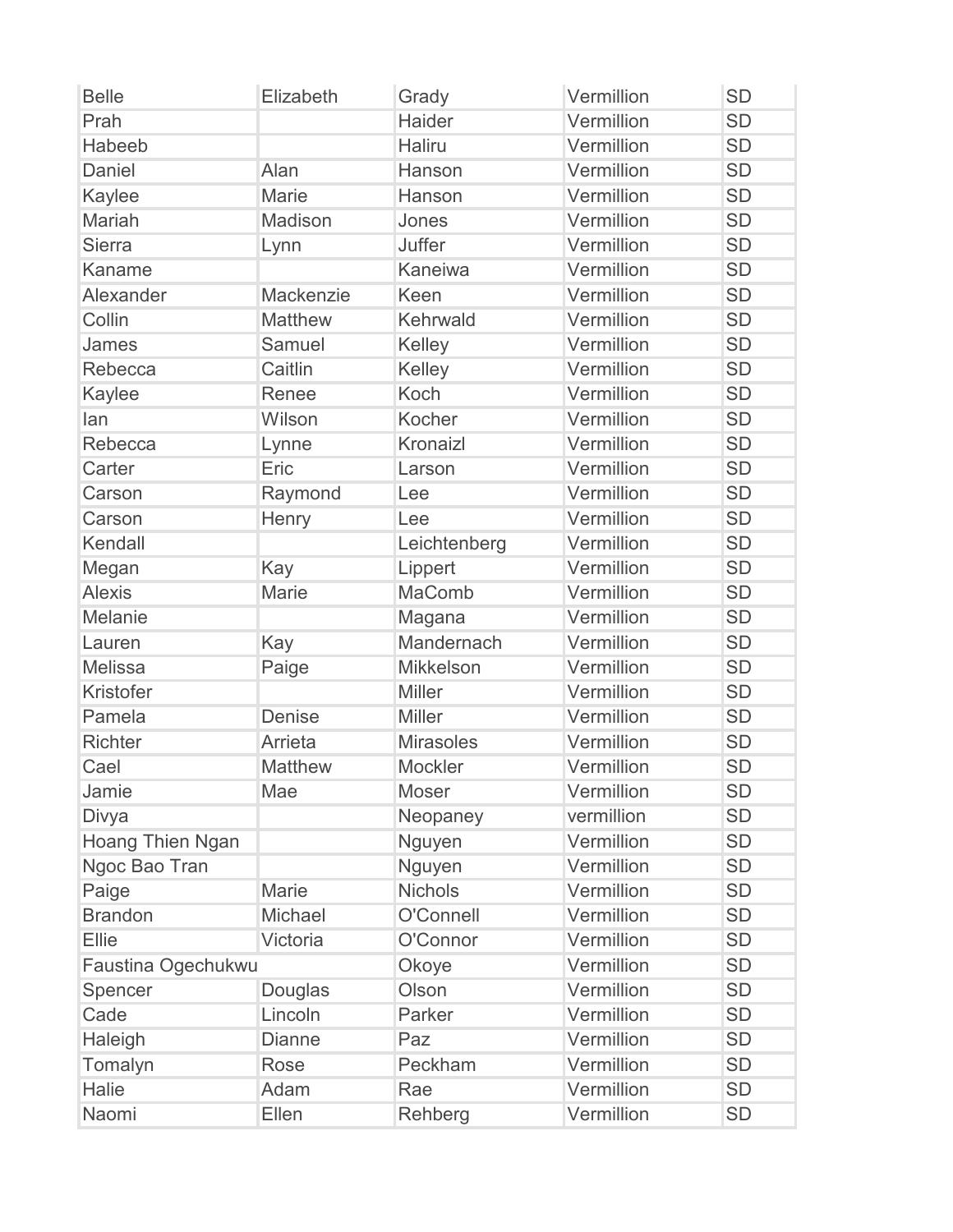| <b>Benjamin</b> | <b>Charles</b>   | <b>Roberts</b>  | Vermillion | <b>SD</b> |
|-----------------|------------------|-----------------|------------|-----------|
| Kylie           | Hope             | Rodig           | Vermillion | <b>SD</b> |
| Kylie           | <b>Marie</b>     | Roth            | Vermillion | <b>SD</b> |
| Ashlee          | Madison          | Schendel        | Vermillion | <b>SD</b> |
| Cailey          | Nichole          | Schendel        | Vermillion | <b>SD</b> |
| Zachary         | S                | <b>Schild</b>   | Vermillion | <b>SD</b> |
| Benjamin        | Dean             | Schmidt         | Vermillion | <b>SD</b> |
| Christin        | Jaeleigh         | Schmidt         | Vermillion | <b>SD</b> |
| <b>Matthew</b>  | Jason            | Schmitz         | Vermillion | <b>SD</b> |
| Paige           | Nichole          | Severson        | Vermillion | <b>SD</b> |
| Hunter          | James            | Seyer           | Vermillion | <b>SD</b> |
| Cameron         | N                | Smith           | Vermillion | <b>SD</b> |
| Dakota          | Kenneth          | South           | Vermillion | <b>SD</b> |
| Alyssa          | Ann              | <b>Stabile</b>  | Vermillion | <b>SD</b> |
| Andrew          | <b>Richard</b>   | <b>Stark</b>    | Vermillion | <b>SD</b> |
| Emily           | <b>Frances</b>   | Stockwell       | Vermillion | <b>SD</b> |
| <b>Noel</b>     | A                | <b>Taschner</b> | Vermillion | <b>SD</b> |
| Kaitlyn         | Renee            | <b>Tassler</b>  | Vermillion | <b>SD</b> |
| Victoria        | Lee              | Vogt            | Vermillion | <b>SD</b> |
| <b>Ilili</b>    | Waktola          | Wakgari         | Vermillion | <b>SD</b> |
| Marco           | Anthony          | Walker          | Vermillion | <b>SD</b> |
| Ella            | Concordia        | Wittmuss        | Vermillion | <b>SD</b> |
| Isabel          | <b>Bradleigh</b> | Young           | Vermillion | <b>SD</b> |
| Cora            | Ann              | Youngberg       | Vermillion | <b>SD</b> |
| Rachel          | <b>Christine</b> | Christensen     | Viborg     | <b>SD</b> |
| Cassidy         | Alice            | Sayler          | Viborg     | <b>SD</b> |
| Kaylin          | <b>Breanne</b>   | Wanna           | Viborg     | <b>SD</b> |
| Janae           | Dell             | Kolden          | Vienna     | <b>SD</b> |
| Haley           | Kae-Dee          | Kitterman       | Volga      | <b>SD</b> |
| Ashleigh        | Marie            | Rodriguez       | Volga      | <b>SD</b> |
| Grace           | Elizabeth        | Gustad          | Volin      | <b>SD</b> |
| Margaret        | Sue              | <b>Barnett</b>  | Wagner     | <b>SD</b> |
| Haley           | Ann              | <b>Drapeaux</b> | Wagner     | <b>SD</b> |
| Alease          | Nevay            | Johannsen       | Wagner     | <b>SD</b> |
| Schylar         | Lee              | Juffer          | Wagner     | <b>SD</b> |
| Nathan          | Joseph           | <b>Kucera</b>   | Wagner     | <b>SD</b> |
| Kirstyn         | Ann              | Roth            | Wagner     | <b>SD</b> |
| Michelle        | Marjory          | Soukup          | Wagner     | <b>SD</b> |
| Amanda          | Sue              | Knutson         | Wakonda    | <b>SD</b> |
| <b>Barbara</b>  | Jean             | Antonsen        | Wanblee    | <b>SD</b> |
| Gabrielle       | Annette          | Drapeau         | Ward       | <b>SD</b> |
| Benjamin        | <b>Thomas</b>    | Fischbach       | Warner     | <b>SD</b> |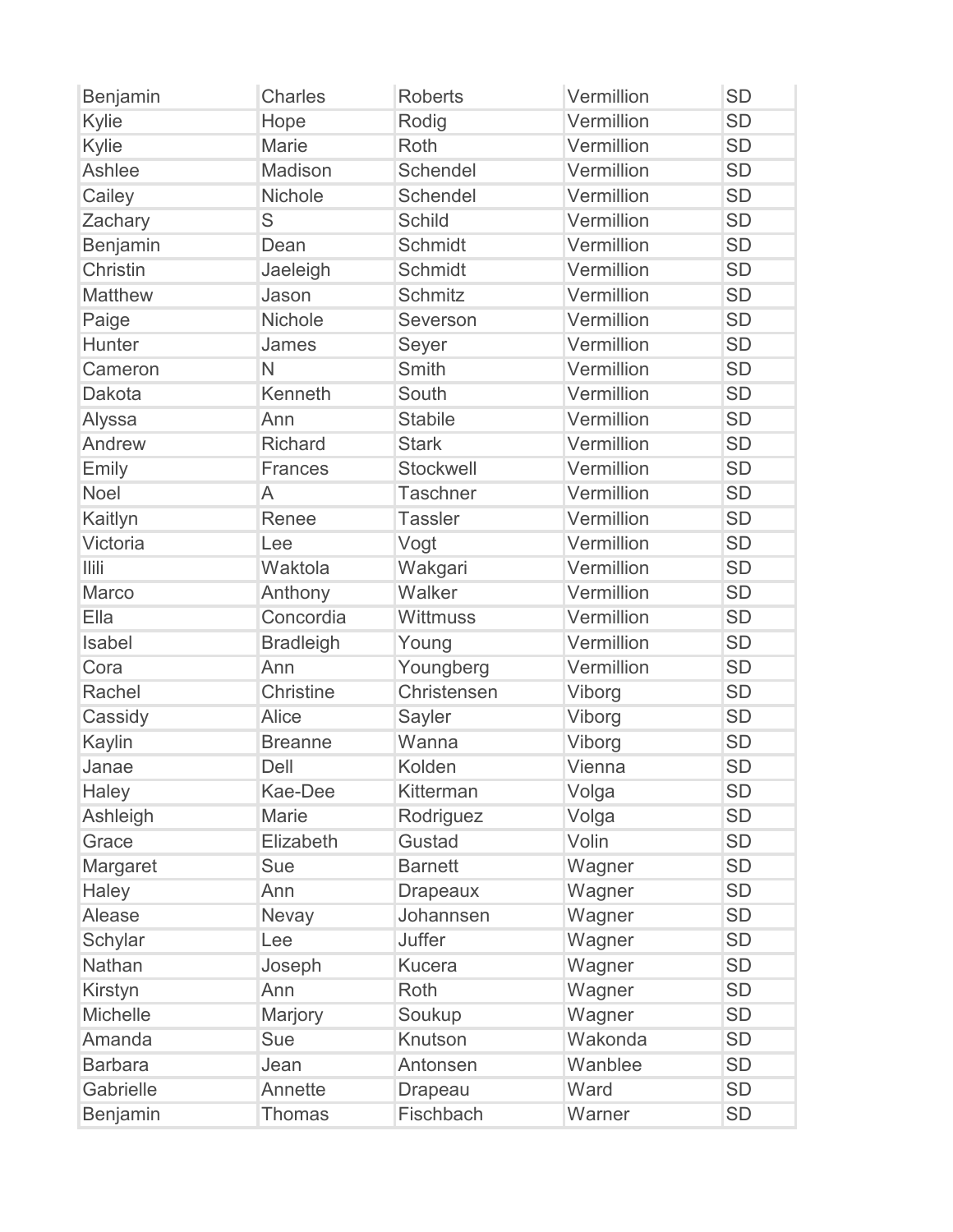| <b>Melissa</b>  | Joy                | Anderson        | Watertown            | <b>SD</b> |
|-----------------|--------------------|-----------------|----------------------|-----------|
| JoAnna          | <b>Christine</b>   | <b>Austad</b>   | Watertown            | <b>SD</b> |
| Amber           |                    | <b>Block</b>    | Watertown            | <b>SD</b> |
| Kathryn         | Jo                 | <b>Buechler</b> | Watertown            | <b>SD</b> |
| Keegan          | Rae                | Campbell        | Watertown            | <b>SD</b> |
| Alyssa          | Anne               | <b>Doss</b>     | Watertown            | <b>SD</b> |
| Hannah          | Mae                | Eide            | Watertown            | <b>SD</b> |
| Cydney          | Jo                 | Even            | Watertown            | <b>SD</b> |
| Alayna          | Kate               | Falak           | Watertown            | <b>SD</b> |
| Aiden           | Ray                | Fenenga         | Watertown            | <b>SD</b> |
| Maggie          | Elizabeth          | Heesch          | Watertown            | <b>SD</b> |
| Delaney         | Shay               | Heller          | Watertown            | <b>SD</b> |
| Peyton          | <b>Scott</b>       | Johnston        | Watertown            | <b>SD</b> |
| Kallie          | Jo                 | Jurgens         | Watertown            | <b>SD</b> |
| Adam            | John               | <b>Kays</b>     | Watertown            | <b>SD</b> |
| <b>Kristin</b>  | Hope               | <b>Kluck</b>    | Watertown            | <b>SD</b> |
| Siri            | Rae                | <b>Kranz</b>    | Watertown            | <b>SD</b> |
| Lindsey         | Marlene            | <b>Meikle</b>   | Watertown            | <b>SD</b> |
| Quinn           | Emma               | Merriam         | Watertown            | <b>SD</b> |
| Micah           | Marie              | <b>Miller</b>   | Watertown            | <b>SD</b> |
| Anne            | Elizabeth          | Pahl            | Watertown            | <b>SD</b> |
| Talli           | Anne               | Raml            | Watertown            | <b>SD</b> |
| Samantha        | Rae                | Rasmussen       | Watertown            | <b>SD</b> |
| Carlie          | Anne               | Rieffenberger   | Watertown            | <b>SD</b> |
| Karlee          | Rae                | Sadler          | Watertown            | <b>SD</b> |
| Emily           | Louise             | Small           | Watertown            | <b>SD</b> |
| Sawyer          | <b>Steven</b>      | <b>Sterud</b>   | Watertown            | <b>SD</b> |
| Cael            | <b>Andrew Feil</b> | <b>Sutton</b>   | Watertown            | <b>SD</b> |
| Aaron           | Joeseph            | Vlasman         | Watertown            | <b>SD</b> |
| Maci            | Deanna             | Ward            | Watertown            | <b>SD</b> |
| Jacob           | James              | Whitlock        | Watertown            | <b>SD</b> |
| Marga           | Ann                | <b>Block</b>    | Waubay               | <b>SD</b> |
| Emma            | Marie              | Kroll           | Webster              | <b>SD</b> |
| <b>Mercedes</b> | Marie              | Covrig          | Wentworth            | <b>SD</b> |
| Sawyer          | D                  | <b>Miller</b>   | Wentworth            | <b>SD</b> |
| <b>Skyler</b>   | Annmarie           | Sargent         | Wentworth            | <b>SD</b> |
| Chelsey         | Anna               | <b>Schafer</b>  | <b>Wessingtn Spg</b> | <b>SD</b> |
| Sydney          | Jo                 | Shaw            | <b>White Owl</b>     | <b>SD</b> |
| Savannah        | Faith              | Krogman         | <b>White River</b>   | <b>SD</b> |
| <b>Sierra</b>   | Marie              | Hansen          | Winner               | <b>SD</b> |
| <b>Hayley</b>   | Renae              | Hanson          | Winner               | <b>SD</b> |
| Hannah          | Jo                 | Hanson          | Winner               | <b>SD</b> |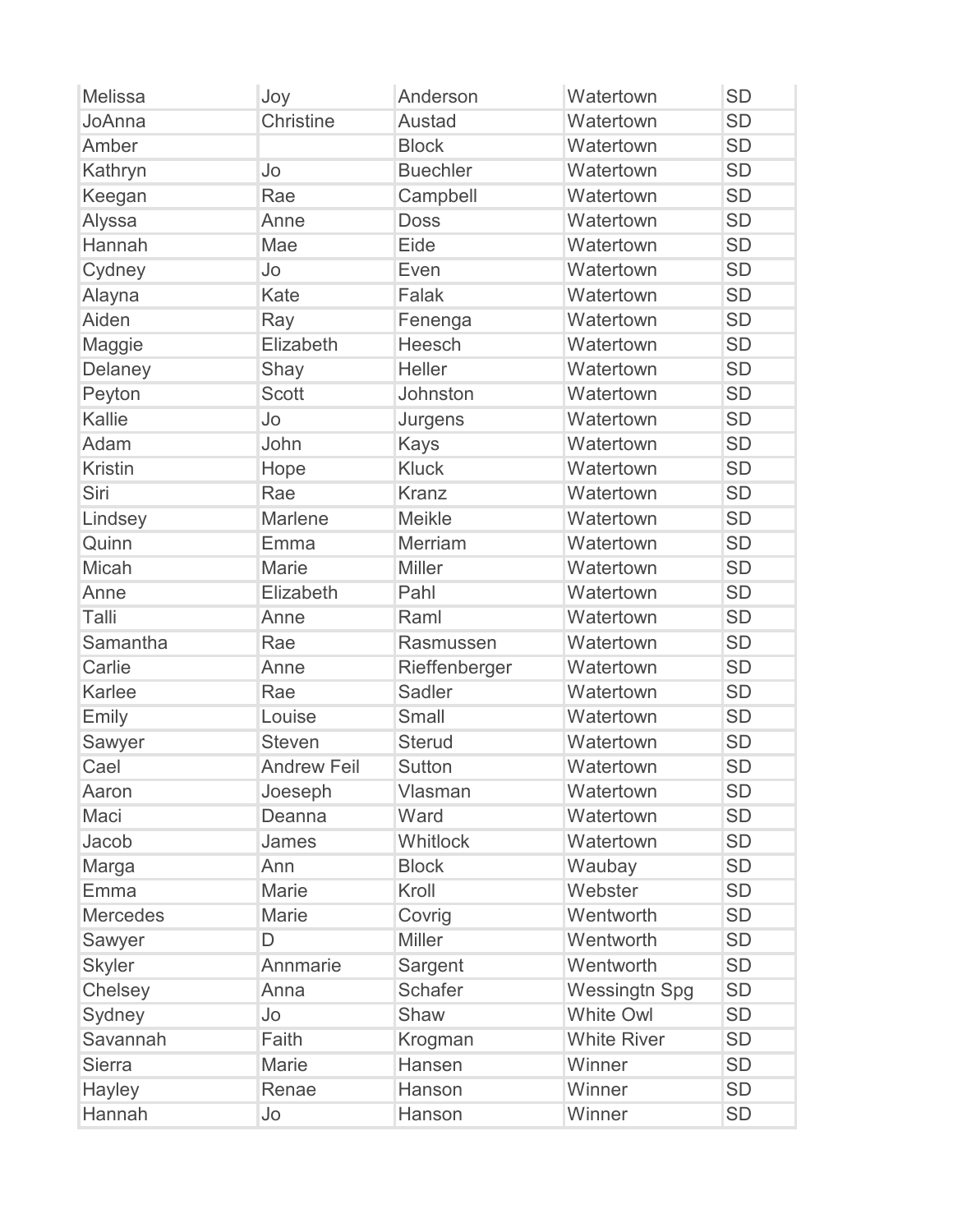| Katherine     | Grace                   | <b>Jankauskas</b> | Winner     | <b>SD</b> |
|---------------|-------------------------|-------------------|------------|-----------|
| Addy          | Jo                      | Root              | Winner     | <b>SD</b> |
| Makayla       | <b>Marie</b>            | Dornbusch         | Woonsocket | <b>SD</b> |
| Hanna         | <b>Marie</b>            | Adsero            | Yankton    | <b>SD</b> |
| Autumn        | Rae                     | Ament             | Yankton    | <b>SD</b> |
| Kaitlyn       | <b>Nikole</b>           | <b>Balcom</b>     | Yankton    | <b>SD</b> |
| Maddison      | Ann                     | <b>Barnhart</b>   | Yankton    | <b>SD</b> |
| Kylie         | B                       | <b>Bochman</b>    | Yankton    | <b>SD</b> |
| Morgan        | Kay                     | <b>Buechler</b>   | Yankton    | <b>SD</b> |
| Rachel        | <b>Marie</b>            | <b>Burns</b>      | Yankton    | <b>SD</b> |
| Katelyn       |                         | Champion          | Yankton    | <b>SD</b> |
| Megan         | <b>Marie</b>            | Cotton            | Yankton    | <b>SD</b> |
| Kenzington    | R                       | Covey             | Yankton    | <b>SD</b> |
| Cody          | Wayne                   | Crisman           | Yankton    | <b>SD</b> |
| Kylie         | Marie                   | Cwach             | Yankton    | <b>SD</b> |
| <b>Billi</b>  | Jo                      | Dayhuff           | Yankton    | <b>SD</b> |
| Camille       | Nicaela                 | Friedenbach       | Yankton    | <b>SD</b> |
| <b>Tobias</b> | R                       | Gall              | Yankton    | <b>SD</b> |
| <b>Karine</b> |                         | Garcia da Silva   | Yankton    | <b>SD</b> |
| Madelynn      | <b>Rose</b>             | Gartner           | Yankton    | <b>SD</b> |
| Zayne         | <b>Charles</b>          | King              | Yankton    | <b>SD</b> |
| <b>Isaac</b>  | William                 | Klimisch          | Yankton    | <b>SD</b> |
| Cameron       | James                   | Klug              | Yankton    | <b>SD</b> |
| Katrianna     | Emelyn                  | <b>Kokesh</b>     | Yankton    | <b>SD</b> |
| Reagan        | <b>Mavis Feight</b>     | Kolberg           | Yankton    | <b>SD</b> |
| Carson        | Jae                     | Koletzky          | Yankton    | <b>SD</b> |
| <b>Steven</b> | Michael                 | Kotschegarow      | Yankton    | <b>SD</b> |
| Nathan        | Peter                   | Kraayenbrink      | Yankton    | <b>SD</b> |
| Autumn        | <b>Nicole</b>           | Lammers           | Yankton    | <b>SD</b> |
| Dalton        | LaVern                  | Maibaum           | Yankton    | <b>SD</b> |
| Erin          | Mae                     | <b>McCarthy</b>   | Yankton    | <b>SD</b> |
| Madison       | Renae                   | <b>McClure</b>    | Yankton    | <b>SD</b> |
| Reata         | Guadalupe Flor McDonald |                   | Yankton    | <b>SD</b> |
| Holly         | Jo                      | <b>Medeck</b>     | Yankton    | <b>SD</b> |
| Lauren        | Elizabeth               | Moon              | Yankton    | <b>SD</b> |
| Quentin       | <b>Bradley</b>          | <b>Moser</b>      | Yankton    | <b>SD</b> |
| Isaac         | <b>Thomas</b>           | Muehlbeier        | Yankton    | <b>SD</b> |
| Peyton        | Michael                 | <b>Mueller</b>    | Yankton    | <b>SD</b> |
| Grant         | Timothy                 | Nelson            | Yankton    | <b>SD</b> |
| <b>Bailey</b> | <b>Scott</b>            | <b>Nielsen</b>    | Yankton    | <b>SD</b> |
| Audrey        | Julia                   | Paulson           | Yankton    | <b>SD</b> |
| Mason         | <b>Bradley</b>          | Potter            | Yankton    | <b>SD</b> |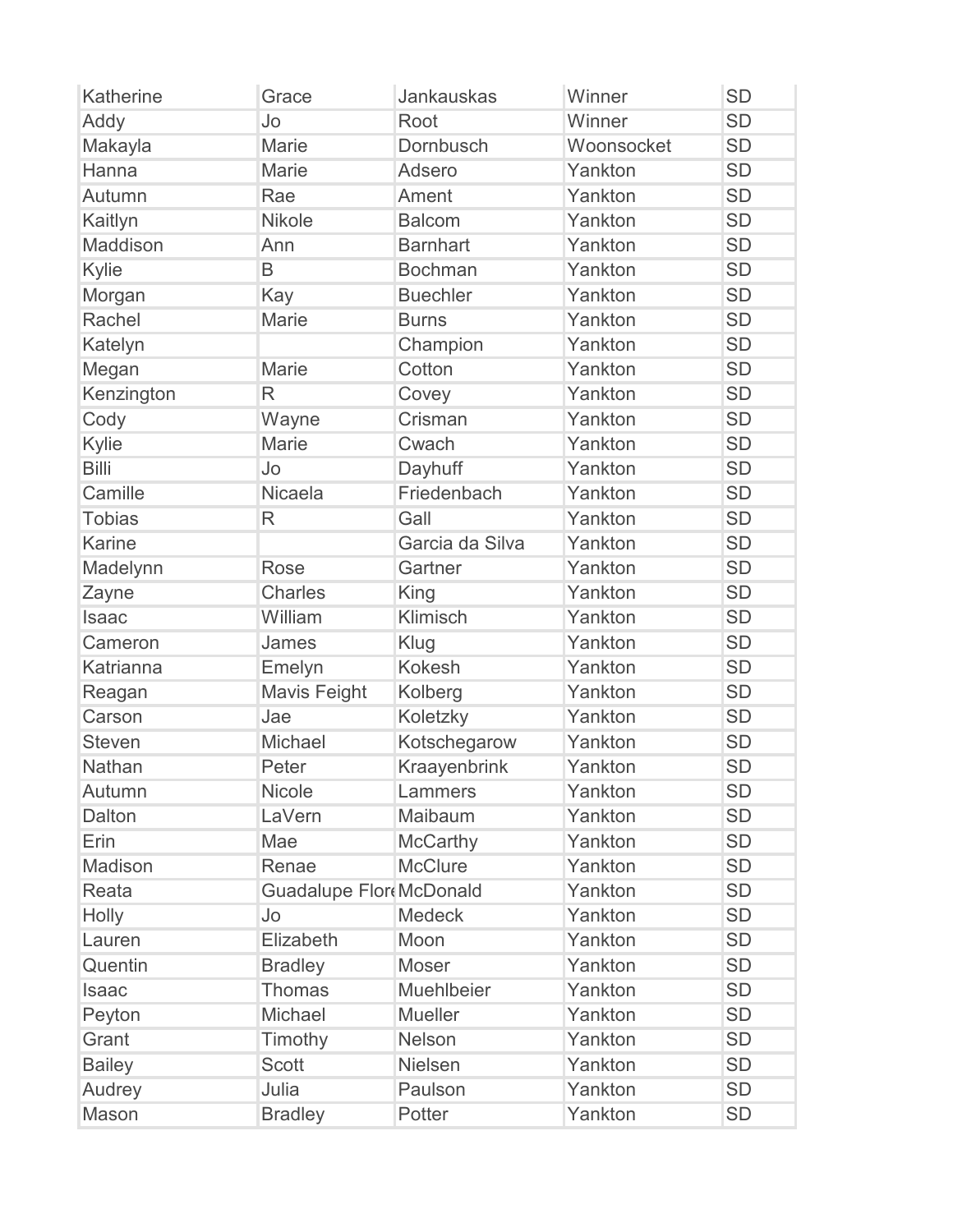| Sophia        | Jean             | Potter               | Yankton             | <b>SD</b> |
|---------------|------------------|----------------------|---------------------|-----------|
| Lillian       | Elizabeth        | Purzol               | Yankton             | <b>SD</b> |
| Trevor        | <b>Terry</b>     | <b>Rehurek</b>       | Yankton             | <b>SD</b> |
| Alexandra     | Jean             | <b>Rust</b>          | Yankton             | <b>SD</b> |
| Elizabeth     | Lynn             | <b>Schenkel</b>      | Yankton             | <b>SD</b> |
| Miranda       | Elizabeth        | <b>Schulte</b>       | Yankton             | <b>SD</b> |
| Stephanie     | Anne             | Schwartz             | Yankton             | <b>SD</b> |
| Guthrie       | Thomas           | Scoblic              | Yankton             | <b>SD</b> |
| Faith         | Lyn              | <b>Sparks</b>        | Yankton             | <b>SD</b> |
| Christopher   | John             | Sternhagen           | Yankton             | <b>SD</b> |
| Ethan         | Michael          | <b>Stone</b>         | Yankton             | <b>SD</b> |
| Christian     |                  | Swensen              | Yankton             | <b>SD</b> |
| Meghan        | Lynn             | <b>Thoene</b>        | Yankton             | <b>SD</b> |
| Claire        | Marie            | Vetter               | Yankton             | <b>SD</b> |
| Tia           | Elise Mae        | Vlasman              | Yankton             | <b>SD</b> |
| <b>Austin</b> | <b>Charles</b>   | Wagner               | Yankton             | <b>SD</b> |
| Victoria      | Raine            | Weiland              | Yankton             | <b>SD</b> |
| Jaden         | Jessilynn        | Gaja                 | <b>Carrot River</b> | <b>SK</b> |
| Autumn        | Grace            | Maddox               | Fort Hood           | <b>TX</b> |
| <b>Rylee</b>  | Jo               | Nicholson            | Frisco              | <b>TX</b> |
| Olivia        | Grace            | Lawson               | Mansfield           | <b>TX</b> |
| Spencer       | Daniel           | <b>Buley</b>         | Mckinney            | <b>TX</b> |
| Sonya         | Grace            | Mechaley             | San Antonio         | <b>TX</b> |
| Andrew        | <b>Charles</b>   | Daley                | Spring              | <b>TX</b> |
| Jadyn         | Avery            | <b>DeWitte</b>       | Spring              | <b>TX</b> |
| Gennifer      | <b>Ruth</b>      | <b>Hirata</b>        | Fredericksburg      | VA        |
| JoElla        | Liu              | Kleinhesselink       | Everson             | <b>WA</b> |
| Parker        | A                | Sonnabend            | <b>Brillion</b>     | WI        |
| Jack          | <b>Charles</b>   | <b>Martens</b>       | Cumberland          | WI        |
| <b>Trevor</b> | Jones            | Shohoney             | Franklin            | WI        |
| Carley        | Ann              | <b>Duffney</b>       | <b>Green Bay</b>    | WI        |
| Emily         | <b>Benay Ree</b> | Nightingale          | Kenosha             | WI        |
| Morgan        | Dorothy          | <b>Hrivnak</b>       | Kewaunee            | WI        |
| Nathan        | James            | Goehring             | <b>Newton</b>       | WI        |
| Kian          | Solon            | <b>Rexroat-Potts</b> | Oconomowoc          | WI        |
| Olivia        | Rae              | <b>Bowen</b>         | Racine              | WI        |
| Sara          |                  | Mayer                | Schofield           | WI        |
| Maxwell       | <b>Thomas</b>    | Schmidtke            | Sheboygan           | WI        |
| Grace         | Noel             | Anderson             | <b>Shell Lake</b>   | WI        |
| Adaya         | Rose             | <b>McLinn</b>        | <b>Two Rivers</b>   | WI        |
| Evan          | James            | Shaw                 | Wales               | WI        |
| Kindra        | Lynn             | Spinler              | <b>West Salem</b>   | WI        |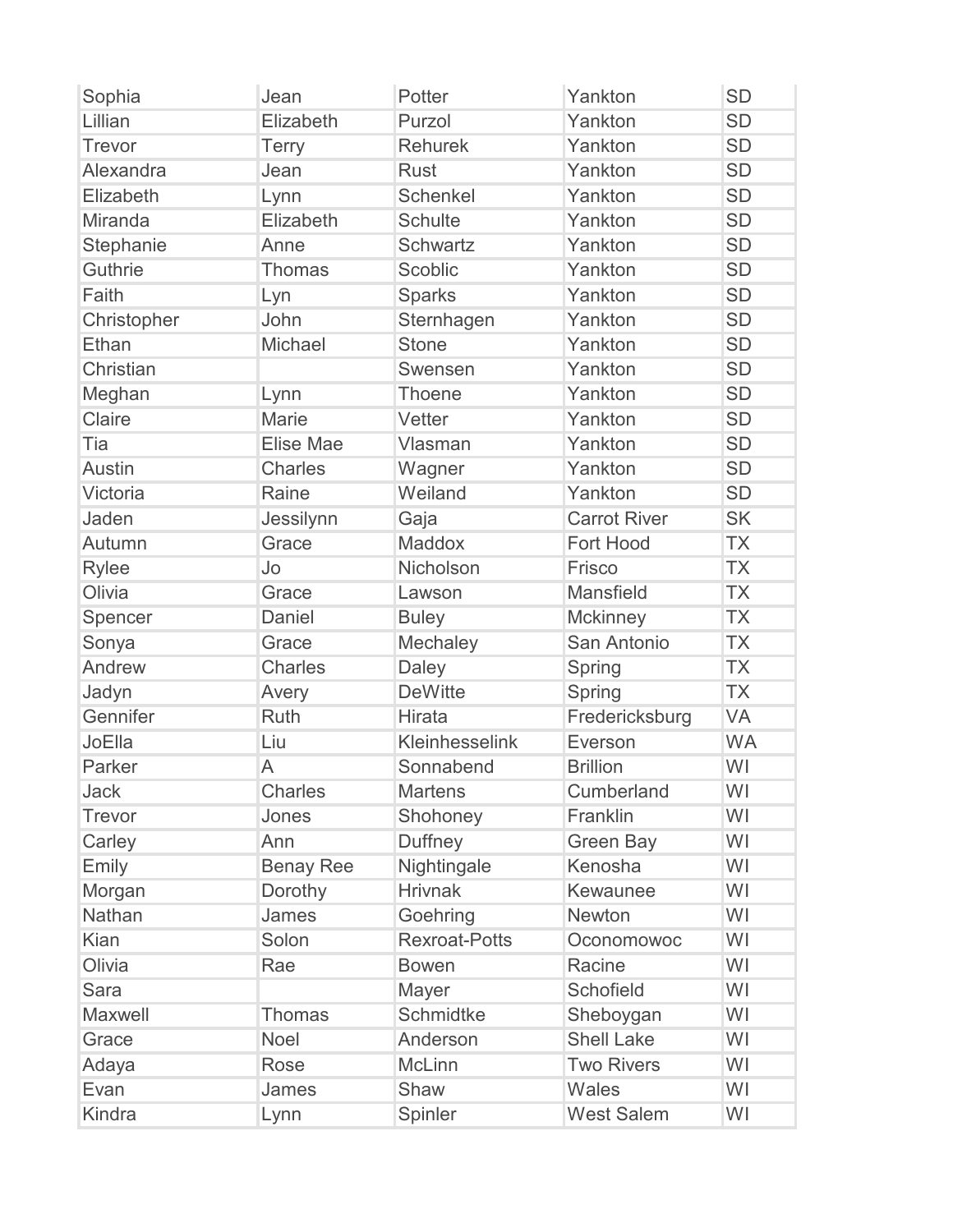| Leah           | <b>Elyse</b>               | Drengenberg             | Westfield               | WI        |
|----------------|----------------------------|-------------------------|-------------------------|-----------|
| Aundria        | Morgan                     | Lankford                | Cheyenne                | <b>WY</b> |
| Hermela        | Mulugeta                   | Abraham                 | <b>Addis Ababa</b>      |           |
| Lloyd          | Abate                      | Alemu                   | <b>Addis Ababa</b>      |           |
| Hazem          | Mohamed                    | Ahmed                   | Alexandria, Al Iskan    |           |
| <b>Kruz</b>    | Ambrose Roger Perrott-Hunt |                         | Auckland                |           |
| Aryan          |                            | Swaminath               | Bengaluru, Karnataka    |           |
| Cassandra      | Zoe                        | <b>Dalbec</b>           | <b>Brampton Ontario</b> |           |
| Abdoulla       | Mohamed                    | Yousef                  | Faqus, Ash Sharqiyah    |           |
| India          | Е                          | Ampaw                   | <b>Hampton Hill</b>     |           |
| Leonardo       | Felipe                     | de Souza                | Jundiai                 |           |
| Rajeev         |                            | <b>Bam</b>              | Kanchanpur              |           |
| Muhammad       | Danish                     | Aheed                   | Karachi                 |           |
| <b>Sushant</b> |                            | <b>Mukhia</b>           | Kathmandu               |           |
| Sona           |                            | Lacoul                  | Kathmandu, Bagmati      |           |
| Chukwuemeka    | Oluwatobi David Isikwe     |                         | Lagos                   |           |
| <b>Beata</b>   |                            | Havlickova              | Louny                   |           |
| Joshua         | Ryan                       | <b>Taylor</b>           | <b>Marion</b>           |           |
| Annalee        | Latoya                     | Robinson                | May Pen, Clarendon      |           |
| Hugo           |                            | Morvan                  | Meucon                  |           |
| Aditya         | Prakash                    | Bhagavatula             | Nairobi                 |           |
| <b>Isaac</b>   | <b>Mwema</b>               | Kieti                   | Nairobi                 |           |
| Eunjin         |                            | Lee                     | Osan                    |           |
| <b>Natalie</b> |                            | Kmoskova                | Pardubice               |           |
| Marleen        |                            | Mulla                   | Rakvere                 |           |
| Anna Marija    |                            | <b>Bukina</b>           | Riga                    |           |
| Manish         |                            | Rayamajhi               | Sankhuwasabha, Provi    |           |
| Carla          | Fabiana                    | <b>Medina Canizares</b> | Santa Cruz de la Sierra |           |
| <b>Bruno</b>   |                            | Lee                     | Sao Paulo               |           |
| Pragati        | Kumari                     | Rouniyar                | Saptari                 |           |
| <b>Malak</b>   |                            | Abdelaal                | Sharjah                 |           |
| Eerik          |                            | Haamer                  | Tartu                   |           |
| Lingyun        |                            | Gou                     | Xiangyang               |           |
| Ali            | Mousa H                    | Alkuwayti               |                         |           |
| Max            | <b>Walter Ronald</b>       | Anderson                |                         |           |
| Michael        | Moschello                  | Anderson                |                         |           |
| Megan          | Elizabeth                  | <b>Brummer</b>          |                         |           |
| Jayette        | <b>Ruth</b>                | Cavender                |                         |           |
| Plar           | Plo                        | Clay                    |                         |           |
| Madison        | Marie                      | <b>Elliott</b>          |                         |           |
| Miranda        | Marie                      | Flenard                 |                         |           |
| Kamila         |                            | <b>Haliru</b>           |                         |           |